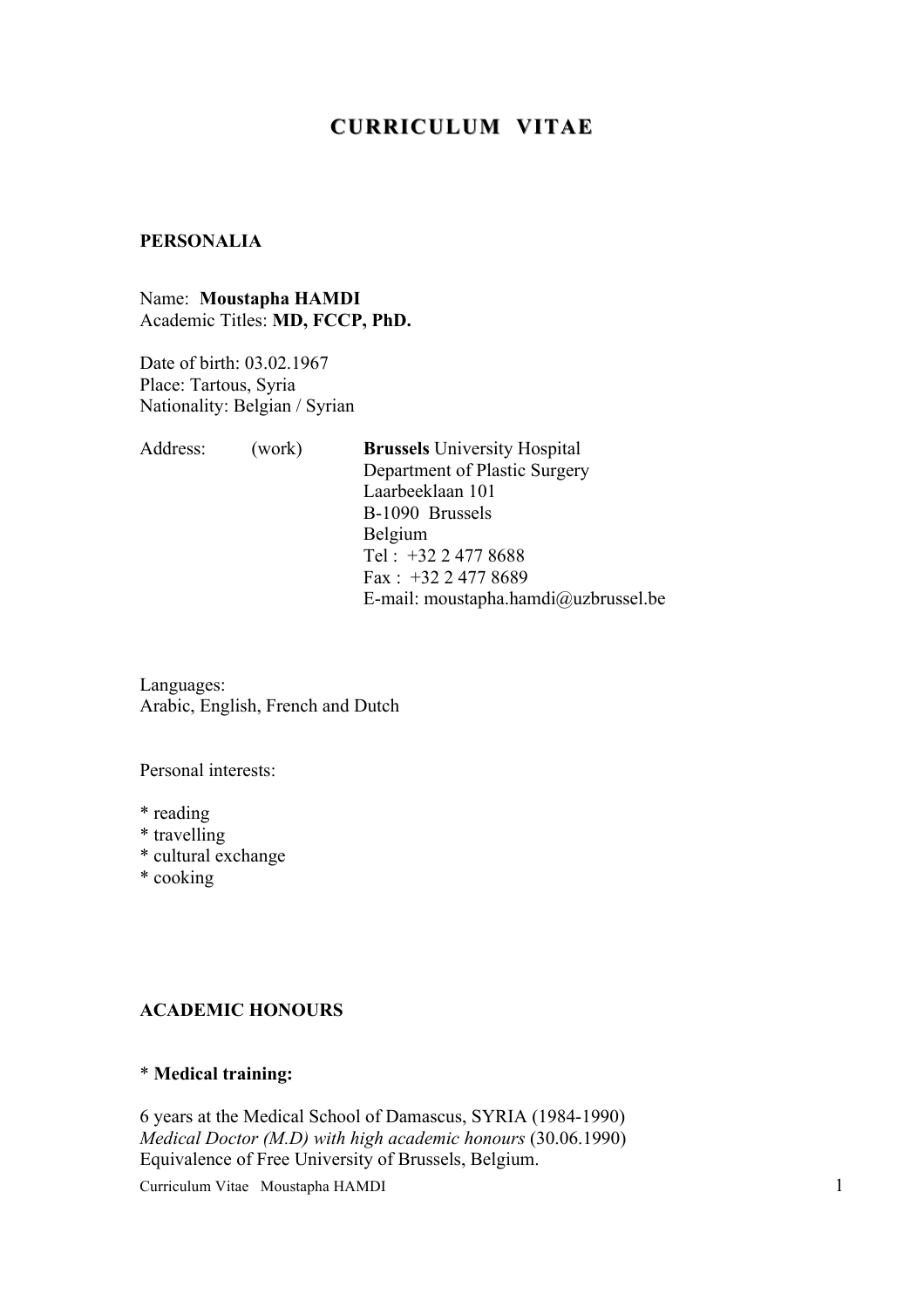#### **\* General Surgery training:**

*SHO in General Surgery* (10-1990 – 07-1991) Al-Assadi Hospital, Damascus, Syria.

*Registrar* (10-1991 – 09-1993)

JULES BORDET INSTITUTE, CENTER of TUMOURS The Free University of Brussels, Belgium ( Prof. GERARD, Prof ANDRY)

- Rotation: Head & Neck Surgery for 6 months.
	- Orthopaedic & Sarcoma Surgery for 6 months.
	- Plastic & Reconstructive Surgery for 6 months.
	- Breast and Gynaecological Surgery for 3 months.
	- Urology for 3 months.

*Registrar* (10-1993 – 09-1994) UNIVERSITY HOSPITAL CENTER JOSEPH BRACOPS Brussels, Belgium. ( Prof. VAN GIJSEL ) Rotation: - Digestive Surgery for 4 months.

- Orthopedic Surgery - Hand Surgery / A & E for 5 months.

- Vascular Surgery for 3 months.

#### **\* Plastic Surgery training:**

*Registrar* (10-1994 – 09-1996) BRUGMANN UNIVERSITY HOSPITAL REINE FABIOLA UNIVERSITY PEDIATRIC HOSPITAL Brussels, Belgium.( Prof. DE MEY )

- Rotation: Hand and Microsurgery for 8 months.
	- Cleft lip & palate / Pediatric Plastic Surgery for 8 months.
	- Breast Surgery for 4 months.
	- Burns / Aesthetic Surgery for 4 months.

*Fellowship in Microsurgery* (10-1996 – 09-1997) CANNIESBURN HOSPITAL Glasgow, Scotland. (Mr. WEBSTER, Mr. SOUTAR, Mr. TAGGART, Mr. RATCLIFFE) Rotation: - Breast, Head & Neck, Burns, Hand Surgery.

*Fellow of Collegium Chirurgicum Plasticum (FCCP)* (15.06.1997*)*

*Graduated as Specialist in Plastic & Reconstructive Surgery* (30.09.1997) FREE UNIVERSITY of BRUSSELS, BELGIUM.

*Fellowship (in Aesthetic and Oculoplastic Surgery)* of 3 months duration: EURAPS/AAPS Fellowship 2005: Atlanta – Plastic Surgery and Recovery Center (PACES) - Chairman: Prof. dr. Foad NAHAI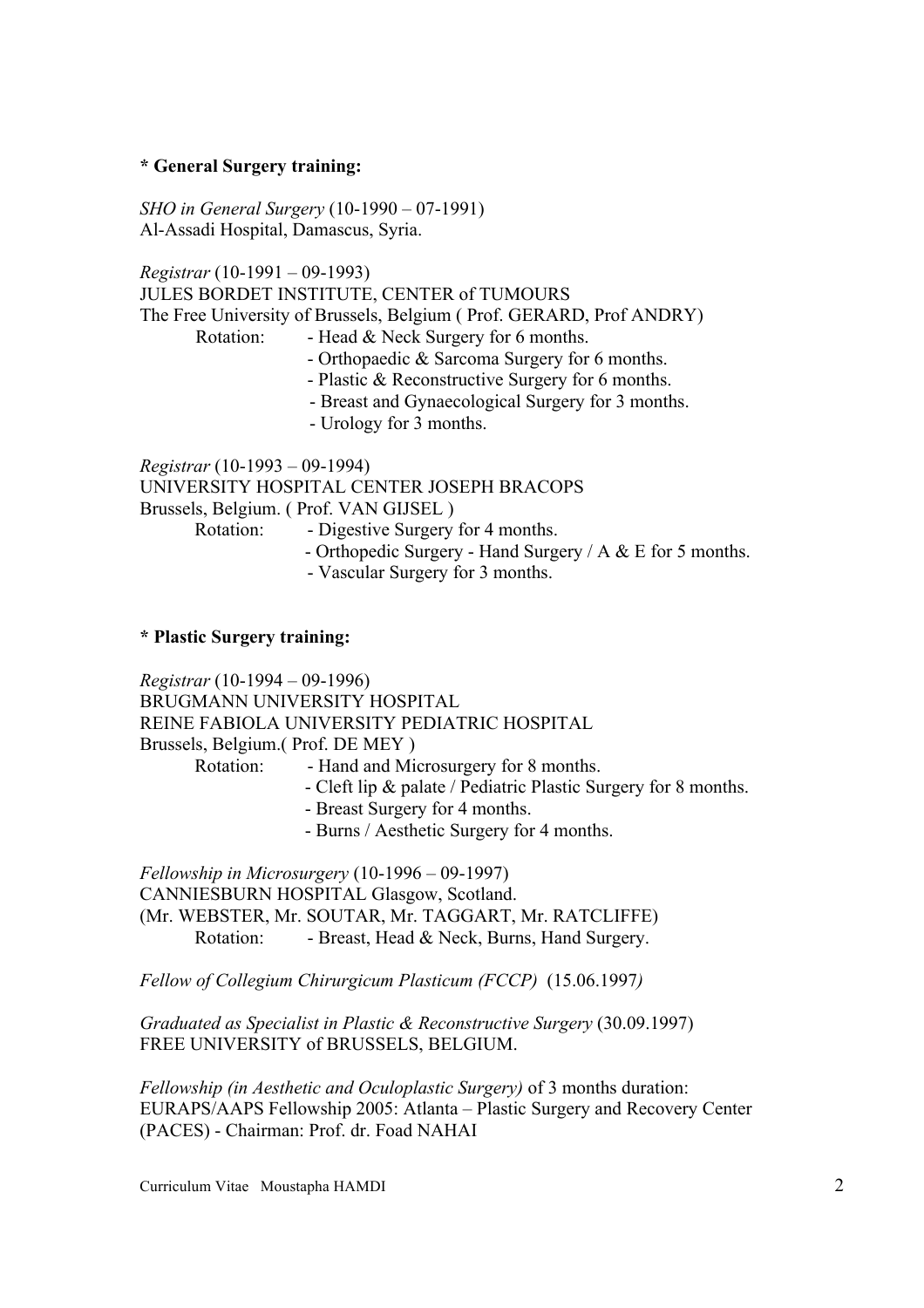#### **PROFESSIONAL CAREER**

*Organizer and Instructor in Microsurgery courses* (01.10.97) Plastic Surgery Department, Brugmann University Hospital, Free University of Brussels, Belgium.

*Assistant Professor in Plastic Surgery Department* (01.11.99 – 07.03) Gent University Hospital, Belgium.

*Associate Professor in Plastic Surgery Department* (07.03 – 06.08) Gent University Hospital, Belgium.

*Professor in Plastic Surgery Department* (06.08-…)

**THESIS for PhD degree in Plastic Surgery entitles: "Pedicled Perforator Flaps in Breast Surgery: a new concept". July 2007.**

#### **PROFESSIONAL MEMBERSHIP**

- \* Royal Belgian Society for Plastic Surgery (RBSPS)
- \* British Association of Plastic Surgeons (BAPS)
- \* The European Association of Plastic Surgeons (EURAPS)
- \* World Society for Reconstructive Microsurgery (WSRM)
- \* The International Society of Aesthetic Plastic Surgery (ISAPS)
- \* The American Society of Reconstructive Microsurgery (ASRM)
- \* The Pyrenean Lodge of Plastic Surgeons (PLPS)
- \* Royal Belgian Society for Surgery
- \* European Club of Cancer (European School of Oncology)
- \* European Association for Endoscopic Surgery (EAES)
- \* Belgian Society for Senology
- \* European Burn Association (EBA)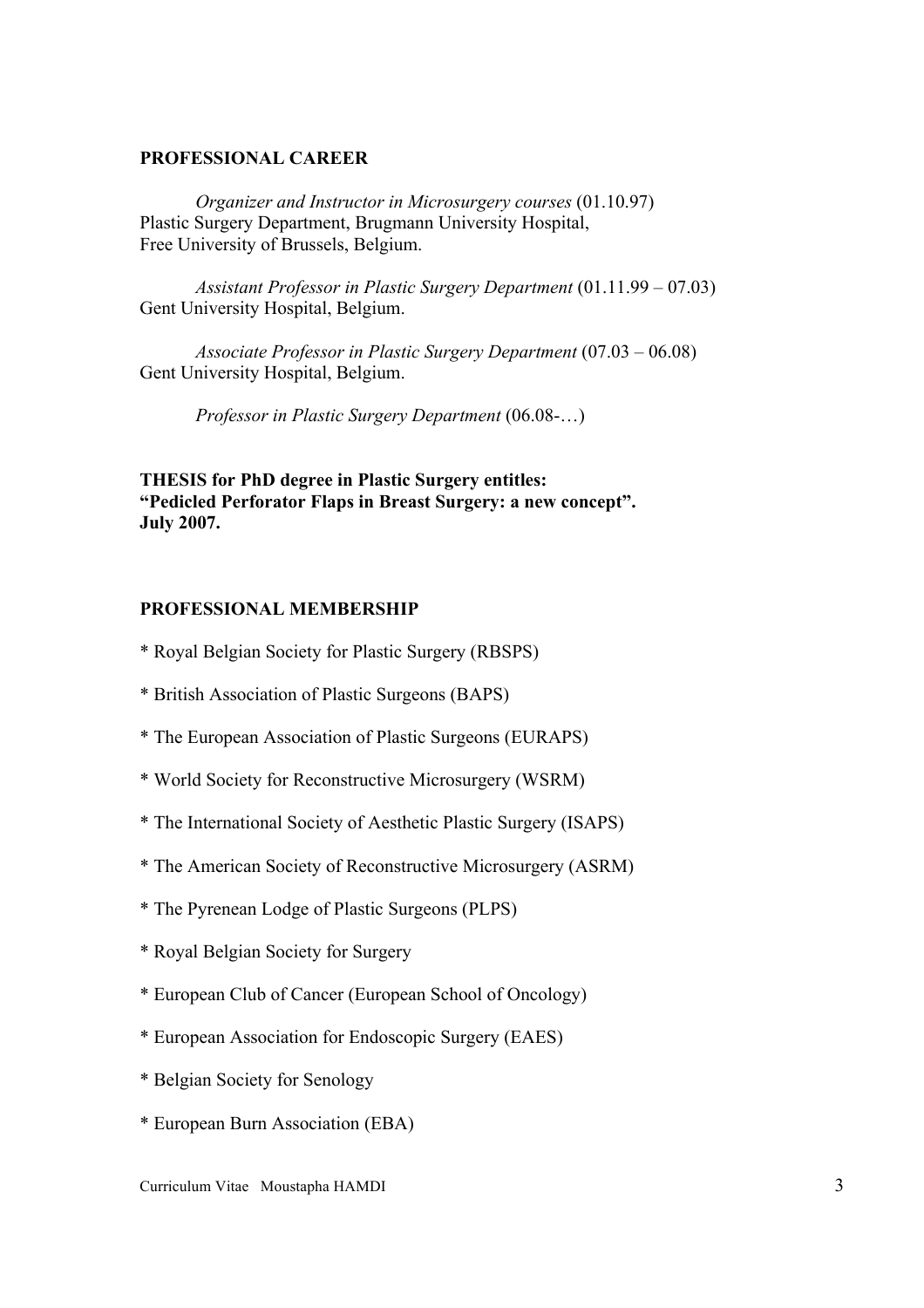\* A.M.U.B (Association of the M.D of the Free University of Brussels)

# **AWARDS**

- 2005: "Hans Anderl Award" from the European Association of Plastic Surgery (EURAPS) for the best publication during 2002-2004.
- 2005: Winner of the European Association of Plastic Surgery/American Association of Plastic Surgery Fellowship.

## **SPECIAL EXPERIENCE**

Microsurgery - Breast Surgery - Surgical Oncology and Aesthetic Surgery.

# **FACULTY EXPERIENCE**

- *\* Teaching of medical students* in General Surgery, Orthopedic Surgery, Surgical Oncology, Plastic Surgery, and A & E. Brussels, Belgium since 1993
- \* *Teaching of trainees* in Dermatology, General Surgery, Plastic Surgery. Brussels, Belgium since 1993
- *\* Teaching of trainees* in Plastic Surgery and Organizer of "Selected Reading" Program. Gent University, Belgium since 2000
- \* *General Secretary and Organizer in University Microcourses* organized by Free University of Brussels, Belgium since 1997
- *\* Faculty member* in Gulf Plast '97: 3rd congress GCC association of plastic surgeons. Bahrein. November 1997
- *\* Faculty member* in "Aphrodite": 2nd International Symposium on Plastic and Aesthetic Surgery. Cyprus, September 2000
- \* *Faculty member* in the fourth and the fifth International Course in Perforator Flaps. Glasgow, October 2000 and Gent, September 2001
- \* *Faculty member* in Symposium on Breast Surgery. Kuwait, February 2001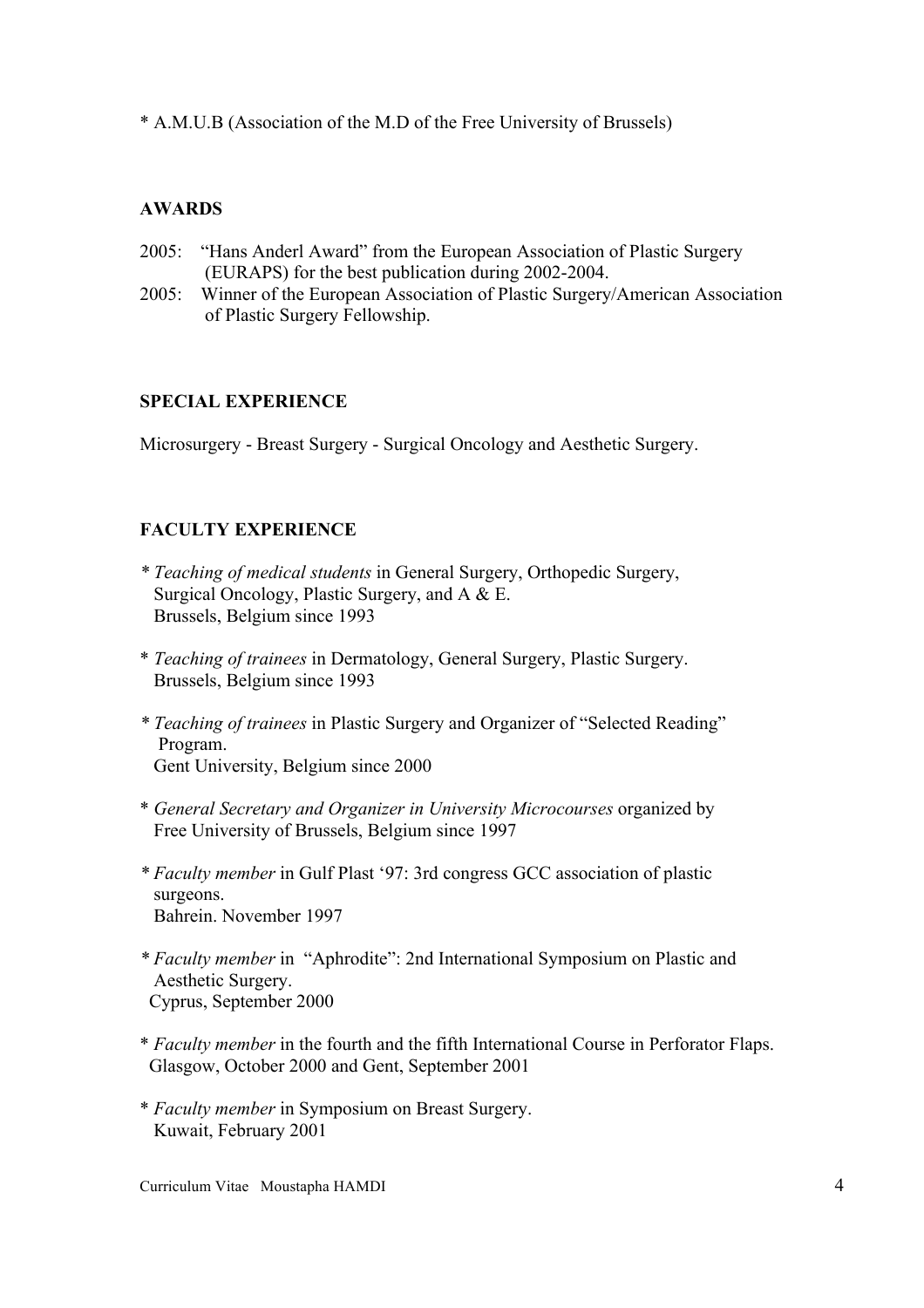- \* *Faculty member* in 7th congress of PanArab for Burns and Plastic Surgery. Amman – Jordan, May 2001
- \* *Faculty member* in the fifth International Course in Perforator Flaps. Gent, Belgium, September 2001
- \* *Faculty member* Dissection Course: Trunk and Lower Extremity. Groningen, The Nederlands, December 2001
- \* *Faculty member* in 16th Annual British Virgin Islands workshop in Plastic Surgery. Tortola, January 2002
- \* *Faculty member* in the annual meeting of Catalana Society of Plastic, Reconstructive and Esthetique Surgery. Barcelona, March 2002
- *\* Faculty member* in the 5th Meeting of the Libyan Society of Plastic Surgery. Tripoli, Lybië, October 18-20, 2002
- \* *Faculty member* in the AO Course of Current Techniques in Foot Trauma. Knokke, Belgium, October 24-26, 2002
- *\* Faculty member* in the "International Flap Course on body contouring and aesthetic breast surgery." Liège, Belgium, December 05-06, 2002.
- \* *Faculty member* in 20th International Workshop on Free and Island Flaps. Liège, Belgium, December 06-07, 2002.
- *\* Faculty member* in the Dissection Course "Head and Neck Reconstructive and Aesthetics." Groningen, Nederland, December 13-14, 2002.
- *\* Faculty member* in the Breast Surgery & Body Contouring Symposium. Santa Fe, New Mexico, August 27-30, 2003.
- *\* Faculty member* in "24th Meeting of the Society of Aesthetic, Plastic and Reconstructive Surgery (ASPS)." Bucaramarga, Colombia, October 09-12, 2003.
- \* *Faculty member* in CCP teaching days, Fifth Cyclus 2001-2004, Third Year Courses 2003-2004. Brussels, Belgium, October 25, 2003.
- \* *Faculty member* in the "7th International Course on Perforator Flaps." Londen, October 29th – November 01, 2003.
- *\* Faculty member* in the "International Course on Body Contouring & Aesthetic Breast Surgery".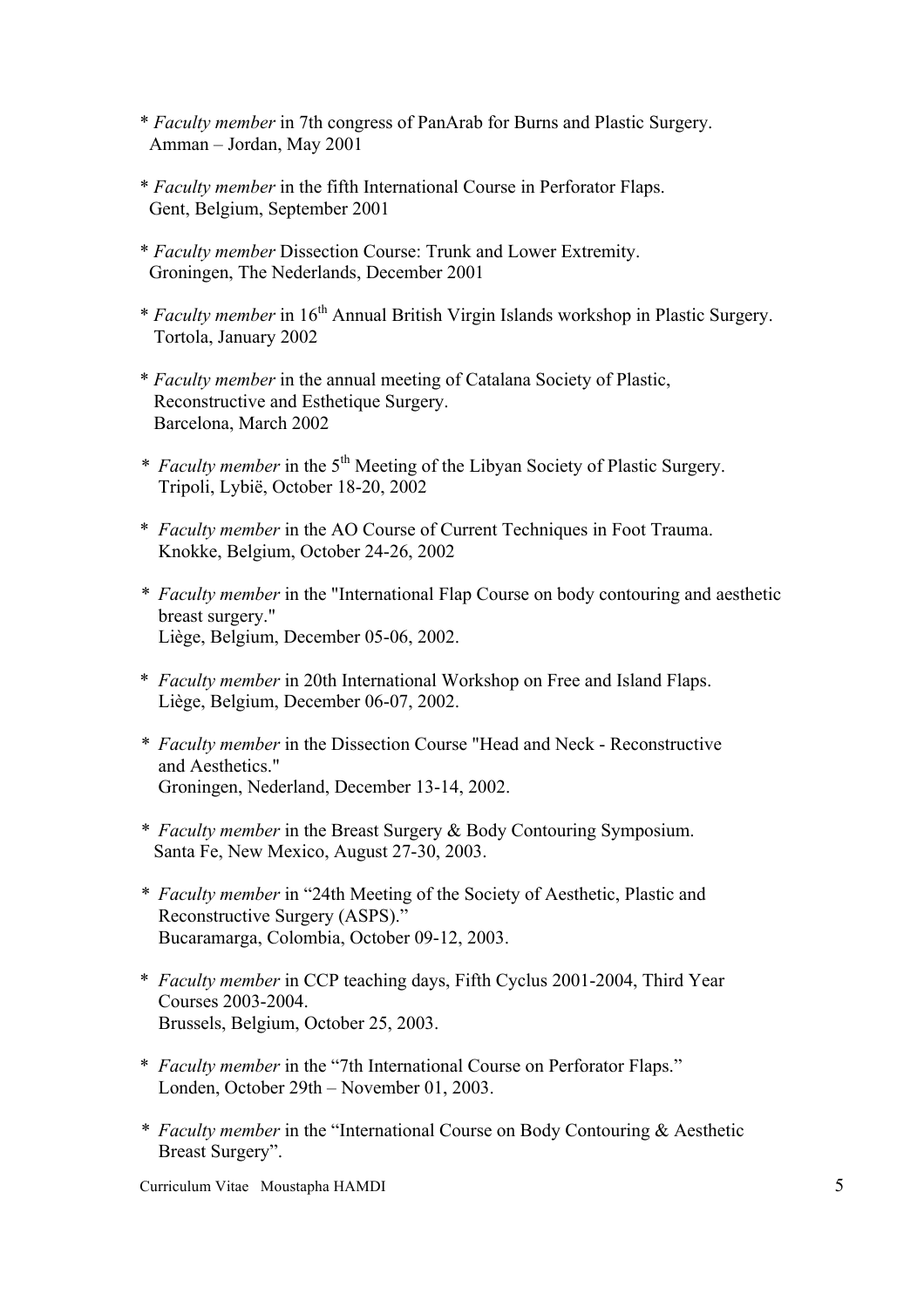Liège, Belgium, December 03 - 04, 2003.

- \* *Faculty member* in the "21st International Workshop on Free & Island Flaps". Liège, Belgium, December 04 - 06, 2003.
- \* *Faculty member* in 18th Annual Virgin Islands Workshop in Plastic Surgery. St. John, USA, February 02 - 06, 2004.
- *\* Faculty member* in International Course on Breast Reconstruction. Rome, Italy, April 27 – 30, 2004.
- \* *Faculty member* in the "VIIIth International Course of Perforator Flaps" Sao Paulo, Brazil, September 05 - 07, 2004.
- \* *Faculty member* The Annual meeting of the Turkish society of Plastic, reconstructive and Aesthetic Surgery. Ankara, Turkey, September 21-26, 2004.
- *\* Faculty member* in 13th European Course in Plastic Surgery. Porto, Portugal, November 9-11, 2004.
- \* *Faculty member* in Advanced Course in Plastic Surgery of the Breast. Birmingham, UK, November 29 - 30, 2004.
- \* *Faculty member* in 22nd International Workshop on Free and Island Flaps. Liège, Belgium, December 1-2, 2004.
- \* *Faculty member* in 3rd International Workshop on Breast and body contouring surgery. Liège, Belgium, December 03-04, 2004
- \* *Faculty member* in 9th Asian Pacific Congress of International Confederation for Plastic, Reconstructive and Aesthetic Surgery. Mumbai, India, March 19 - 23, 2005
- *\* Faculty member* in 12th Moroccan Plastic Reconstructive and Aesthetic Surgery meeting. Marrakech, Morocco, April 14 - 17, 2005
- *\* Faculty member* in the 8th International Groninger Dissection Course. "Lower extremities, thorax and abdomen." Groningen, Nederland, April 21 – 23, 2005.
- \* *Faculty member* in Liverpool Flap Course in Plastic Surgery. Liverpool, United Kingdom, June 13-14, 2005.
- \* *Faculty member* in the 74th Congress of the ASPS (American Society of Plastic Surgeons) Meeting – Chicago, USA, September 24 – 28, 2005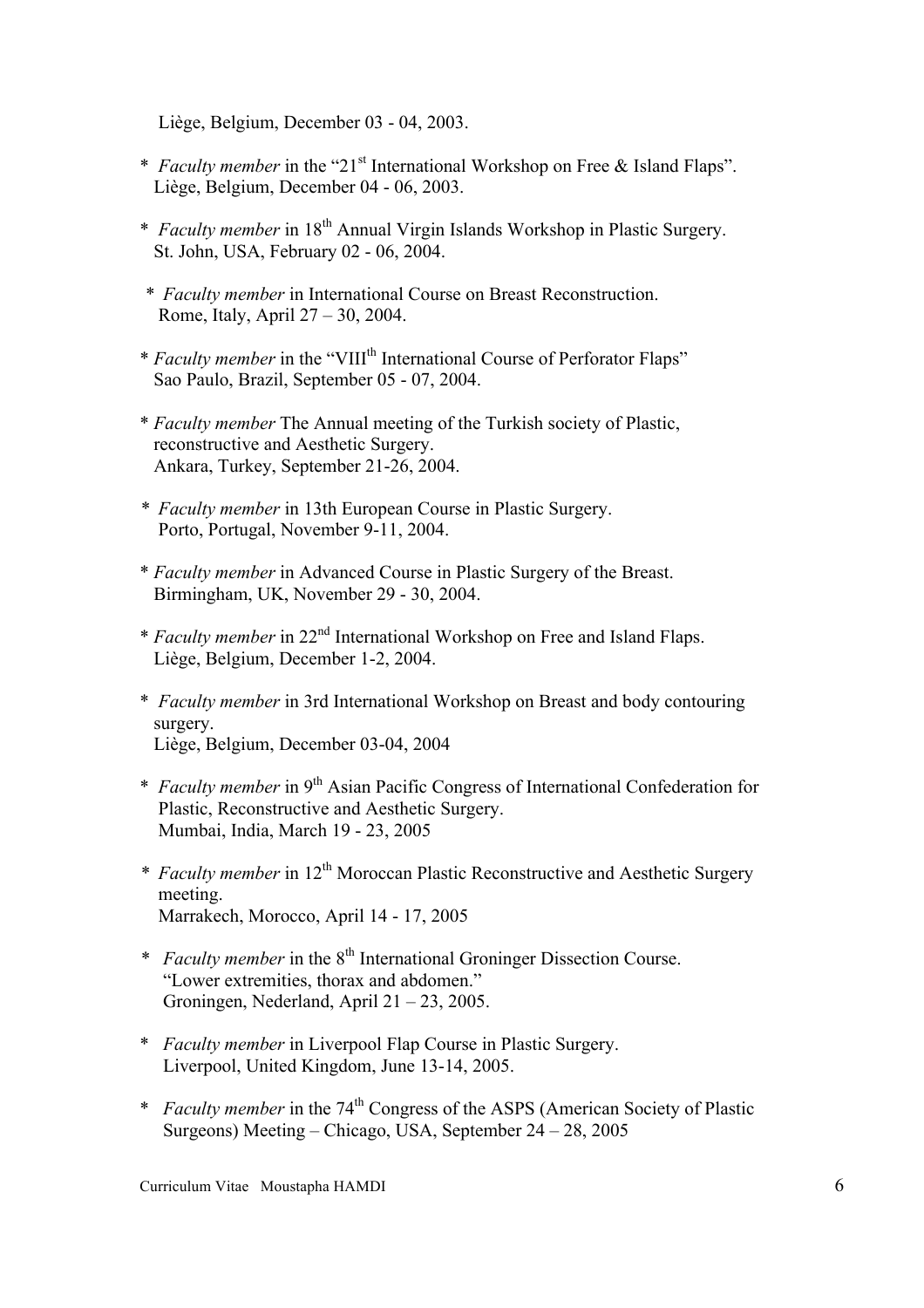- \* *Faculty member* in the 6<sup>th</sup> International Congress of Kuwait Society of Plastic Surgery for Burns & War Trauma, Kuwait, November 19 – 22, 2005
- \* *Faculty member* in the 23<sup>th</sup> International Workshop on Free & Island Flaps Liège, Belgium, November 30 – December 02, 2005
- \* *Faculty member* in International Course on Body Contouring & Aesthetic Breast Surgery – Liège, Belgium, December 02-03, 2005
- \* *Faculty member* in the 22nd Annual Breast Surgery Symposium Atlanta, Georgia, USA, January 20-22, 2006
- \* *Faculty member* in the 20<sup>th</sup> Annual Virgin Islands Workshop in Plastic Surgery St. John, USA, January 30 – February 03, 2006
- \* *Faculty member* in the XXIXème Congrès du GAM Bruxelles, Belgique, 31 mars  $-1<sup>er</sup>$  avril 2006
- \* *Faculty member* in the Educational Programme in Plastic Surgery Course 3 of the British Association of Plastic Surgeons Manchester, UK, March 31 – April 01, 2006
- \* *Faculty member* in Arabia Plast 2006, Gulfplast 2006 and 2nd Bahrain International Congress of Plastic Surgery Bahrain, April 10 – 13, 2006
- \* *Faculty member* in the Fifth Jordan Oncology Society Conference in Collaboration with the Arab and the European Cancer Societies and Associations Amman, Jordan, April 12 – 15, 2006
- \* *Faculty member* in the XIV International Aesthetic Surgery Meeting 50 Year Celebration Medellín, Colombia, May 13 – 17, 2006
- \* *Faculty member* in the Breast Surgery Pre-EURAPS Refresher Course Istanbul, Turkey, May 25, 2006
- \* *Faculty member* in the 17th EURAPS (European Association of Plastic Surgeons) Annual Meeting Istanbul, Turkey, May 25 – 27, 2006
- \* *Faculty member* in Plastische Chirurgie im Daringerhof Vienna, Austria, June 30, 2006
- \* *Faculty member* in the 7<sup>th</sup> IQUAM Consensus Conference for Plastic Surgeons Regensburg, Germany, July 13 – 15, 2006
- \* *Faculty member* in the 10th International Course on Perforator Flaps Ankara, Turkey, September 06 – 09, 2006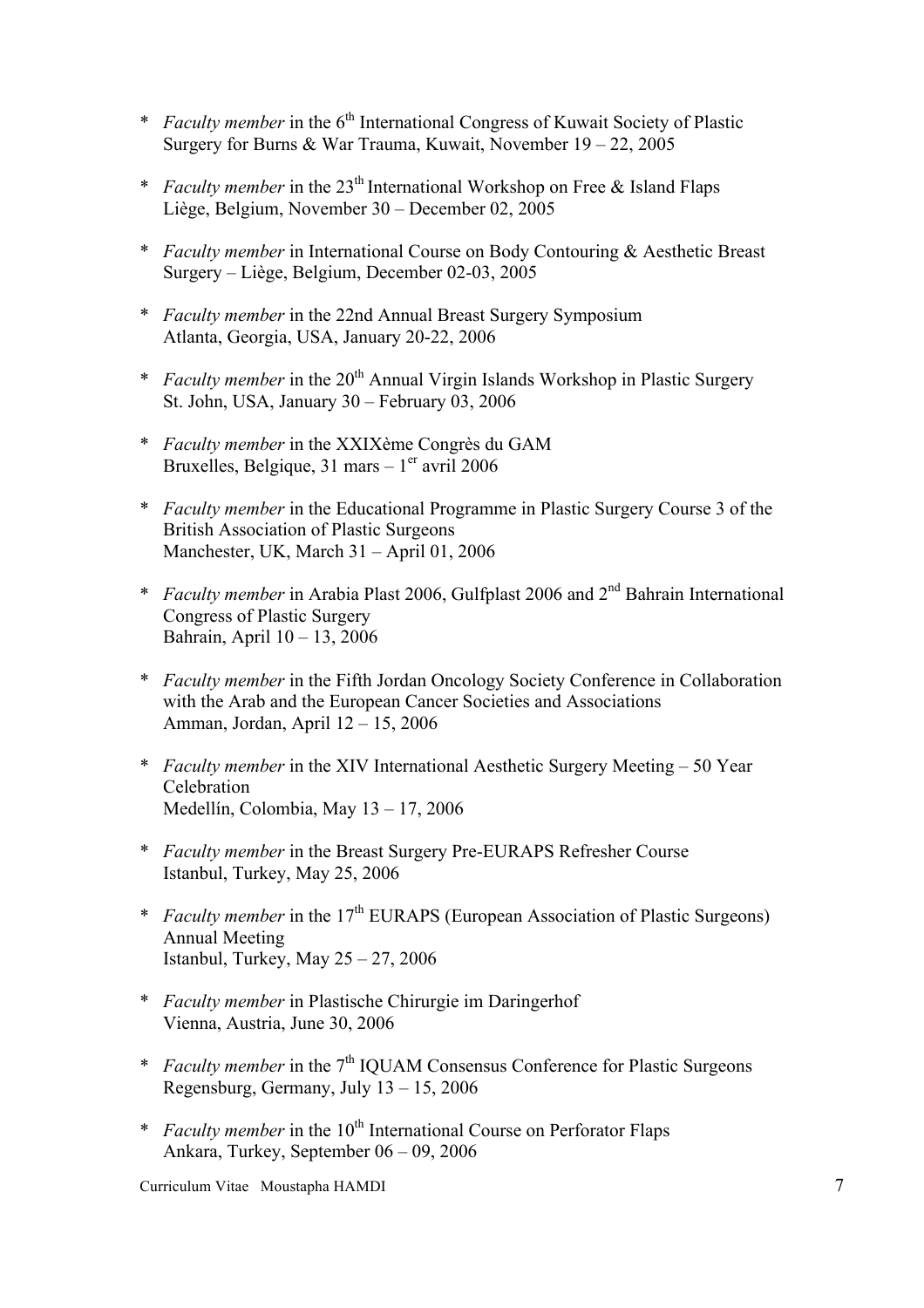- \* *Faculty member* in the 75th Anniversary of ASPS/PSEF (American Society of Plastic Surgeons/Plastic Surgery Educational Foundation) San Francisco, USA, October 07 – 11, 2006
- \* *Faculty member* in Stichting Kortjakje Zondagsschool voor Plastische Chirurgie (Opleiding voor assistenten in Nederland) Zeist, Nederland, November 05, 2006
- \* *Faculty member* in Breast Symposium Amman, Jordan, November 12 – 15, 2006
- \* *Faculty member* in Collegium Chirurgicum Plasticum 2006 Leuven, België, November 25, 2006
- \* *Faculty member* in the International Workshop on Free & Island Flaps Luik, België, November 29, 2006
- \* *Faculty member* in the International Course on Body Contouring & Aesthetic Breast Surgery Luik, België, December 02, 2006
- \* *Faculty member* in the 1. Tansini-Treffen 2006 100 Jahre Latissimus dorsi- Lappenplastik Hannover, Germany, December 16, 2006
- \* *Faculty member* in the American Society for Reconstructive Microsurgery Masters Series (ASRM) Puerto Rico, January 13 – 16, 2007
- \* *Faculty member* in the American Society for Aesthetic Plastic Surgery, Inc. New York City, USA, April 19 – 24, 2007
- \* *Faculty member* in the 124th Congress of the German Surgical Society in Munich Munich, Germany, May  $01 - 05$ , 2007
- **\*** *Faculty member and organizer* n the Pre-EURAPS Refresher Course on Facial Rejuvenation Gent, Belgium, May 24, 2007
- \* *Faculty member* in the IV<sup>th</sup> Congress of the World Society for Reconstructive Microsurgery (W.S.R.M.) Athens, Greece, June  $23 - 26$ , 2007
- \* *Faculty member* in the 14th International Congress of the International Confederation for Plastic, Reconstructive and Aesthetic Surgery (IPRAS) Berlin, Germany, June 26 – 30, 2007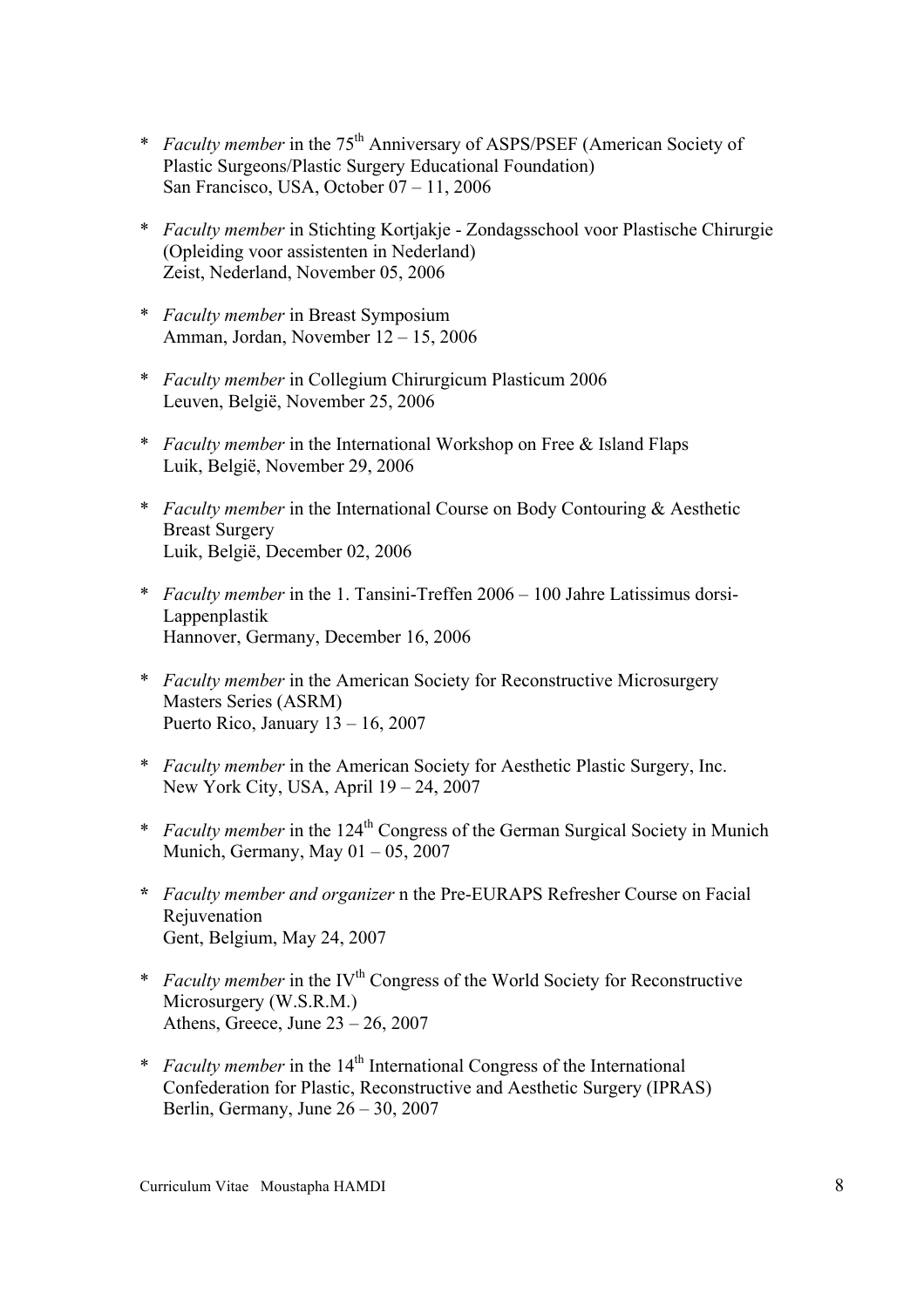- \* *Co-organizer* in the  $5<sup>th</sup>$  edition of the Coupure Seminars Catfas II Controversies, Art & Technology in Facial Aesthetic Surgery II Gent, Belgium, September 21 – 23, 2007
- \* *Faculty member* in Plastic Surgery 2007: The Premier Educational Experience Meeting in Baltimore Baltimore, USA, October 26 – 31, 2007
- \* *Faculty member* in the Dissection Course of Flaps in Head, Neck and Trunk Groningen, Nederland, November 16 – 17, 2007
- \* *Faculty member* in the 1st Princess Noorah Oncology Center International Breast Cancer Symposium Jeddah, Kingdom of Saudi Arabia, November 27 – 28, 2007
- \* *Faculty member* in the International Symposium for Plastic Surgeons Advances in Breast Surgery Munich, Germany, December 06 – 08, 2007
- \* *Faculty member* in the19<sup>th</sup> Congress of The International Society of Aesthetic Plastic Surgery (ISAPS) Melbourne, Australia, February 10 – 13, 2008
- \* *Faculty member* in de Koninklijk Belgisch Genootschap voor Heelkunde v.z.w. Ninth Belgian Surgical Week Oostende, Belgium, April 30 – May 01 – 03, 2008
- \* *Faculty member* in the XVI International Course on Plastic and Aesthetic Surgery Barcelona, Spain, May 07 – 10, 2008
- \* *Faculty member* in the 6<sup>th</sup> Annual Duke Flap Course for Plastic and Reconstructive Surgery Durham, North Carolina, USA, August 15 – 17, 2008
- \* *Faculty member* in the Breast Reconstruction Course with Cadaver for Plastic Surgeons Alicante, Spain, September 26 – 27, 2008
- \* *Faculty member* in ISAPS Beirut Post-Graduate Course "Beauty: Art & Science" Beirut, Lebanon, October 10 – 12, 2008
- \* *Faculty member* in Plastic Surgery 2008 Chicago, Illinois, USA, October 31 – November 05, 2008
- \* *Faculty member* in The First Bob Huffstadt International Conference "Around the breast" Groningen, The Netherlands, November 07 – 08, 2008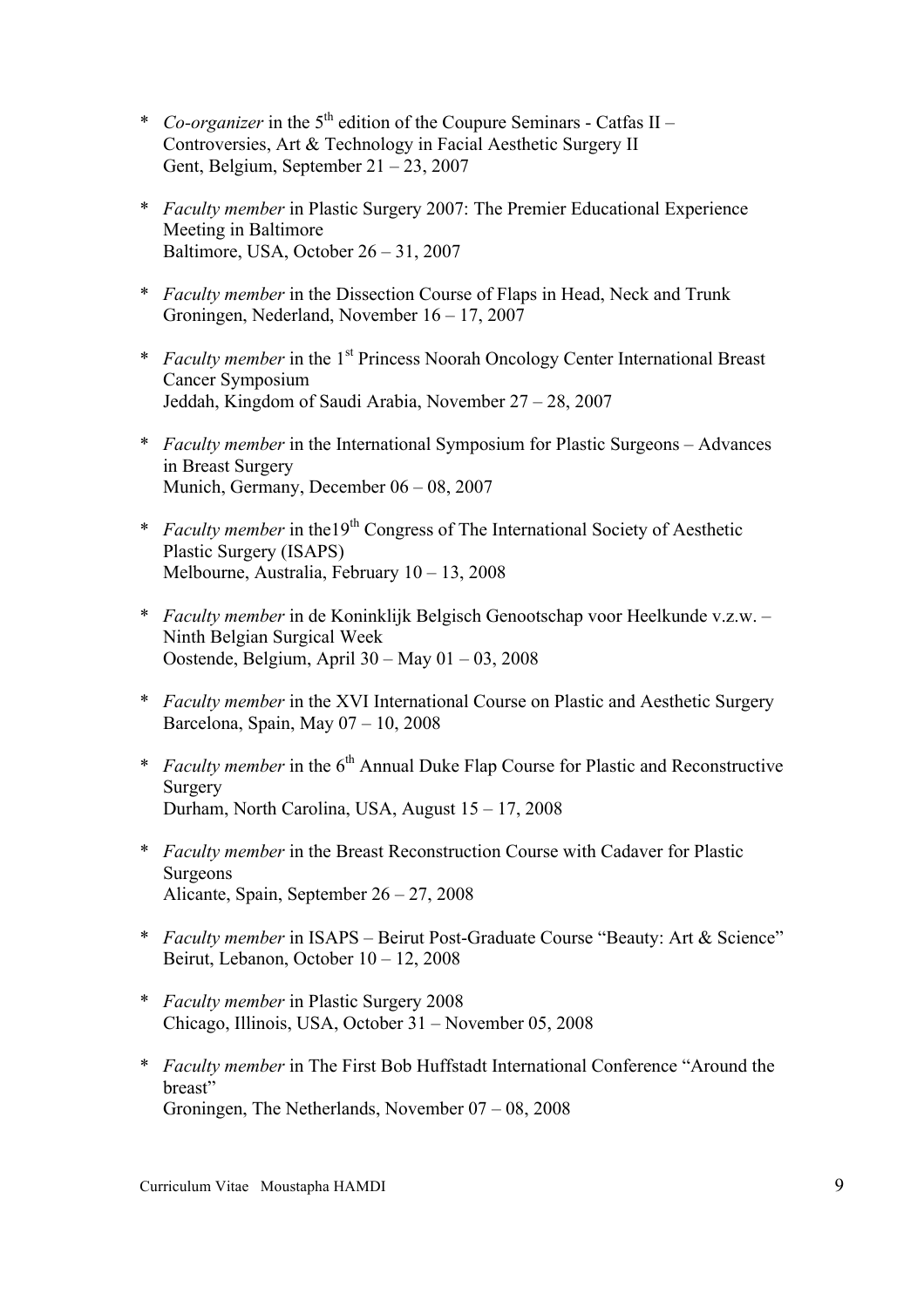- \* *Faculty member* in the Chirurgia Plastica Della Mammella ~ Breast Surgery Course Genova, Italy, November 13 – 14, 2008
- \* *Faculty member* in the Annual Scientific Meeting of the ASRM ~ American Society for Reconstructive Microsurgery Maui, Hawaii, January 07 – 13, 2009
- \* *Faculty member* in the 1<sup>st</sup> International Breast Surgery Workshop  $\sim$  From Mastectomy to Replacement of the Breast: Perspective and Advances Roma, Italy, January 23 – 24, 2009
- \* *Faculty member* in the 1st Annual Kuwait Breast Diseases and Oncoplastic Surgery Conference. Kuwait City, Kuwait, February 14 – 16, 2009
- \* *Faculty member* in the 5th Barcelona Meeting on Perforator Flaps. Breast Surgery: State-of-the-Art and Future Challenges Barcelona, Spain, March 04 – 06, 2009
- \* *Faculty member* in the Gruppo Triveneto-Emiliano di Chirurgia Plastica ~ Meeting Annuale San Daniele del Friuli, Italy, June 05 – 06, 2009
- \* *Faculty member* in the 13th Turkish Society of Aesthetic Plastic Surgery Congress & ISAPS Course Istanbul, Turkey, June  $19 - 22$ , 2009
- \* *Faculty member* in the Annual Meeting of the German Society of Plastic, Reconstructive and Aesthetic Surgery Hannover, Germany, September 10 – 12, 2009

# **VISITING PROFESSOR**

- Wisconsin University Milwaukee USA , Department of Plastic and Reconstructive Surgery (Dr. D. Larsen, MD). 16 Dec. 2005.
- Michigan University Grand Rapids USA, Department of Plastic and Reconstructive Surgery. (Dr. S. Ringler, MD). 13 Dec. 2005.
- Cleveland Clinic Ohio, USA, Department of Plastic Surgery. (Dr. James Zins) January 09 – 11, 2007.
- Innsbruck University Innsbruck, Austria. Department of Plastic and Reconstructive Surgery (Prof. Th. Scholler, MD) March 26 - 27, 2007.
- Mayo Clinic Hospital Arizona, Phoenix, USA. Plastic Surgery Residency. January 15 – 16, 2009. Lecture: Advances in Breast Reconstruction + Cadaver Dissection for Perforator Flaps in Breast Surgery.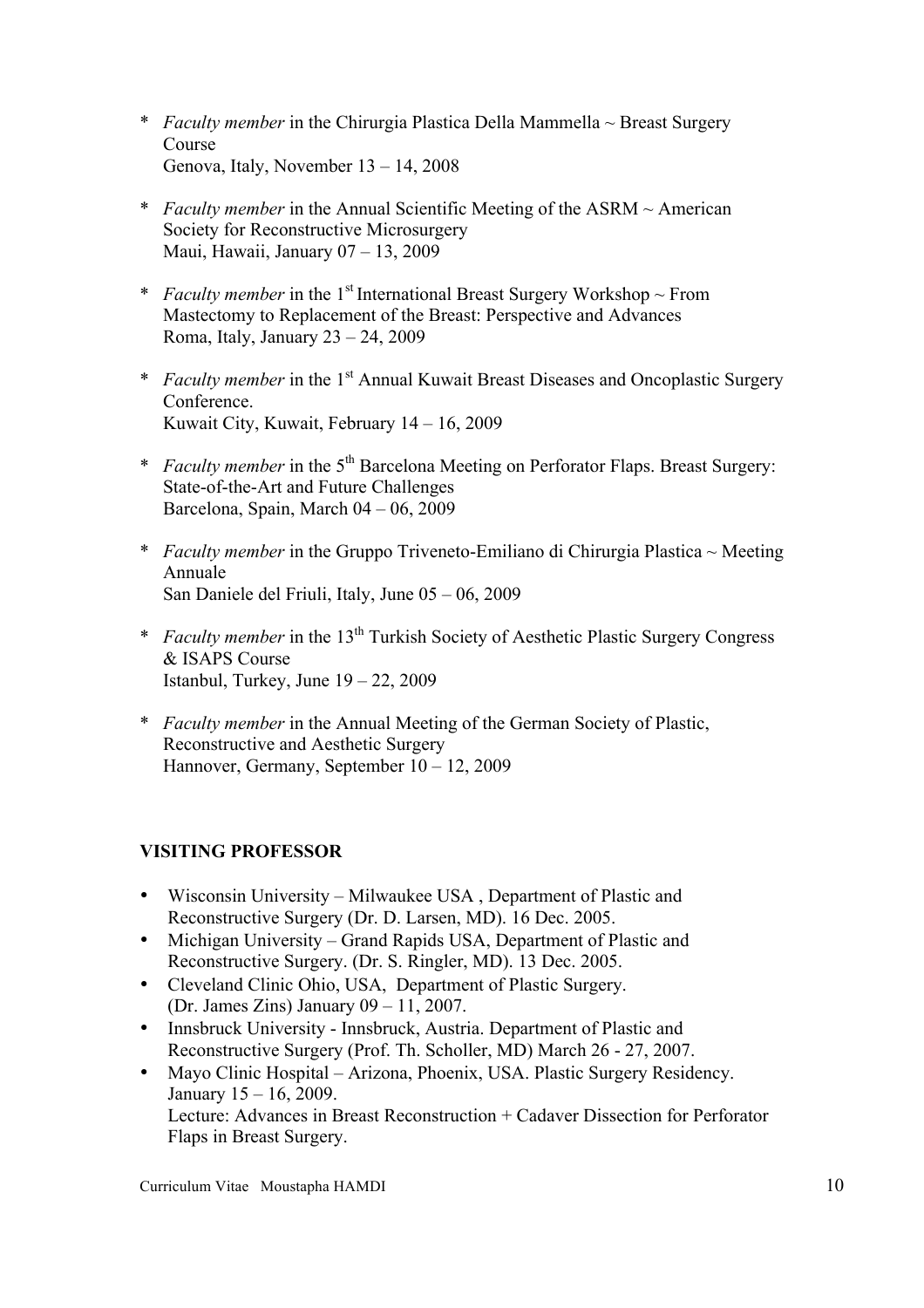#### **ADVANCE EDUCATIONAL TRAINING**

- 1- Course on oncological surgery O. Lambert Centre Lille, France. October 1992.
- 2- Teaching day on: Peripheral nerve injuries and paralysis 1st congress of the Federation of the European Societies for Surgery of the hand. Brussels, Belgium. May 1993.
- 3- VI<sup>th</sup> European Course in Plastic Surgery London, England. September 1993.
- 4- One Day on Oncological Surgery Jules Bordet Institute Brussels, Belgium. November 1993.
- 5- Course on Rigid Plate Fixation International Symposium on Plastic Surgery. Florence, Italy. May 1994.
- 6- Course on Vertical Mammaplasty Brussels, Belgium. November 1994.
- $7-12^{th}$  International Free Flap and Island Flaps Workshop. Liège, Belgium. November 1994.
- 8- Certificate in Microsurgery. Brugmann University Hospital Brussels, Belgium.1994 - 1995.
- 9-  $2<sup>nd</sup>$  Course on Vertical Mammaplasty. Brussels, Belgium. September 1995.
- 10- Instructional Courses in : Breast reconstruction, Lip reconstruction, Facial reanimation, Rhinoplasty, Body contouring. ASPRS. Montreal, Canada. October 1995.
- 11- 13<sup>th</sup> International Free Flaps and Endoscopic Workshop. Liège, Belgium. November 1995.
- 12- 11<sup>th</sup> International Course on Plastic and Aesthetic Surgery. Clinica Planas, Barcelona, Spain. June 1996.
- 13- Advanced Course in Plastic Surgery. Sheffield, UK. April 1997.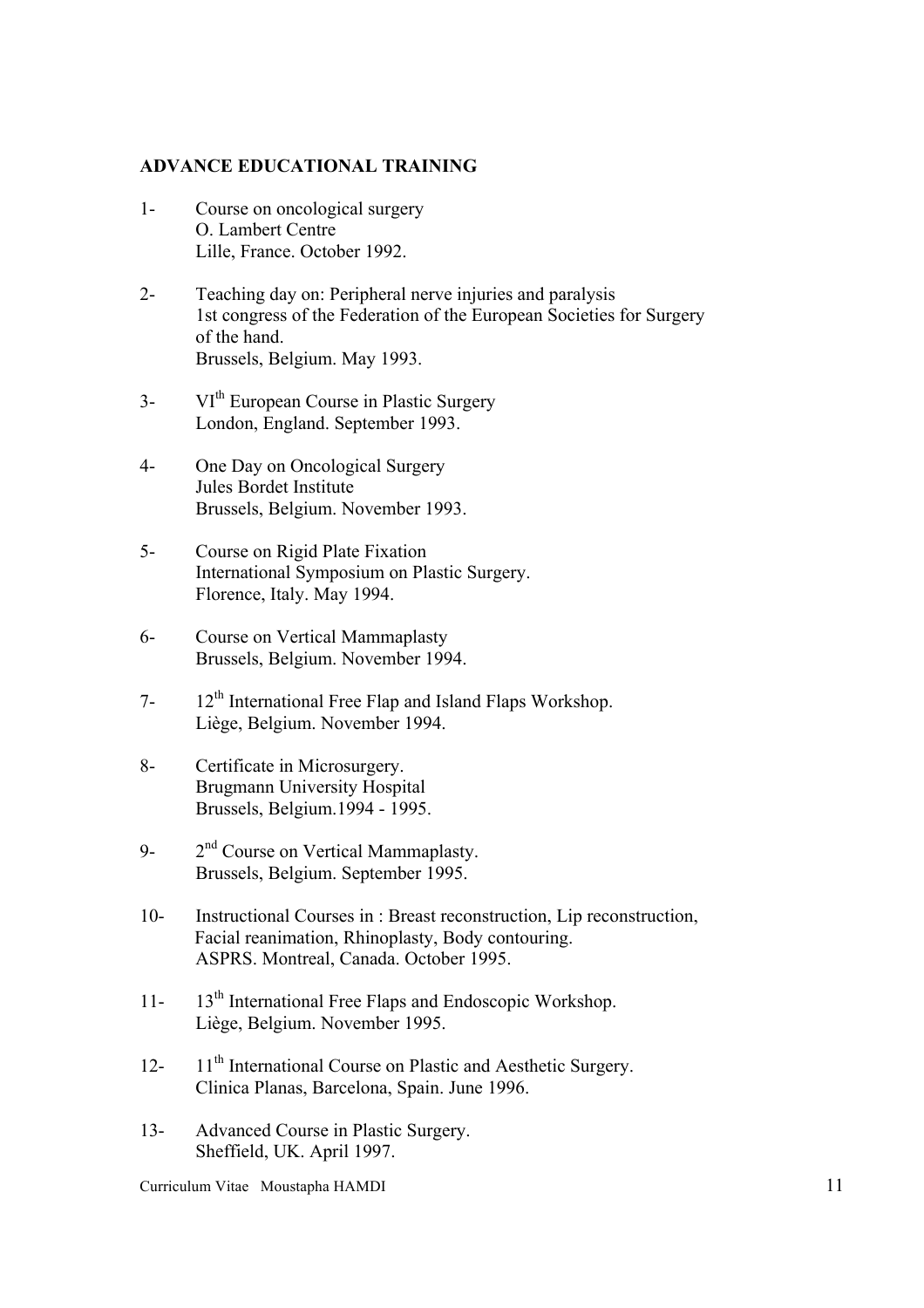- 14- Flaps Course in Canniesburn Hospital. Glasgow, UK. April 1997.
- 15- First International Course on Perforator and Arterialized Flaps. Gent, Belgium. June 1997.
- 16- International Post-graduate Course of the International Society of Aesthetic Plastic Surgery. Paris, France. September 1997.
- 17- Cours Pratique de Greffes de Cheveux Technique de Microgreffes. Liège, Belgium. December 1997.
- 18- Obagi Peeling Training Day. Roeselare, Belgium. March 14, 1998.
- 19- Instructional Courses in : Breast reconstruction.ASPRS. Boston, U.S.A, October 1998.
- 20- Instructional Courses in : Breast reconstruction, Breast surgery, Complex congenital hand, Head & neck reconstruction. 12<sup>th</sup> congress of the ICPRS. San Francisco, U.S.A, June 1999.
- 21- Symposium on Auricular Reconstruction ( Dr. F. Fermin). Gent, Belgium. December 1999.
- 22- Advanced Course in Paediatric Hand Problems. Leuven, Belgium. December 1999.
- 23- Advanced Course in breast cancer: Oncologic and Reconstructive Surgery. European school of oncology (Milan) / Institute Curie (Paris). Paris, France. February 2000.
- 24- Rhinoplasty Symposium. Gent, Belgium. May. 2000.
- 25- Workshop in Aesthetic Surgery. Gent, Belgium. January 2001.
- 26- The International Master Course on Ageing Skin IMCAS. Paris, France, January 2001.
- 27- The International Master Course on Ageing Skin IMCAS. Paris, France, January 2002.
- 28- Anti-Aging World Conference 2003. Paris, France, February 28 - March 2, 2003.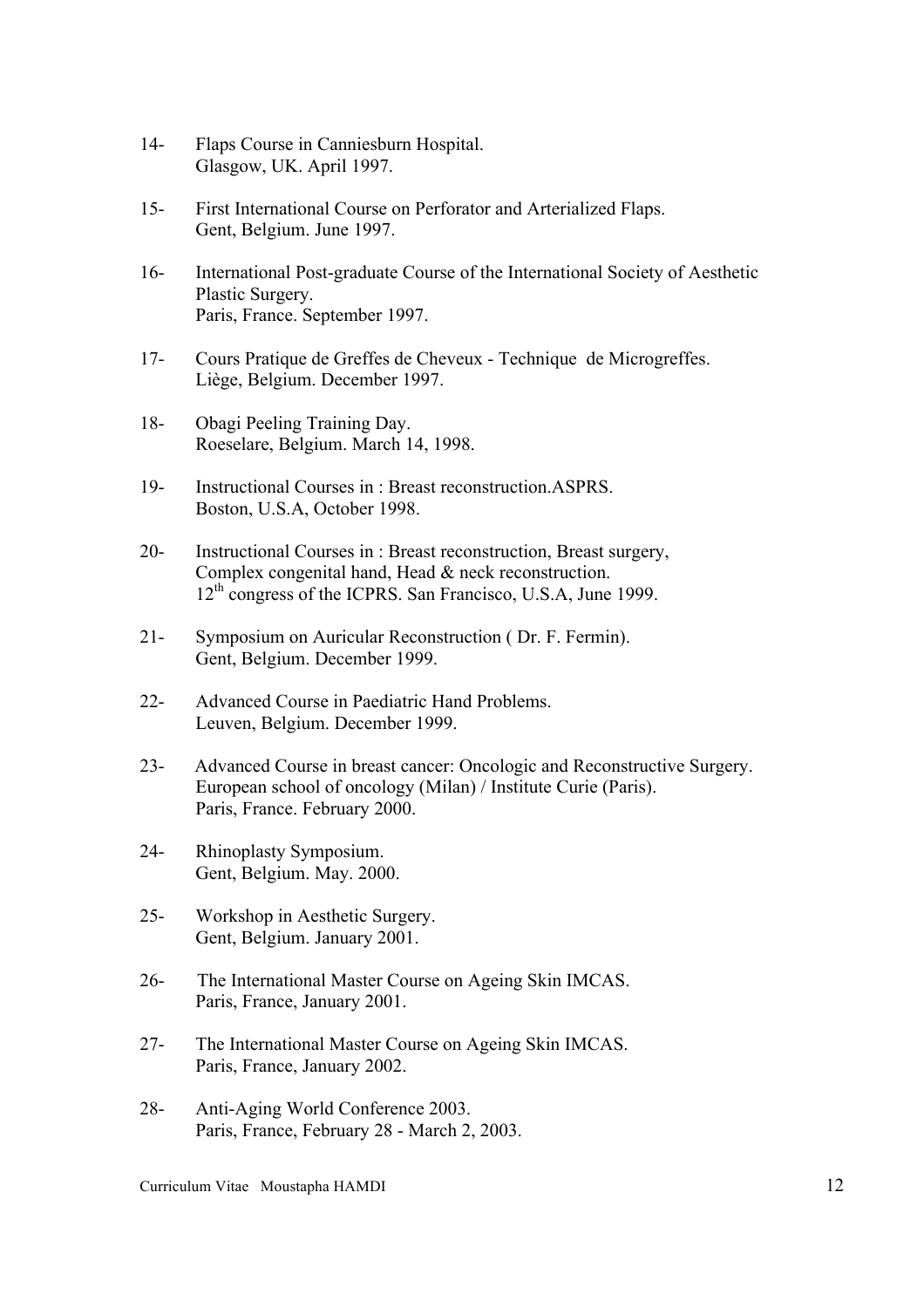## **EDITOR**

- Editorial board of the European Journal of Plastic Surgery since April 2004
- Editorial board of the Journal of Plastic Reconstructive and Aesthetic Surgery since November 2005
- Editorial board of the Medical Science Monitor
- Reviewer for the Journal of Plastic Reconstructive Surgery. Since Nov. 2006
- Reviewer for the Journal of Reconstructive Microsurgery. Since Feb. 2007
- Reviewer for the Annals of Plastic Surgery Nov. since 2006.

# **BOOK REVIEW**

"Oncoplastic and reconstructive surgery of the breast (Taylor and Francis) edited by *by Guidubaldo Querci della Rovere, John R. Benson, Nicholas Breach and Maurizio Nava.*

by M. HAMDI. Br J Cancer. 2005, Jan 31; 92 (2): 413

# **BOOK EDITOR**

# - **Vertical Scar Mammaplasty**

**Edited by: Hamdi, Hammon and Nahai. Springer-Verlag Berlin Heidelberg** 

**2005, XVI, 146 p.**

**- Twee Borsten: Reconstructie van een vrouw.**

**Edited by: Moustapha Hamdi, Anna Luyten and Lieve Blancquaert**

**Roularta – GLOBE, 2007.**

**- Partial Breast Reconstruction: Techniques in Oncoplastic Surgery.**

**Edited by: Albert Losken and Moustapha Hamdi**

**QMP, release in February of 2009.**

# **BOOK CHAPTERS**

# **\* Vertical Scar Mammaplasty**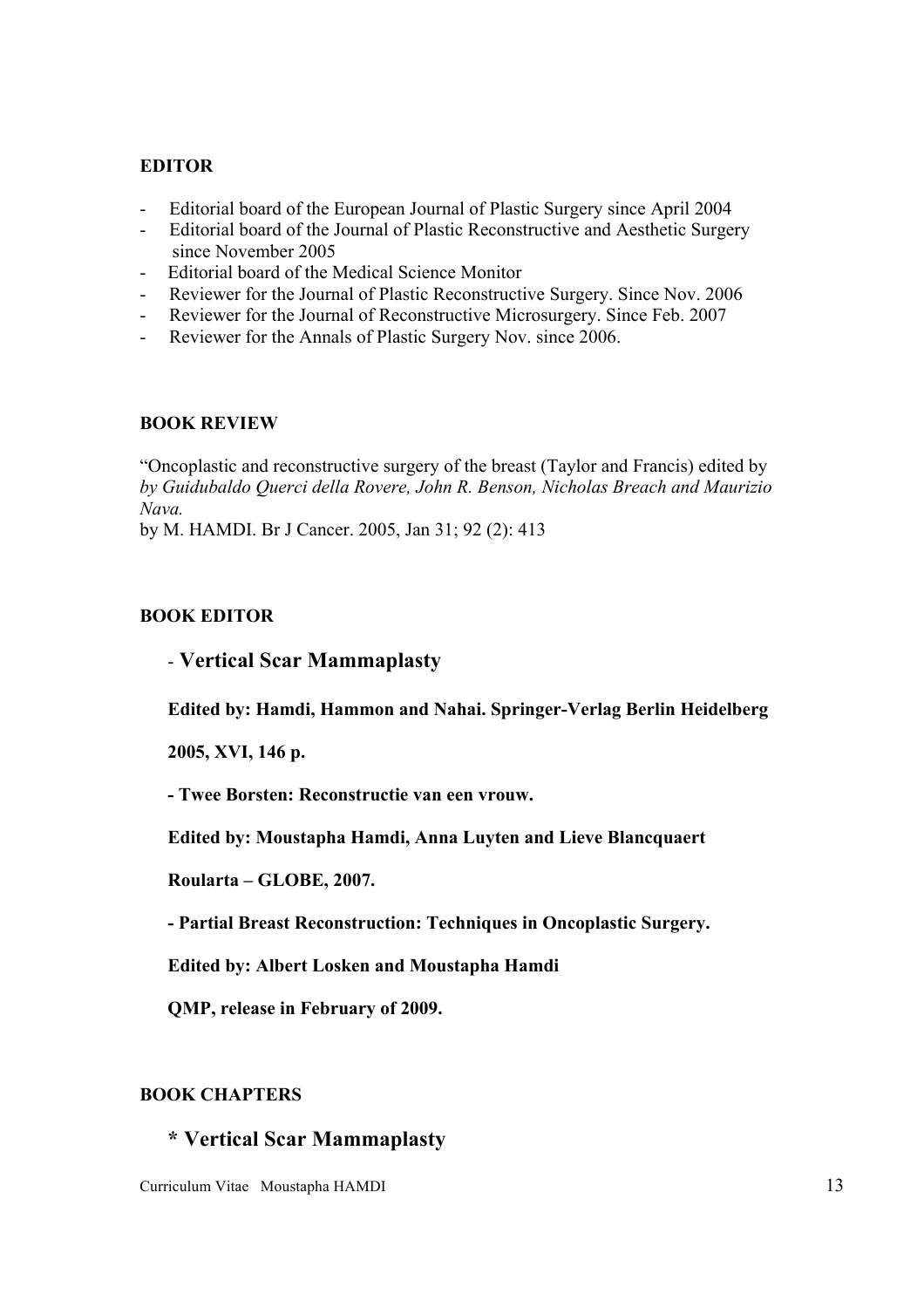# **Edited by: Hamdi, Hammon and Nahai. Springer-Verlag Berlin Heidelberg 2005, XVI, 146 p.**

Chapter 1: Anatomical Basis of the Breast:

*M. Hamdi, E. Wuringer, I. Schlenz, R.. Kuzbari, in: Vertical Scar* 

Chapter 2: Choice of the pedicle

*M. Hamdi and E. Hall-Findlay*

- Chapter 9: The Septum-based Lateral and Medial Mammaplasty *M. Hamdi*
- Chapter 12: Vertical Scar Technique in Reconstructive Procedures *M. Hamdi, Ph. Blondeel, K. VanLanduyt, S. Monstrey*

Chapter 14: Secondary Revisions

*M. Hamdi* 

Chapter 15: Indications of a Vertical Scar Technique: General Consensus

*M. HamdI*

# **\* Perforator Flaps: Anatomy, Technique & Clinical Applications**

## **Edited by: Blondeel, Hallock, Morris and Niligan, QMP August 2005, 900 p.**

Chapter 1: Intercostal and Lumbar perforator flaps

*M, Hamdi and K. Van Landuyt*

Chapter 2: Thoracodorsal artery perforator flap

*K. Van Landuyt and M. Hamdi*

Chapter 3: Clinical application of perforator flaps in pelvic reconstruction.

*M. Hamdi, B. de Frene*

# **\* Surgery of the Breast, Principles and Art**

Edited by: Scott L. Spear, 2<sup>nd</sup> edition, Lippincott Williams & Wilkins 2006: **1517 p, two volume set**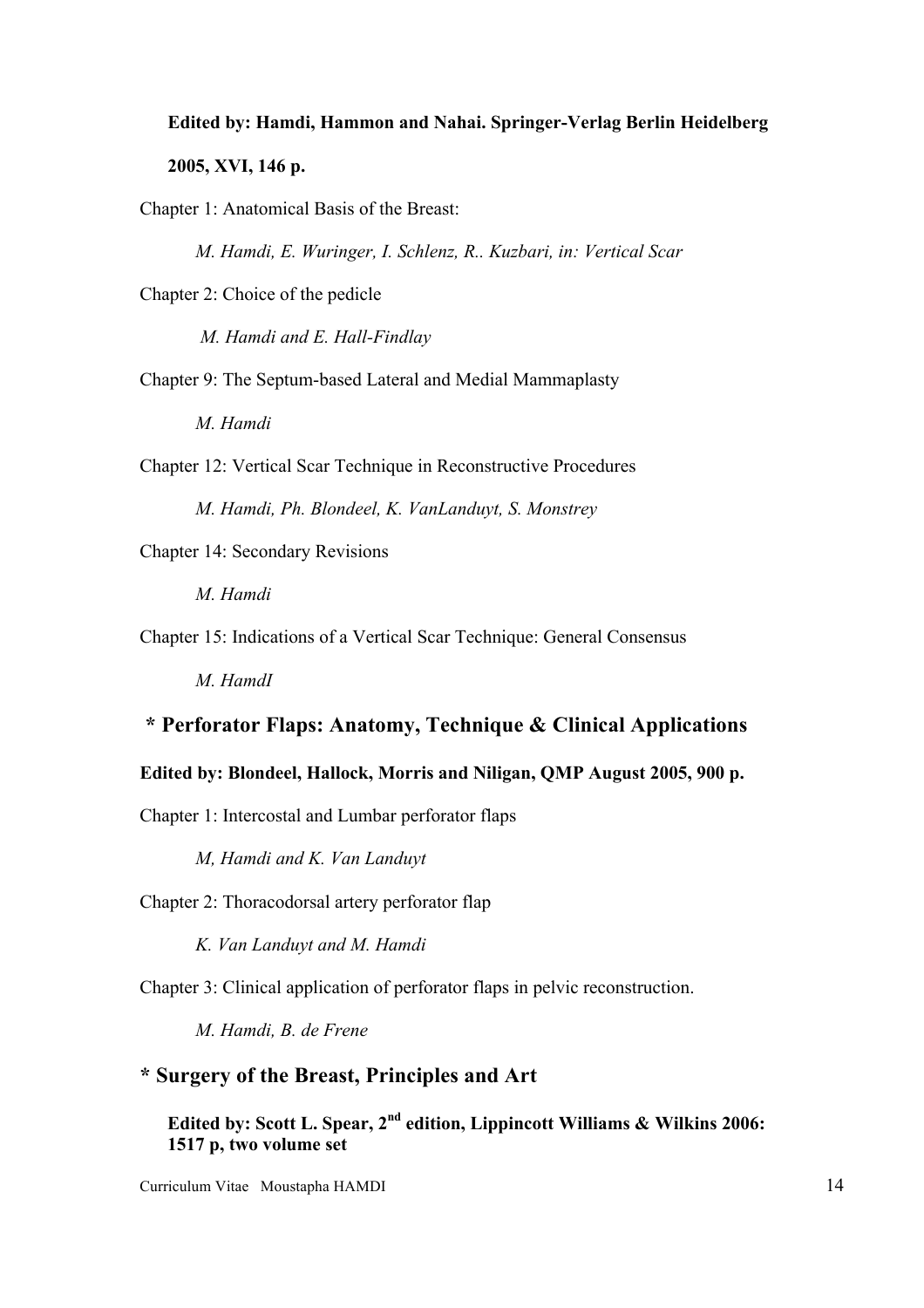Chapter 56: Pedicled Perforator Flaps in Breast Reconstruction

*Moustapha Hamdi and Koenraad Van Landuyt*

- Chapter 58: The Superior Gluteal Artery Perforator Flap in Breast Reconstruction *Phillip N. Blondeel, Rozina Ali and Moustapha Hamdi*
- Chapter 60: The Superficial Inferior Epigastric Artery Flap in Breast Reconstruction *Moustapha Hamdi and Phillip N. Blondeel*

# **\* Principals of plastic and reconstruction surgery:**

#### **Edited by FC. Wei, F. Demirkan 2005: IN PRESS**

Chapter: The thoracodorsal artery perforator flap

*M. Hamdi and K. Van Landuyt* 

Chapter : Superior gluteal perforator flap

*M. Hamdi and Ph. Blondeel*

# **\* Atlas of flaps and microsurgical techniques:**

## **Edited by FC. Wei and Nardini, Elsevier, in press**

Chapter: Gluteal Flaps

*M. Hamdi, A. Gagnon and Ph. Blondeel*

Chapter: The DIEP and SIEA flaps

*Ph. Blondeel, A. Gagnon and M. Hamdi*

# **\* Ästhetische Chirurgie:**

#### **Edited by D. von Heimburg and G. Lemperle, Ecomed Medizin, X-3, 1-4,**

## **2006**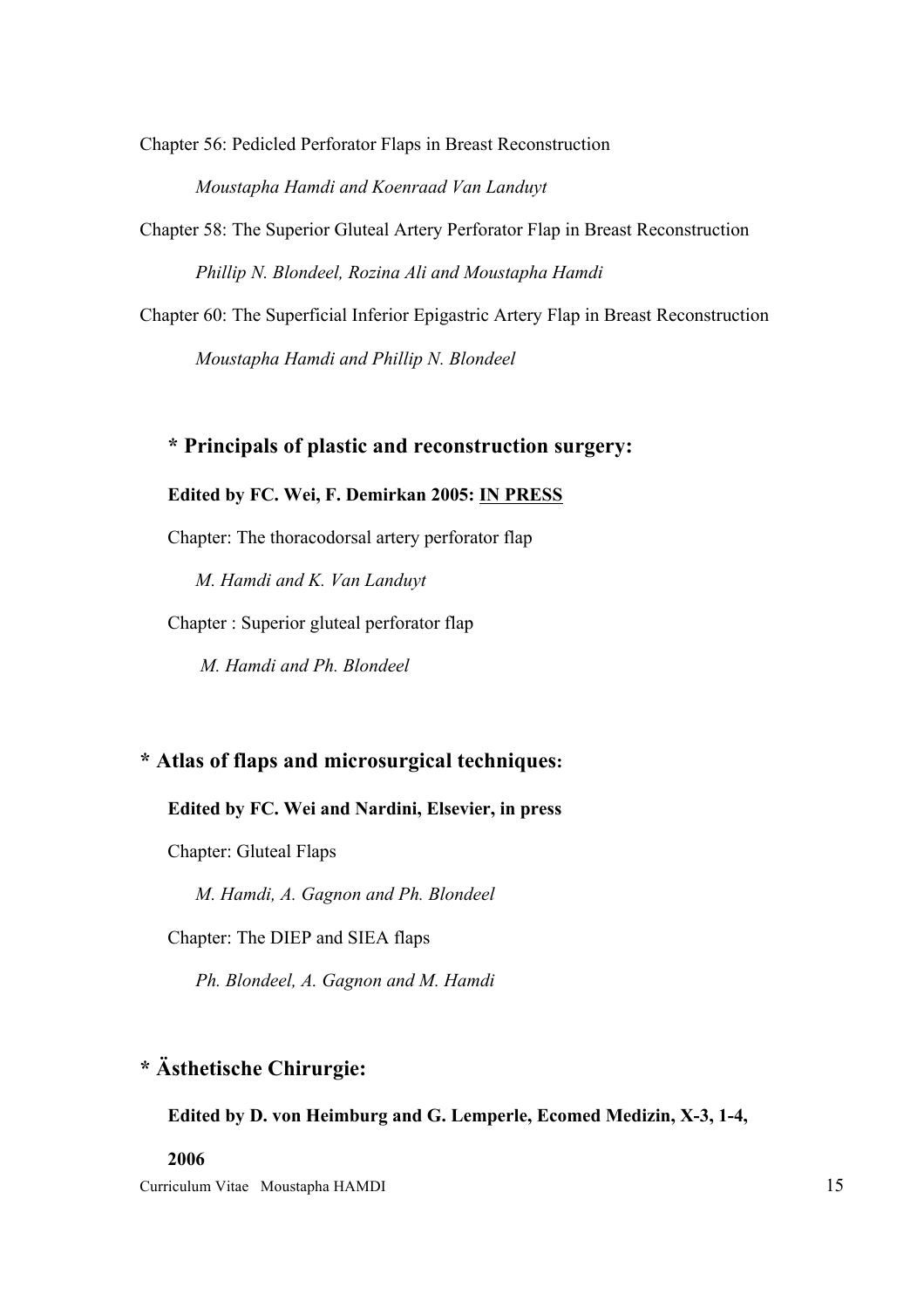Chapter: Bauchnabelplastik bei der Frau

*M. Hamdi and A. Gagnon*

#### **\* Partial Breast Reconstruction: New Horizons in Oncoplastic Surgery**

**Edited by R. Losken and M. Hamdi, In Press QMP**

## **\* Cosmetic and Reconstructive Breast Surgery**

#### **Edited by Maurice Y. Nahabedian and Gregory R.D. Evans, Saunders**

#### **Elsevier, 2009**

Chapter 4: Breast Reconstruction-Perforator Flaps (DIEP, SIEA)

*Moustapha Hamdi and John Hijjawi*

# **\* Oncoplastic Surgery of the Breast**

#### **Edited by: Maurice Y. Nahabedian. Saunders Elsevier Limited, 2009**

Chapter 9: Repair of the Partial Mastectomy Defect with Delayed Free Tissue

Transfer

*Moustapha Hamdi & Jonathan Cheng*

#### **YEAR BOOKS OF PLASTIC SURGERY**

COESSENS B, HAMDI M: "The Distally Planned Lateral Arm Flap in Hand Reconstruction." Year Book in Hand Surgery (2000): 4, 69-71.

HAMDI M, GREUSE M, DEMEY A, ET AL: "A prospective quantitative comparison of breast sensation after superior and inferior pedicle mammaplasty." Year Book of Plastic and Aesthetic Surgery (2002): 6, 231-2.

HAMDI M, GREUSE M, NEMEC E, ET AL: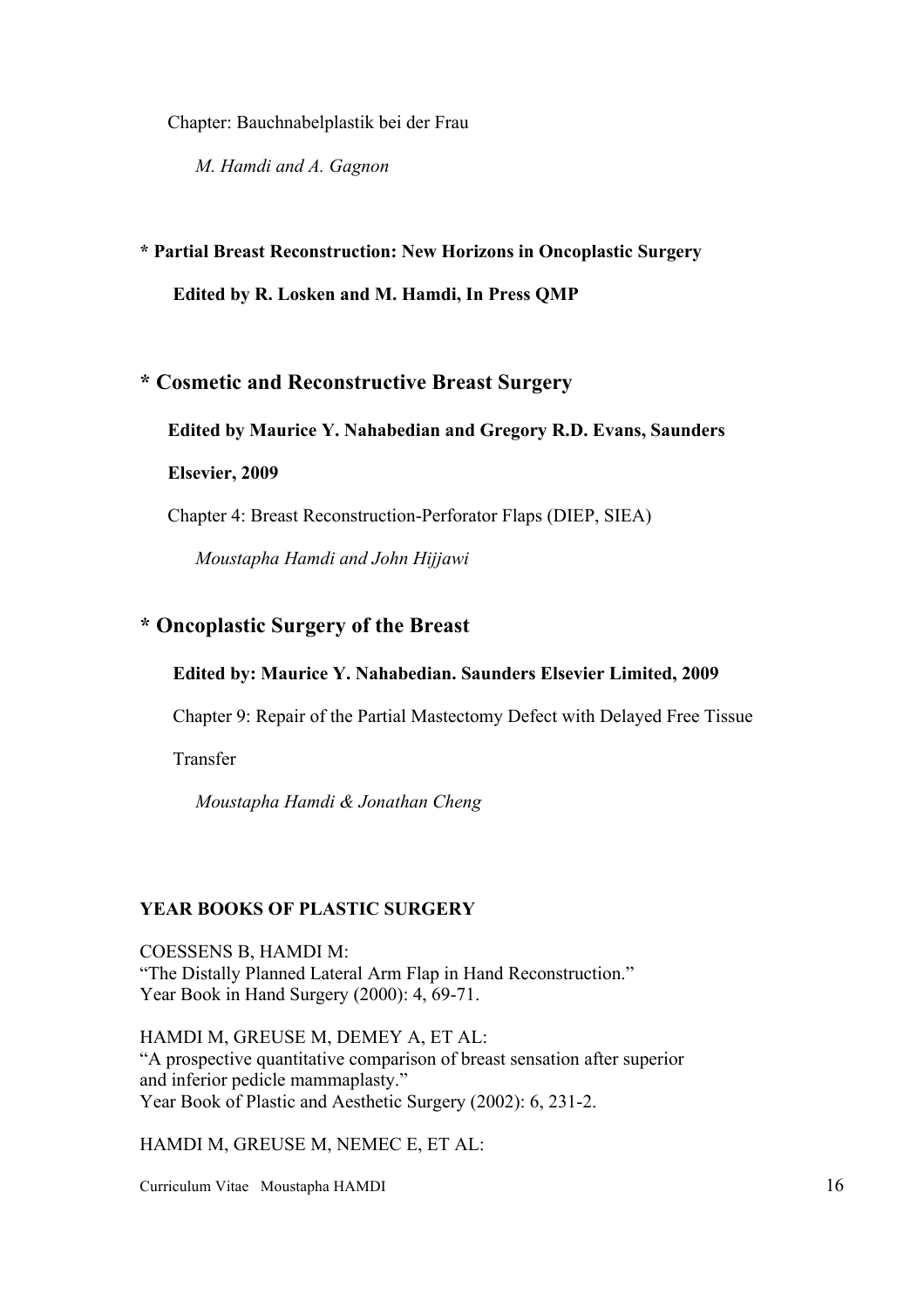" Breast sensation after superior pedicle versus inferior pedicle mammaplasty: anatomical and histological evaluation." Year Book of Plastic and Aesthetic Surgery (2002): 6, 231-2.

HAMDI M, BLONDEEL PH, VAN LANDUYT K, MONSTREY S: "Algorithm in choosing recipient vessels for perforator free flap in breast reconstruction: the role of the internal mammary perforators." YEAR BOOK (2005)

HAMDI M, VAN LANDUYT K, MONSTREY S, et al: "Pedicled Perforator Flaps in Breast Reconstruction: A New Concept." YEAR BOOK (2006), p. 187 – 189

# **COMMUNICATIONS**

- 1- Spring session of the Belgian Society of Plastic, Reconstructive and Aesthetic Surgery. TONGEREN, Belgium. May 1993. "Immediate Mammary Reconstruction: Smooth versus Textured Prosthesis" R. Deraemaecker, M. HAMDI, Th. Fourez, J. Van Geertruyden
- 2- BRUSSELS Free University, Interhospital meeting, Erasmus Hospital. June 1993. "Malignant Melanoma "Up to date". M. HAMDI
- 3- Eurosurgery 1993 LONDON, UK. September 1993. "Internal Hemipelvectomy" M. HAMDI, M. Gebhart, M. Caldow
- 4- Reunion Commune du Centre Oscar Lambert Lille et de l'institut Jules Bordet - Bruxelles LILLE, France. December 1995 "La Reconstruction Mammaire Immediate" R. Deraemaecker, P. Vico, E. Vanderweyer, M. HAMDI
- 5- Third Congress of the European Federation of Microsurgical Societies. BERLIN, Germany. April 12-18, 1996. "Extended Lateral Arm Flap" M. HAMDI, B.Coessens
- 6- 5th International Conference on Head & Neck Cancer TORONTO, Canada. July 1996 "Cutaneous Malignant Melanoma of the Head and Neck: Surgical Guidelines" G. Andry, M. HAMDI, G. Ghanem, Ph. Lothaire, R. Deraemaecker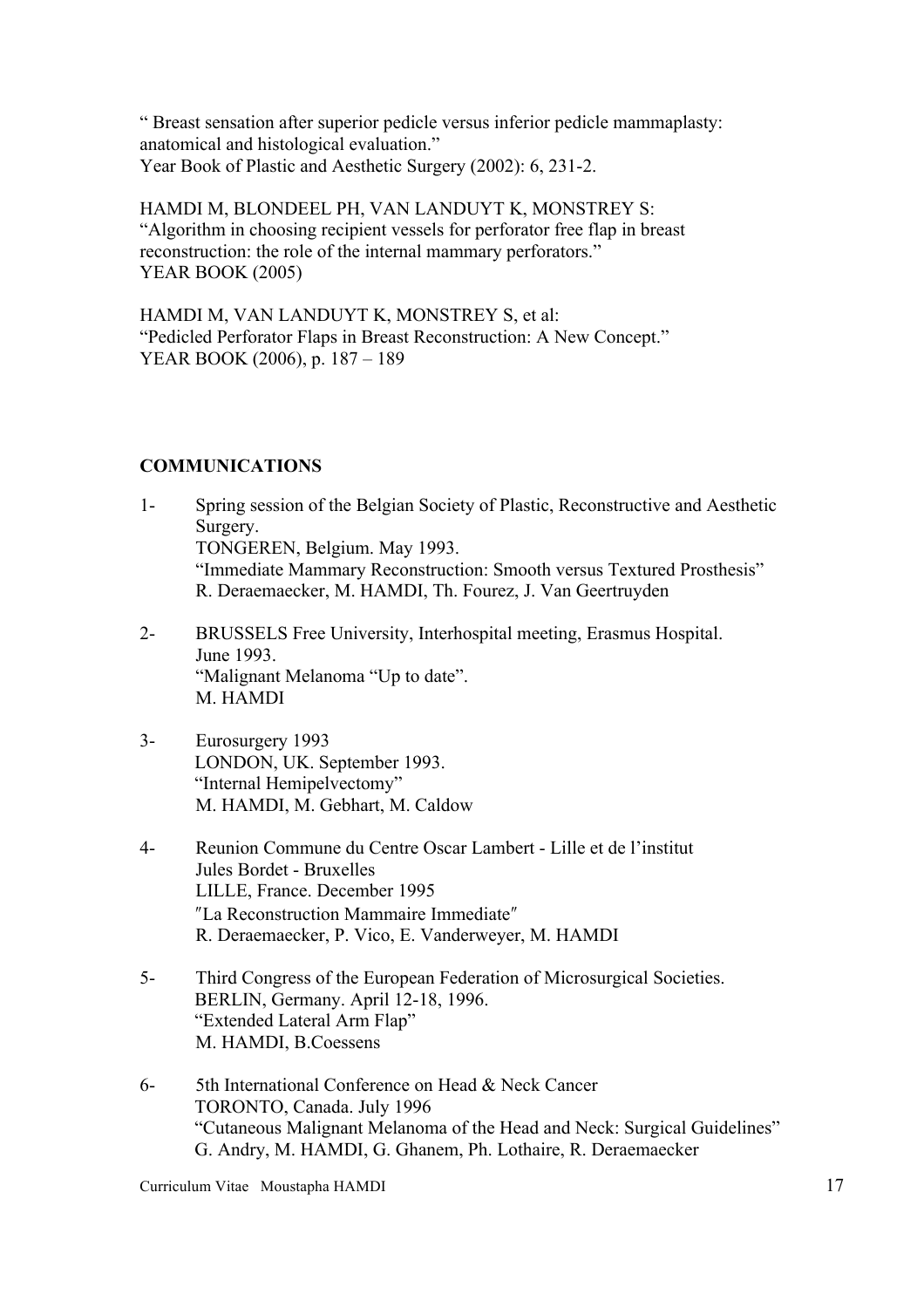- 7- Joint Meeting of the Swiss Society and the Belgian Group for Surgery of the Hand. GENEVA, Switzerland. September 12-14, 1996. "Distally Based Lateral Arm Flap in Hand Surgery" M. HAMDI, B. Coessens
- 8- Joint Meeting of the Belgian & Dutch Societies of Plastic, Reconstructive and Aesthetic Surgery. LUXEMBURG. October 18-19, 1996. "Distally Planned Lateral Arm Flap" M. HAMDI, B. Coessens
- 9- 32ème Congress de la Societe Francaise de Chirurgie de la Main G.E.M PARIS, France. December 1996. ʺLe Lambeau Brachial Externe a palette cutanee distale; Interet en chirurgie de la main." B. Coessens, M. HAMDI
- 10-  $27<sup>th</sup>$  Annual Meeting of the American association for Hand Surgery. BOCA RATON, Florida USA. January 1997. "The Distally Based Lateral Arm Flap in Hand Surgery" B. Coessens, M. HAMDI
- 11- 12<sup>th</sup> Annual Meeting of the American Society of Plastic and Reconstructive Microsurgery. BOCA RATON, Florida USA. 12-15 January 1997. "The Distally Based Lateral Arm Flap." B. Coessens, M. HAMDI
- 12- GLASGOW, Scotland, Canniesburn Hospital, February 1997. "The lateral arm flap "Modification & Clinical Applications". *(Guest Lecture)* M. HAMDI.
- 13- "Vertical Mammaplasty." M. HAMDI.
- 14- The Spring meeting of the Belgian Society of Plastic, Reconstructive and Aesthetic Surgery. ANTWERPEN, Belgium. 7 June 1997. "Abdominal wall function after the DIEP flap in breast reconstruction." M. HAMDI, MHC Webster.
- 15- The First International Course on Perforator and Arterialized Skin Flaps. GENT, Belgium. 12-14 June 1997. "Assessment of the abdominal wall function after DIEP flap and TRAM flap." MHC Webster, M. HAMDI
- 16- Summer Meeting of the British Association of Plastic Surgeons BAPS.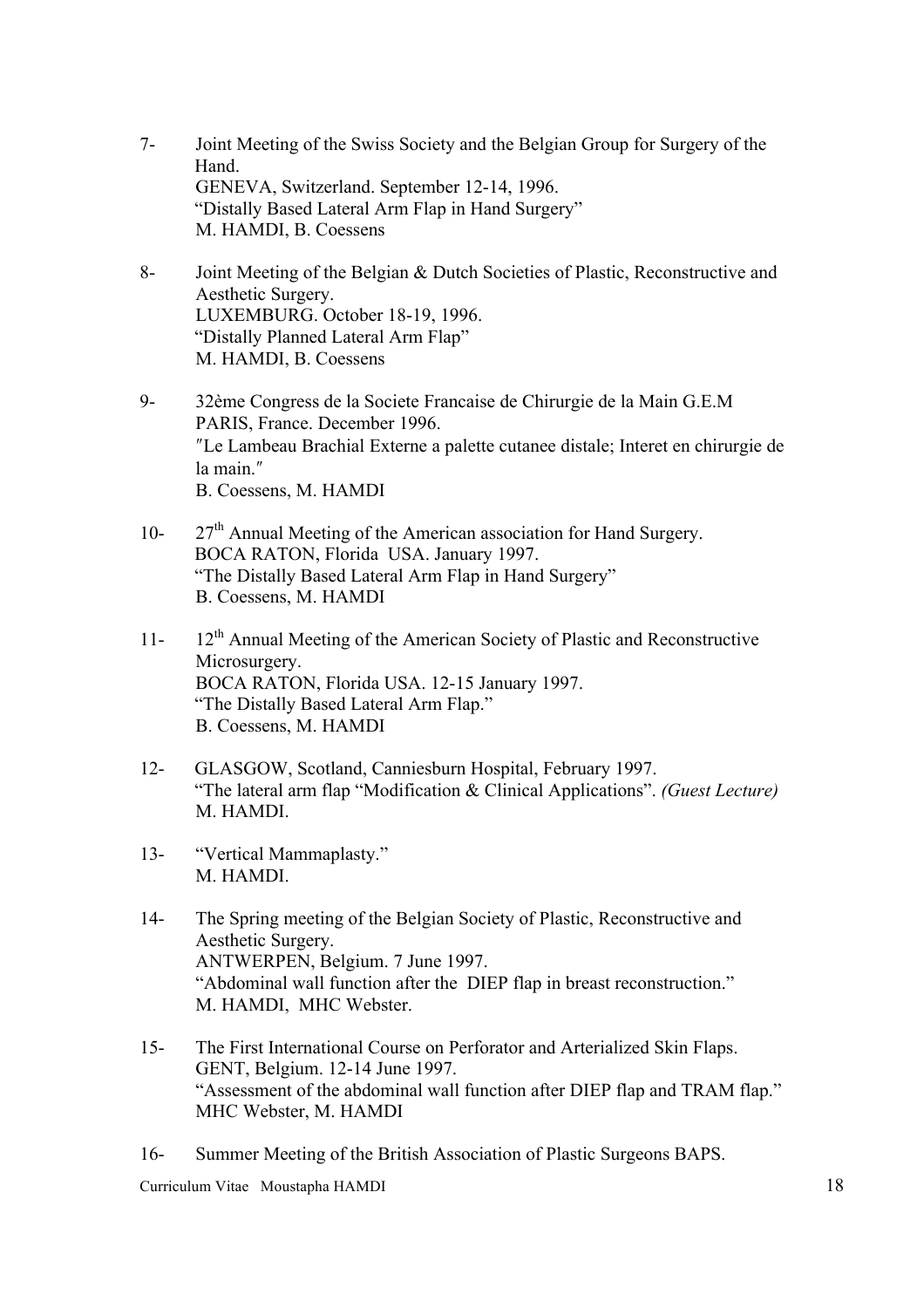LATIMORE HOUSE - UK. July 2-4 1997. "DIEP free flap versus TRAM free flap in breast recostruction." M. HAMDI, MHC Webster.

- 17- Autumn Session of the Belgian Society of Plastic, Reconstructive and Aesthetic Surgery. LIEGE, Belgium - Juin 11, 1997. "DIEP free flap versus TRAM free flap in breast reconstruction." M. HAMDI, MHC Webster.
- 18- International Workshop on Donor Area Morbidity after Flaps. WUPPERTAL - Germany. October 24-25 1997. "Abdominal wall function after DIEP flap in breast reconstruction." M. HAMDI, MHC Webster
- 19- "Donor site morbidity after the Distally Planned Free Lateral Arm Flap." M. HAMDI, B. Coessens
- 20- Gulf Plast ' 97: 3rd congress GCC association of plastic surgeons. MANAMA - Bahrein. November 3-6, 1997. "DIEP free flap versus TRAM free flap in breast reconstruction." M. HAMDI, MHC Webster.
- 21- Winter Meeting of the British Association of Plastic Surgeons BAAPS. LONDON - UK. December 7, 1997. "Deep Inferior Epigastric Perforator flap in breast reconstruction: Experience with first 50 flaps." M. HAMDI, EM. Weiller-Mithoff, MHC Webster.
- 22- British Association of Aesthetic Plastic Surgeons BAAPS. LONDON - UK. December 2, 1997. "Comparative Laser Doppler perfusion studies in free TRAM and free DIEP flaps." M. HAMDI, EM. Weiller-Mithoff, MHC Webster.
- 23- The 28<sup>th</sup> Annual Meeting of Egyptian Society of Plastic & Reconstructive Surgeons in conjunction with First Meeting of the Pan African Society of Plastic Surgeons. CAIRO - Egypt. 27-29th March 1998. "Deep Inferior Epigastric Perforator flap in breast reconstruction: Experience with first 50 flaps." M. HAMDI, EM Weiller-Mithoff, MHC Webster.
- 24- "Distally Planned Lateral Arm Flap." M. HAMDI, B.Coessens.
- 25- The XI<sup>th</sup> International Symposium of Plastic and Aesthetic Surgery of Breast Surgery. The Mediterranean Society of Plastic Surgery.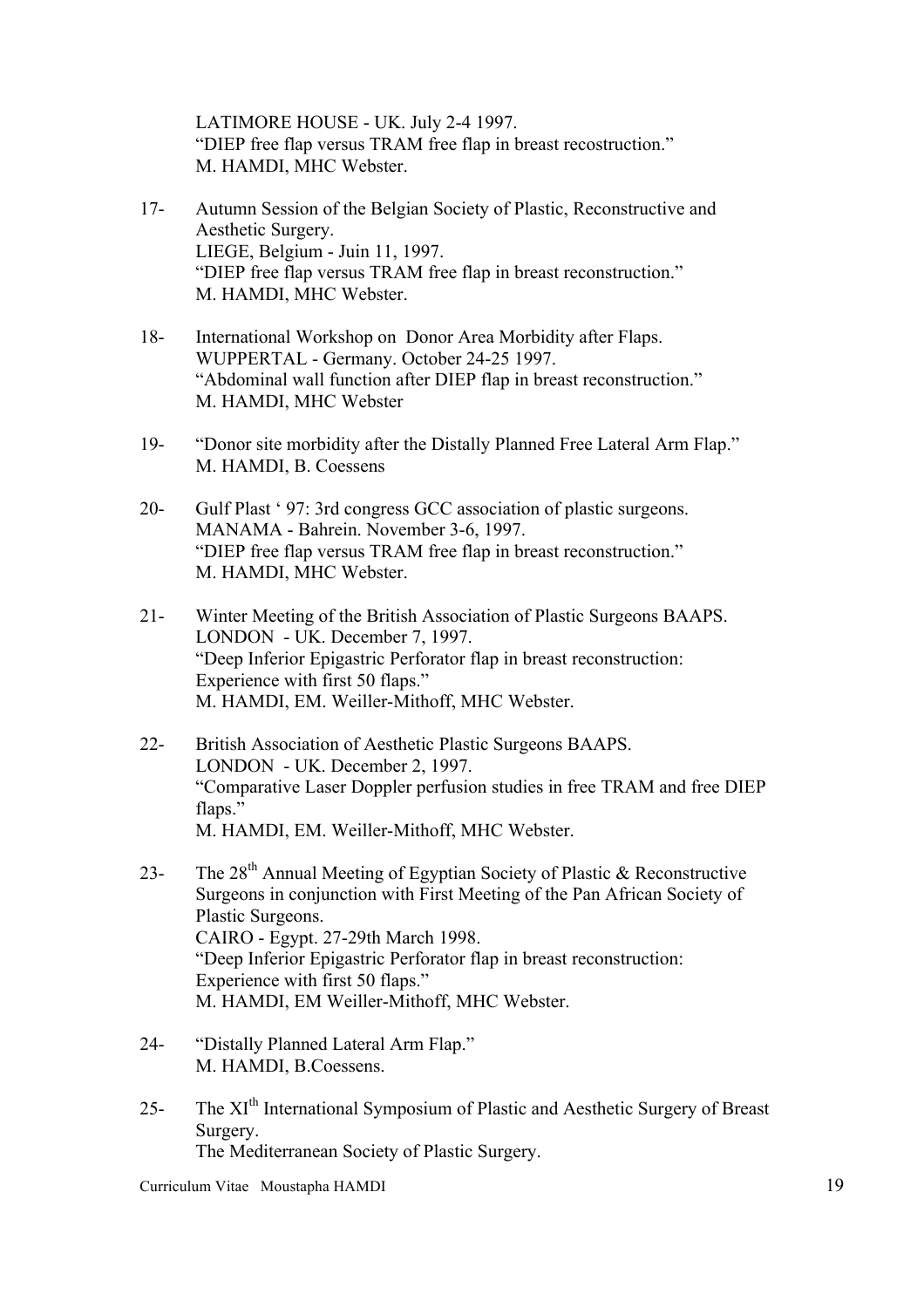NICE - France. 3-5th April 1998. "Deep Inferior Epigastric Perforator Flap versus Transverse Rectus Abdominis Musculocutaneous Flap in Breast Reconstruction." M. HAMDI, EM Weiller-Mithoff, MHC Webster.

- 26- Spring Session of the Belgian Society of Plastic, Reconstructive and Aesthetic Surgery. LEUVEN, Belgium, May 16, 1998. "Comparative Laser Doppler perfusion studies in free TRAM and free DIEP flaps" M. HAMDI, EM Weiller-Mithoff, I.Taggart, MHC Webster.
- 27- "Evaluation of the donor site morbidity after Lateral Arm Flap with skin paddle extending over the elbow joint." M. HAMDI, B. Coessens.
- 28-  $9<sup>th</sup>$  Annual Meeting of EURAPS. VERONA, Italy, 29-30 May 1998. "The Deep Inferior Epigastric Perforator Flap in Breast Reconstruction: Is it worth it?" M. HAMDI, EM Weiller-Mithoff, MCH Webster.
- 29- 9<sup>th</sup> Congress of the European Society of Surgical Oncology LAUSANNE, Switzerland, 3-6 June 1998. "The deep inferior epigastric perforator flap in breast reconstruction." EM Weiller-Mithoff, M. HAMDI, MCH Webster
- 30- 1<sup>st</sup> European Appointed: XX national congress of the Turkish Society of Plastic Surgeons. ISTANBUL,Turkey, 03-06 September 1998. "Deep Inferior Epigastric Perforator flap in breast reconstruction: Experience with first 50 flaps." M. HAMDI, EM Weiller-Mithoff, MHC Webster.
- 31- ASPRS/PSEF/ASMS 67<sup>th</sup> Annual Scientific Meeting. BOSTON, MASSACHUSETTS, USA, 4-7 October 1998. "The advantages of Deep Inferior Epigastric Perforator Flap over the Transverse Rectus Abdominis Musculocutaneous Flap in Breast Reconstruction." M. HAMDI, EM Weiller-Mithoff, MCH Webster.
- 32- The 1<sup>st</sup> World Congress on Head and Neck Oncology. MADRID, Spain, 29 November-3 December. 1998. "Salvage Surgery for Cutaneous Melanoma of the HEAD and Neck." G. Andry, G. Ghanem, M. HAMDI, Ph. Lothaire, F. Sales, R. Deraemaecker.
- 33- Spring Session of the Belgian Society of Plastic, Reconstructive and Aesthetic Surgery.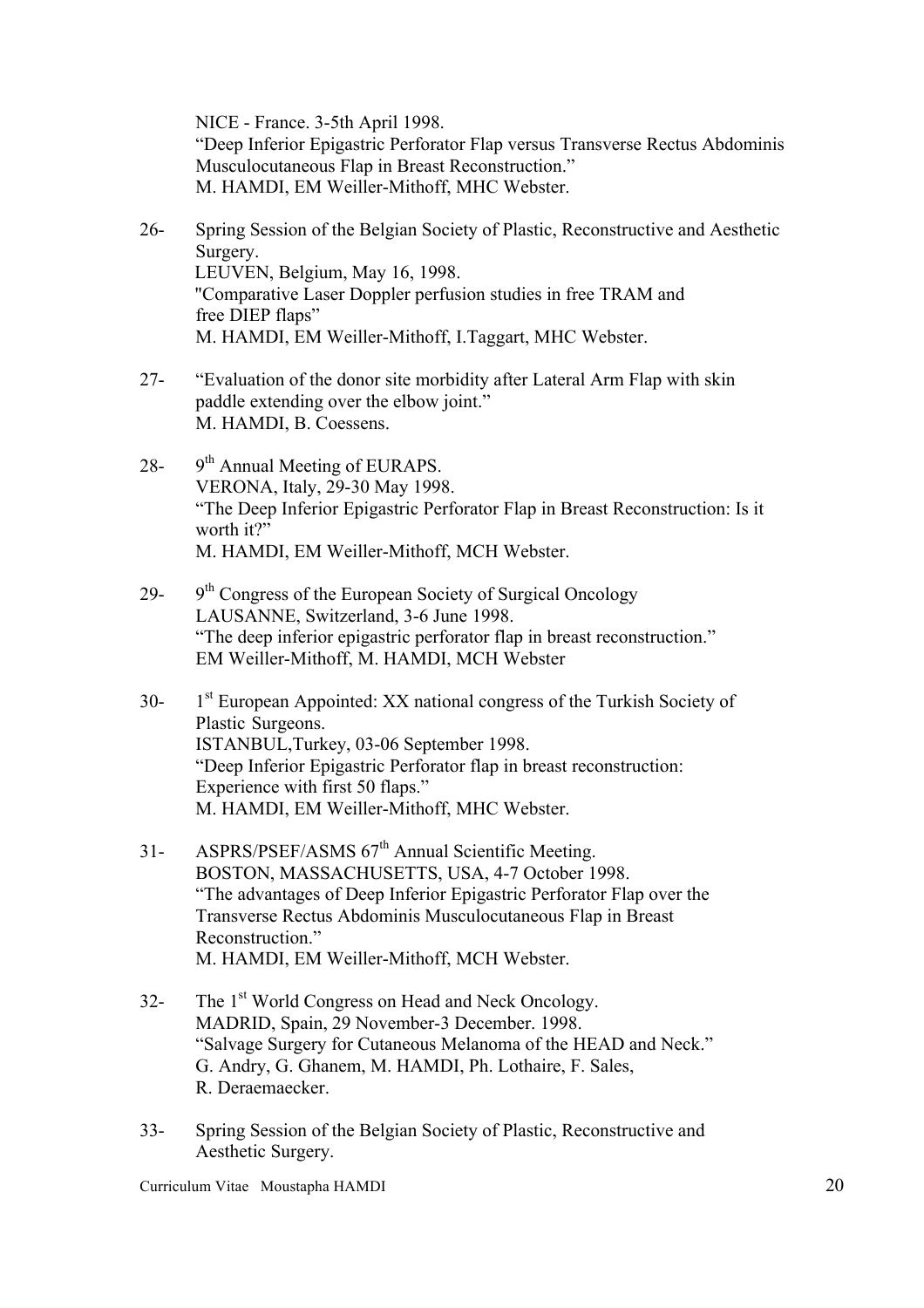WAREGEM, Belgium, June 5, 1998. "Breast Sensation after Vertical mammaplasty" M. Greuse, M. HAMDI, B. Coessens, M. Lejour, A. DeMey.

- 34- "Prospective evaluation of breast sensation after reduction mammaplasty: Superior pedicle versus inferior pedicle." M. HAMDI, M. Greuse, A. DeMey, MHC Webster.
- 35- 12<sup>th</sup> Congress of the International Confederation for Plastic, Reconstructive and Aesthetic Surgery. SAN FRANCISCO, California-USA, 27 June-02 July 1999. "Breast Sensation after Vertical mammaplasty" M. Greuse, M. HAMDI, B. Coessens, M. Lejour, A. DeMey.
- 36- Autumn Session of the Belgian Society of Plastic, Reconstructive and Aesthetic Surgery. HASSELT, Belgium, December 4, 1999. "Clinical experience with the Pierre Robin Syndrome." M. HAMDI, J-P. Brutus, A. DeMey.
- 37- Advance course in breast cancer: Oncologic and Reconstructive Surgery. Eruopean School of Oncology (Milan), Institute Curie (Paris). PARIS, France, 9-11 February 2000. "Lower abdominal perforator to perforator free flap: refinements in reducing morbidity in autogenous breast reconstruction." M. HAMDI, Ph. Blondeel, K. Van Landuyt, S. Monstrey.
- 38- Collegium Chirurgicum Plasticum. A.Z. V.U.B, BRUSSELS, Belgium, March 2000 "Soft tissue coverage of elbow defects" M.HAMDI, K. Van Landuyt
- 39- European Association for Endoscopic Surgery KNOKKE, Belgium, 29 April, 2000. "Endoscopic breast augmentation " P. Ceulemans, Ph. Blondeel, M. HAMDI, K. Van Landuyt, S. Monstrey.
- 40- "Aphrodite" 2nd International Symposium on Plastic and Aesthetic Surgery. LARNACA, Cyprus, September 1-3, 2000. "Breast Reconstruction with DIEP flaps: Refinement and Evolution." M. HAMDI. *(Invited Speaker)*
- 41- The Fourth International Course in Perforator and Super Thin Flaps. GLASGOW, Scotland, 7-9 September, 2000. "Lower abdominal perforator to perforator free flap: refinements in reducing morbidity in autogenous breast reconstruction." *(Invited Speaker)* M. HAMDI, Ph. Blondeel, K. Van Landuyt, S. Monstrey.

42- "Chimaera perforator Flaps in Extremity Reconstruction"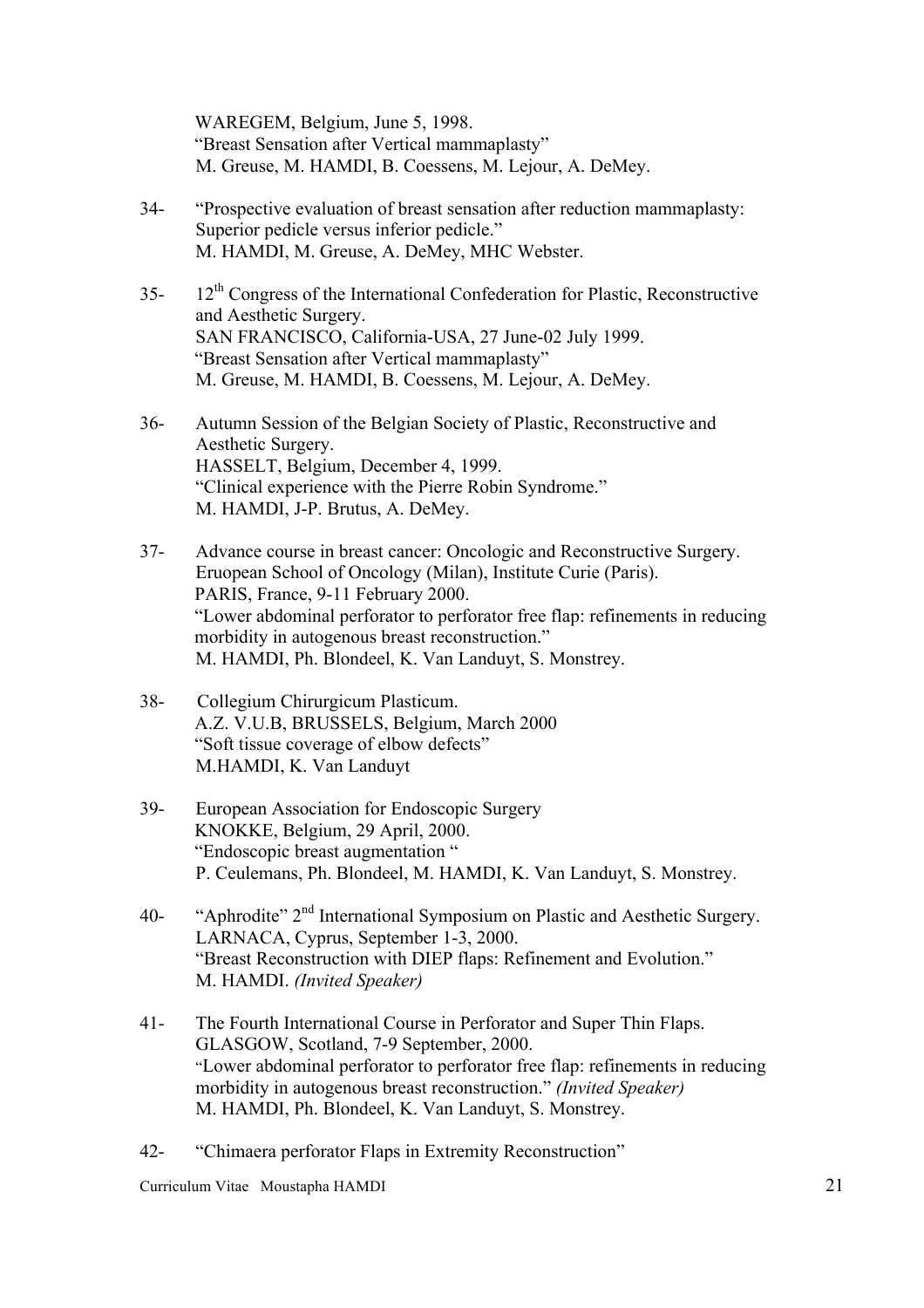M. HAMDI, K. Van Landuyt, Ph. Blondeel, S. Monstrey.

- 43- "Distally Planned Lateral Arm Flap: a super thin flap." M. HAMDI.
- 44- Joint Meeting of the Belgian & Dutch Societies of Plastic, Reconstructive and Aesthetic Surgery. MAASTRICHT, The Netherlands, 6-7 October 2000. "Lower abdominal perforator to perforator free flap: refinements in reducing morbidity in autogenous breast reconstruction." M. HAMDI, Ph. Blondeel, K. Van Landuyt, S. Monstrey.
- 45- "A complete survival of a free flap after early pseudoaneurysm formation and pedicle thrombosis." P. Ceulemans, K. Van Landuyt, M. HAMDI, Ph. Blondeel, G. Matton, S. Monstrey.
- 46- Invited speaker at the Department of Plastic Surgery at Canniesburn Hospital. GLASGOW, Scotland, November 17, 2000. "New Developments in Perforator Surgery." M. HAMDI
- 47- The annual meeting of the Hungarian Society of Plastic Surgery. BUDAPEST, 2000. "A complete survival of a free flap after early pseudo-aneurysm formation and pedicle thrombosis." P. Ceulemans, K. Van Landuyt, M. HAMDI, Ph. Blondeel, G. Matton, S. Monstrey.
- 48- The XIII<sup>th</sup> International Symposium of Plastic and Aesthetic Surgery. FORT DE FRANCE - Martinique (F.W.I), 14 - 16 December, 2000. "Prospective evaluation of breast sensation after reduction mammaplasty: superior pedicle versus inferior pedicle." M. HAMDI, M. Greuse, E. Nemec, C. Deprez, MHC Webster, A. DeMey.
- 49- The International Symposium on Breast Surgery. KUWAIT, February 17-19, 2001. "Vertical Mammaplasty: Up date and breast sensation." *(Invited Speaker)* M. HAMDI
- 50- "Oncological aspects in breast reconstruction." Ph. Blondeel, M. HAMDI, K. Van Landuyt, S. Monstrey.
- 51- "Breast Reconstruction with perforator flaps." Ph. Blondeel, M. HAMDI, K. Van Landuyt, S. Monstrey.
- 52- "Endoscopic assisted breast augmentation." Ph. Blondeel, M. HAMDI, K. Van Landuyt, S. Monstrey.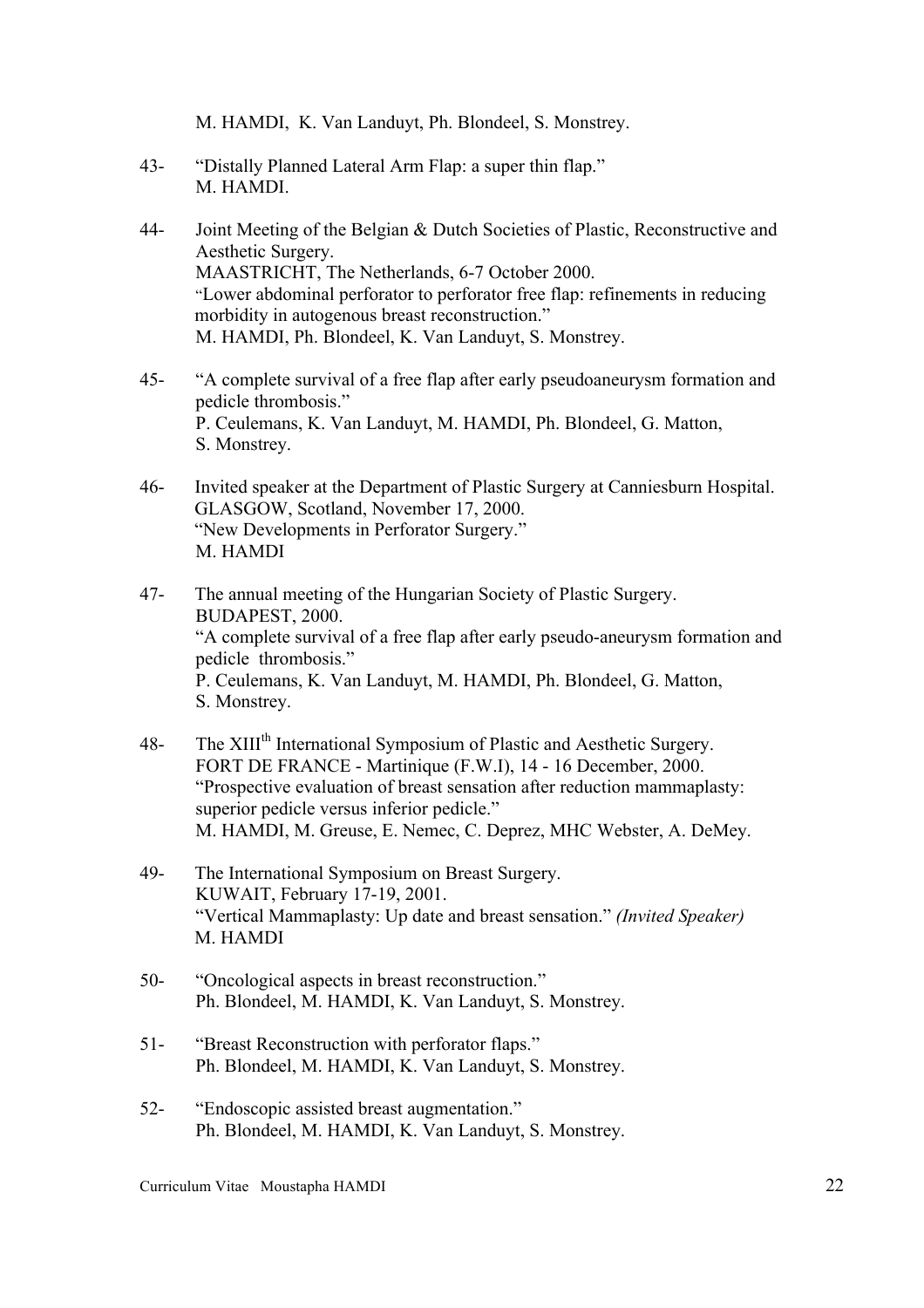- 53- The  $7<sup>th</sup>$  Congress of the Pan Arab Association for Burn and Plastic Surgery. AMMAN, Jordanië, 24-26 April, 2001. "Breast Reconstruction with Perforator Free Flaps: Evolution and Refinements." *(Invited Speaker)* M. HAMDI, Ph. Blondeel, K. Van Landuyt, S. Monstrey.
- 54- "Gender reassignment surgery." S. Monstrey, M. HAMDI, K. Van Landuyt, Ph. Blondeel.
- 55- "Burns: new methods in assessment and treatment." S. Monstrey, M. HAMDI, K. Van Landuyt, Ph. Blondeel.
- 56- "Thoraco-dorsal artery perforator flap in lower extremity reconstruction." K. Van Landuyt, M. HAMDI, Ph. Blondeel, S. Monstrey.
- 57- Belgian Society of Plastic and Esthetic Surgery Spring meeting TOURNAI – Belgium, 19 May 2001. "Laser Doppler Perfusion Scanning in the Assessment of Burns." K. Van de Sijpe, H. Hoeksema, M. HAMDI, K. Van Landuyt, Ph. Blondeel, S. Monstrey.
- 58- "Radial Forearm free tissue transfer in the approach to dermatofibrosarcoma proturberans of the forehead." P. Ceulemans, M. HAMDI, K. Van Landuyt, Ph. Blondeel, S. Monstrey.
- 59- 12<sup>th</sup> Annual Meeting of EURAPS. HELSINKI, Finland, May 31-June 2, 2001. "Lower Abdominal Perforator to Perforator (LAP-to-P) Free Flap: Refinement in reducing morbidity in autogenous breast reconstruction." M. HAMDI, Ph. Blondeel, K. Van Landuyt, S. Monstrey
- 60- "A Simple Method for Exact Placement of the Nipple-Areola Complex in Breast Reduction Surgery." G. Kinsbergen, Ph. Blondeel, K. Van Landuyt, M. HAMDI, S. Monstrey.
- 61- "Laser Doppler Perfusion Scanning in the Assessment of Burn." K. Van de Sijpe, H. Hoeksema, M. HAMDI, K. Van Landuyt, P. Blondeel, S. Monstrey.
- 62- Canniesburn Scientific Meeting on Plastic and Oral Maxillofacial Surgery. GLASGOW, Scotland, 30 June – 2 July 2001. "Laterocentral glandular pedicle technique for breast reduction: an appraisal of nipple-areola sensation after new technique." M. HAMDI, K. Van de Sijpe, K. Van Landuyt, S. Monstrey, P. Blondeel
- 63- The Fifth International Course on Perforator Flaps. GENT, Belgium, September 26-29, 2001 "Choice of recipient vessels for breast reconstruction." M. HAMDI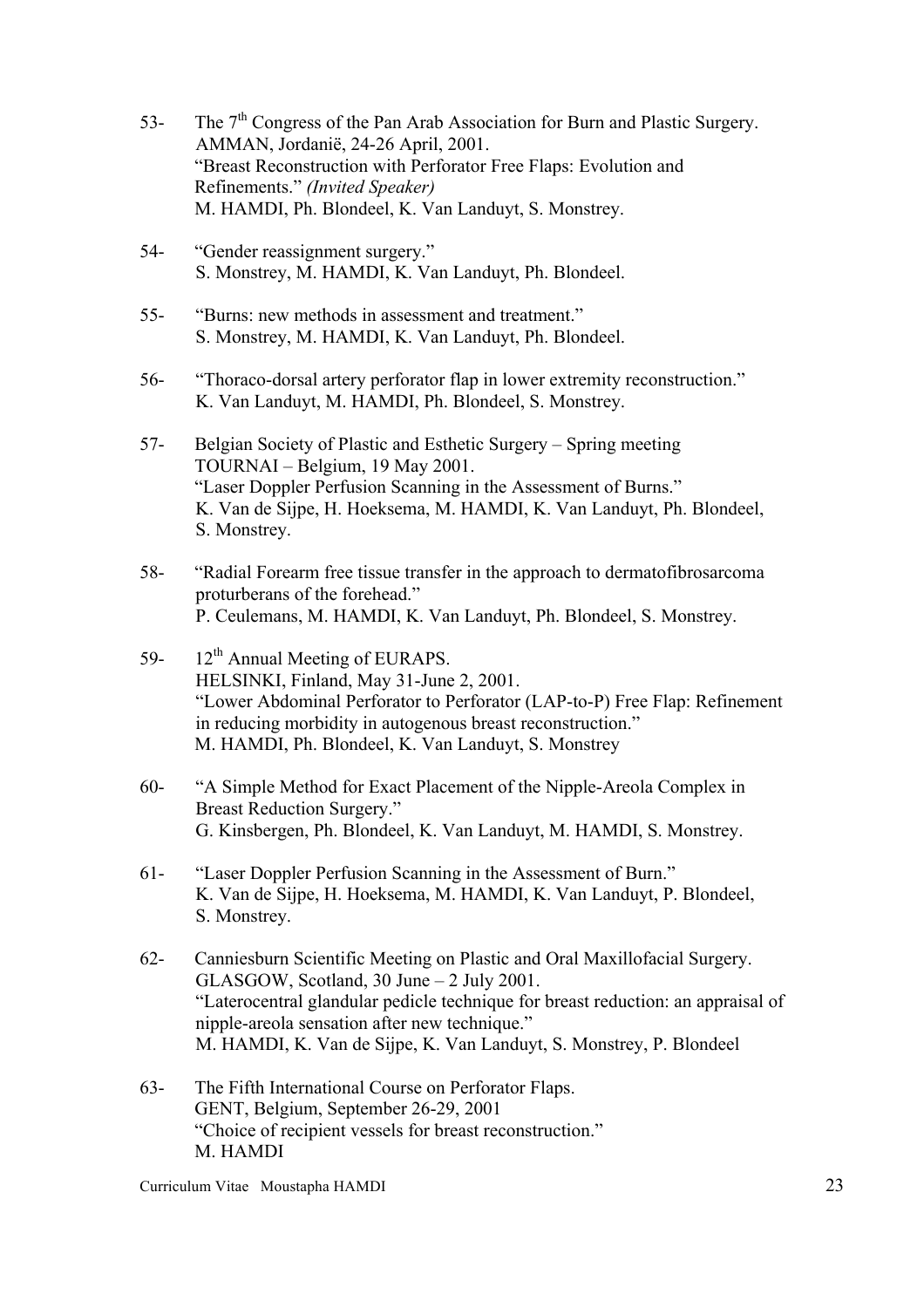- 64- The Inaugural Congress of the World Society for Reconstructive Microsurgery (WSRM). TAIPEI, Taiwan, October 29-November 3, 2001 "Perforator Flaps in Lower Extremity Reconstruction: Coverage of Extensive defects with a large split lower abdominal perforator flap." J. Fabré, K. Van Landuyt, M. HAMDI, Ph. Blondeel, S. Monstrey
- 65- The Inaugural Congress of the World Society for Reconstructive Microsurgery (WSRM). TAIPEI, Taiwan, October 29-November 3, 2001 "The Deep Inferior Epigastric Artery Perforator Flap in Lower/Upper Extremity Reconstruction." K. Van Landuyt, M. HAMDI, Ph. Blondeel, S. Monstrey
- 66- The Inaugural Congress of the World Society for Reconstructive Microsurgery (WSRM). TAIPEI, Taiwan, October 29-November 3, 2001 "Lower Abdominal Perforator To Perforator (LAP-to-P) Free Flap: Refinements in reducing morbidity in autogenous breast reconstruction." M. HAMDI, P. Blondeel, K. Van Landuyt, S. Monstrey
- 67- The Inaugural Congress of the World Society for Reconstructive Microsurgery (WSRM). TAIPEI, Taiwan, October 29-November 3, 2001 "The Chimaera Principle in the Thoracodorsal Artery Perforator Flap." K. Van Landuyt, M. HAMDI, Ph. Blondeel, S. Monstrey
- 68- VIIèmes Journées de Chirurgie du Cambodge. CAMBODGE, November 13-16, 2001 "Distally planned lateral arm flap." M. HAMDI
- 69- VIIèmes Journées de Chirurgie du Cambodge. CAMBODGE, November 13-16, 2001 "Principles of breast reconstruction with autologous tissue" M. HAMDI
- 70- VIIèmes Journées de Chirurgie du Cambodge. CAMBODGE, November 13-16, 2001 "Breast reduction" M. HAMDI
- 71- Dissection Course: Trunk and Lower Extremity. GRONINGEN, The Netherlands, December 14-15, 2001. "DIEP/TRAM flaps, anatomical basis and personal experience." *(Invited Speaker)* M. HAMDI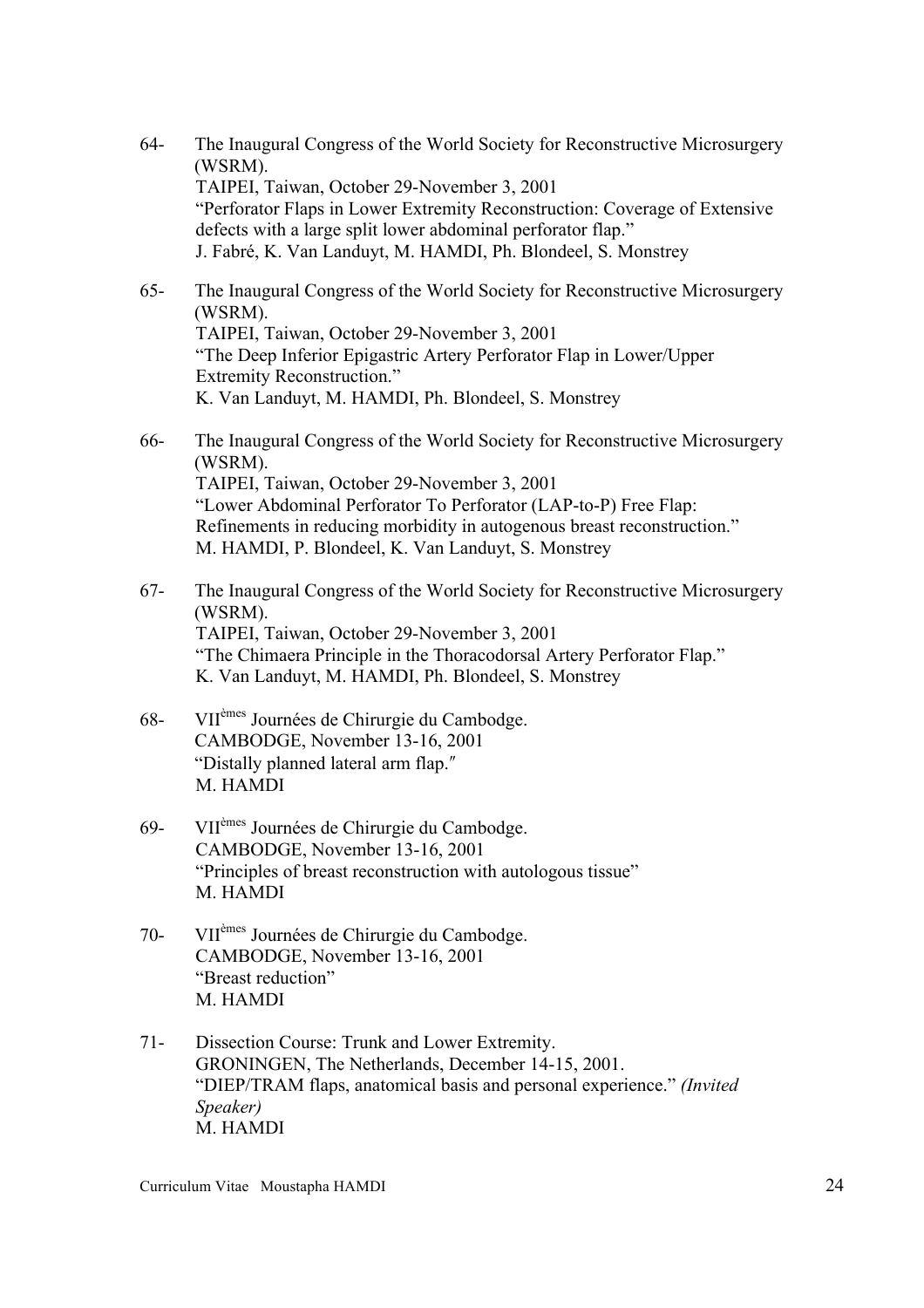- 72- Dissection Course: Trunk and Lower Extremity. GRONINGEN, The Netherlands, December 14-15, 2001 "S-GAP flap." M. HAMDI
- 73- Dissection Course: Trunk and Lower Extremity. GRONINGEN, The Netherlands, December 14-15, 2001 "Strategy in lower leg reconstruction: round table discussion." M. HAMDI
- 74- The 16<sup>th</sup> Annual British Virgin Islands workshop in Plastic Surgery. TORTOLA, 28 January – 1 February 2002. "Lower Abdominal Perforator to Perforator (LAP-to-P) Flap: Refinements in reducing morbidity in autogenous breast reconstruction." *(Invited Speaker)* M. HAMDI
- 75- "Laterocentral Glandular Pedicle Technique for Breast Reduction: An appraisal of nipple-areola sensation after a new technique." M. HAMDI
- 76- The annual meeting of Catalana Society of Plastic, Reconstructive and Esthetique Surgery. BARCELONA, Spain, March 18, 2002. "Live Surgery: breast reconstruction by DIEP Free Flap." M. HAMDI
- 77- "Faculty Perforator Flaps in breast reconstruction." M. HAMDI
- 78- The 3rd European Breast Cancer Conference. BARCELONA, Spain, March 19-23, 2002. "Bilateral autogenous breast reconstruction using perforator free flaps: retrospective review of one single center." (poster presentation) M. HAMDI
- 79- The XIV<sup>th</sup> International Symposium of Plastic Aesthetic Surgery: On state of the art. The Mediterranean Society of Plastic Aesthetic Surgery. NICE, France, 13-14<sup>th</sup> April 2002. "A septum – based lateral mammoplasty: an appraisal of nipple-areola sensation of a new technique." M. HAMDI, K. Van de Sijpe, Ph. Blondeel, K. Van Landuyt, S. Monstrey.
- 80- The Spring Meeting of the Belgian Society of Plastic, Reconstructive and Aesthetic Surgery. BRUGES, Belgium, 27 April 2002. "The use of the radial forearm flap as a multi perforator free flap in the reconstruction of the dorsum of hand and fingers."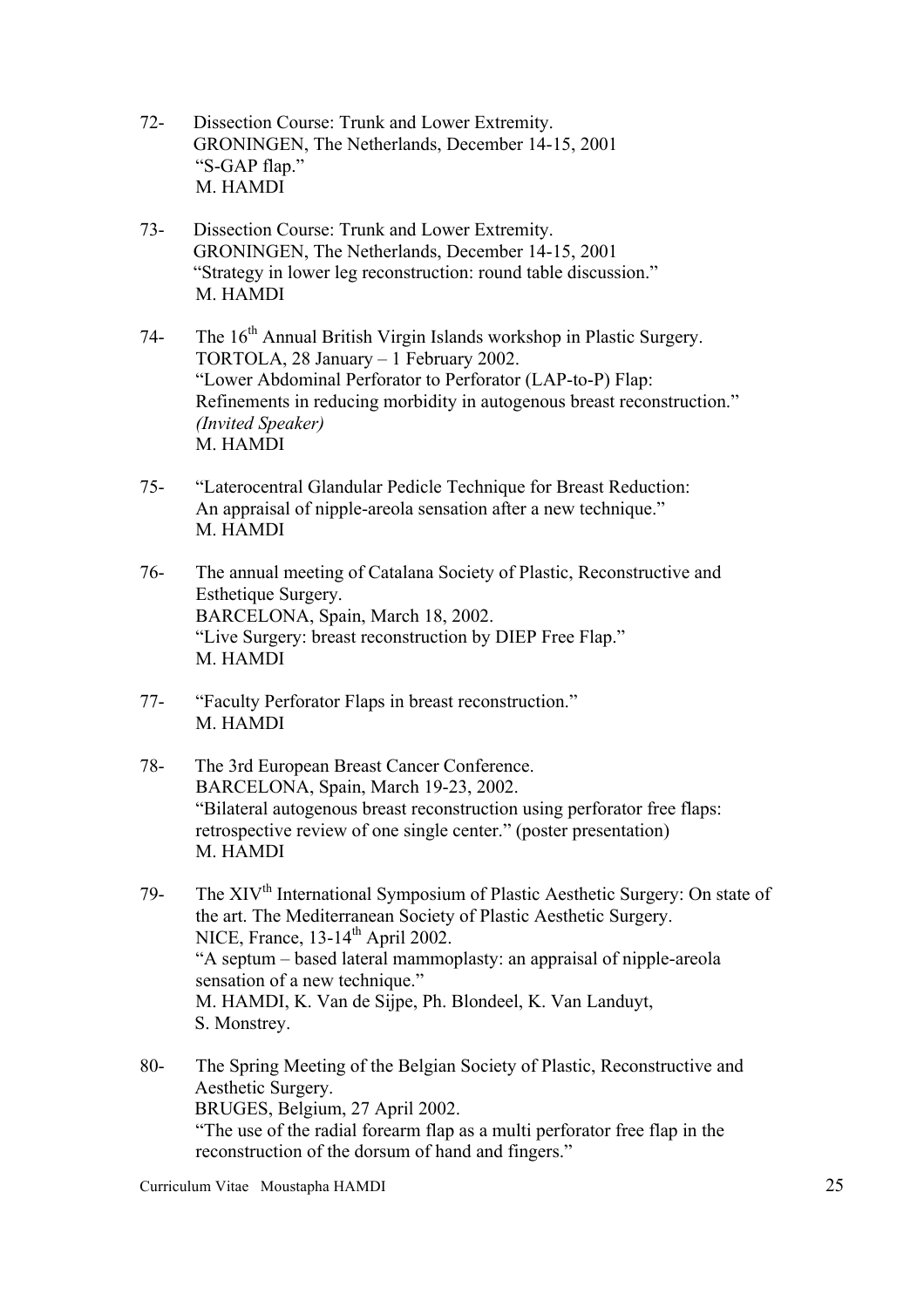P. Ceulemans, M. HAMDI, K. Van Landuyt, Ph. Blondeel, S. Monstrey

- 81- "Perforator-Based V-Y advancement flaps in the reconstruction of lower limb defects." P. Ceulemans, G. Selvaggi, Ph. Blondeel, M. HAMDI, K. Van Landuyt, S. Monstrey
- 82- "Lower leg revascularization using the bipedicled DIEP flap: A case report." H. El Kafrawi, K. Van Landuyt, M. HAMDI, Ph. Blondeel, S. Monstrey
- 83- "Laterocentral glandular pedicle technique for breast reduction: An appraisal of nipple – areola sensation after a new technique." M. HAMDI, K. Van de Sijpe, K. Van Landuyt, S. Monstrey, Ph. Blondeel
- 84- "Ball lightning." Burn case report. G. Selvaggi, S. Monstrey, D. Von Heimburg, K. Van Landuyt, M. HAMDI, Ph. Blondeel
- 85- 13<sup>th</sup> Annual Meeting Euraps CRETA, Greece, May 30 – June 1, 2002. - "The laterocentral glandular pedicle technique for breast reduction." Ph. Blondeel, M. HAMDI, K. Van de Sijpe, K. Van Landuyt, S. Monstrey. - "Experience of one single center in bilateral autogenous breast reconstruction using perforator free flaps: evaluation of quality of life and psychological benefit." M. HAMDI, T. Tondu, K. Van Landuyt, S. Monstrey, Ph. Blondeel.
- 86- The 5th Meeting of the Libyan Society of Plastic Surgery TRIPOLI, Italië, October  $18<sup>th</sup> - 20<sup>th</sup>$ , 2002 "Septum-based lateral pedicle technique in breast reconstruction." M. HAMDI
- 87- "Principles of breast reconstruction using perforator flaps." M. HAMDI, K. Van Landuyt, Ph. Blondeel, S. Monstrey
- 88- "A clinical experience in the coverage of extensive defects of the upper extremity." M. HAMDI
- 89- The AO Course of Current Techniques in Foot Trauma KNOKKE, Belgium, October  $24^{\text{th}} - 26^{\text{th}}$ , 2002 "Soft Tissue Reconstruction." M. HAMDI
- 90- The 71<sup>st</sup> Annual Scientific Meeting of the ASPS/PSEF/ASMS SAN ANTONIO, November 02-06, 2002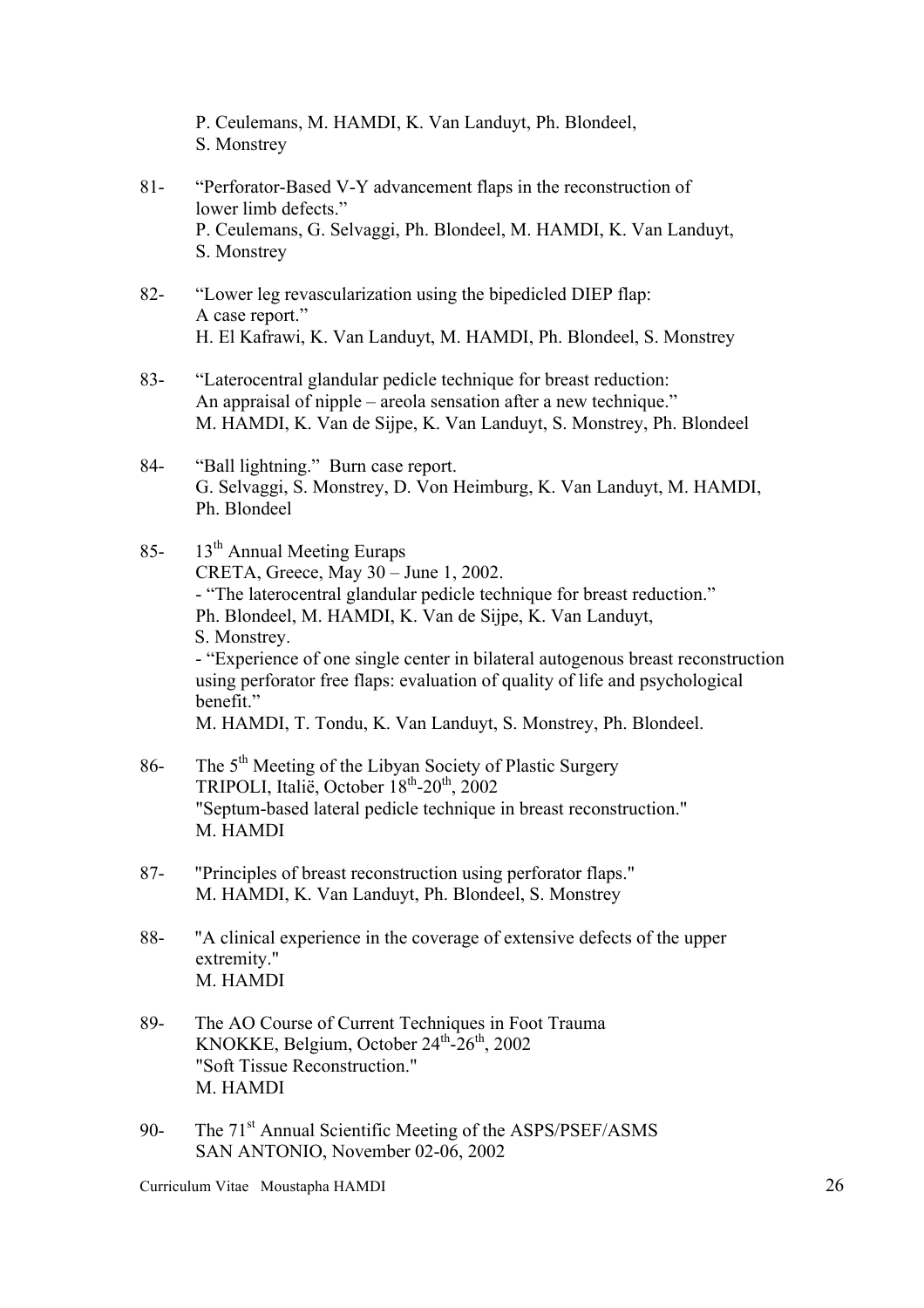"Why did we change our technique from a superior pedicle into a laterocentral glandular pedicle for breast reduction? M. HAMDI, Ph. Blondeel, K. Van de Sijpe, K. Van Landuyt, S. Monstrey

- 91- "A clinical experience in the coverage of extensive defects of the upper extremity." M. HAMDI, K. Van Landuyt, Ph. Blondeel, S. Monstrey
- 92- The Benelux Meeting of the Belgian Society of Plastic, Reconstructive and Aesthetic Surgery and the Dutch Society of Plastic Surgery. ESSENE, Belgium, November 23, 2002. "A clinical experience in the coverage of extensive defects of the upper extremity." M. HAMDI, K. Van Landuyt, Ph. Blondeel, S. Monstrey.
- 93- The Benelux Meeting of the Belgian Society of Plastic, Reconstructive and Aesthetic Surgery and the Dutch Society of Plastic Surgery. ESSENE, Belgium, November 23, 2002. "Bilateral autogenous breast reconstruction using perforator free flaps: retrospective review of one single center." M. HAMDI, T. Tondu, K. Van Landuyt, S. Monstrey, Ph. Blondeel.
- 94- Winter Meeting of the British Association of Plastic Surgeons LONDON, United Kingdom, November 27-29, 2002. "Why Did We Change Our Technique from a Superior Pedicle to a Laterocentral Glandular Pedicle for Breast Reduction? M. HAMDI, Ph. Blondeel, K. Van de Sijpe, K. Van Landuyt, S. Monstrey
- 95- The International Course on Body Contouring and Aesthetic Breast Surgery. LIEGE, Belgium, December 04-05, 2002. "Vertical mammaplasty with a septum based lateral pedicle." Dr. M. HAMDI
- 96- The 20<sup>th</sup> International Workshop on Free Island Flaps. LIEGE, Belgium, December 05-07, 2002. "S-GAP flap + TAP flap." Dr. M. HAMDI
- 97- Dissection Course "Head and Neck Reconstructive and Aesthetics." Groningen, Nederland, December 13-14, 2002. "Nasolabial flap." Dr. M. HAMDI
- 98- Dissection Course "Head and Neck Reconstructive and Aesthetics." Groningen, Nederland, December 13-14, 2002. "Temporalis, temporoparietal fascia flaps." Dr. M. HAMDI

99- Dissection Course "Head and Neck - Reconstructive and Aesthetics."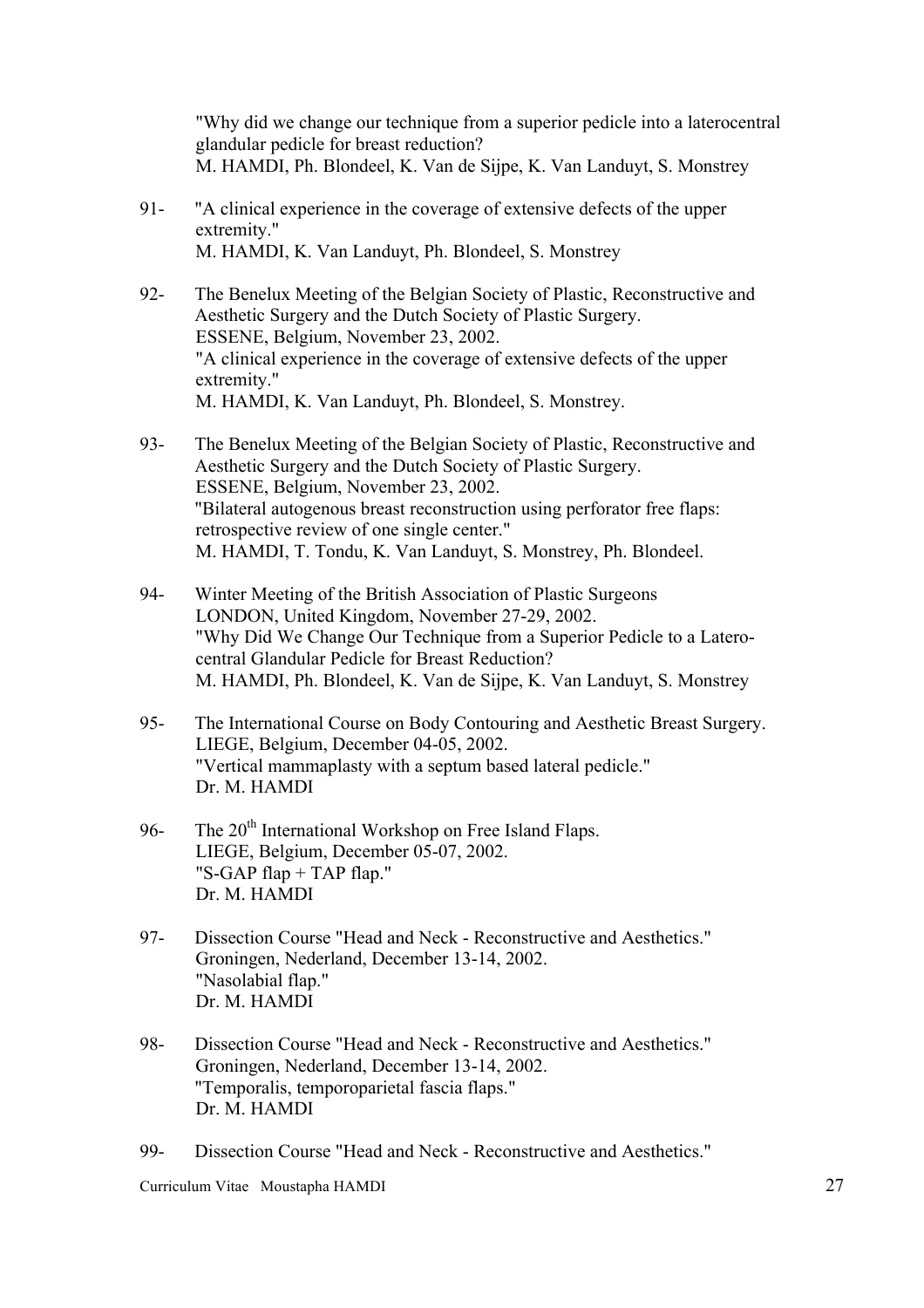Groningen, Nederland, December 13-14, 2002. "Thoracodorsal perforator flap." Dr. M. HAMDI

- 100- The Annual Meeting of the ASRM (American Society for Reconstructive Microsurgery). KOLOA, KAUAI, Hawaï, January 08-14, 2003. "Bilateral autogenous breast reconstruction using perforator free flaps." Dr. M. HAMDI, Ph. Blondeel, K. Van Landuyt, Th. Tondu, Stan Monstrey
- 101- "Choice of recipient vessels for free flap breast reconstruction." Dr. M. HAMDI, Ph. Blondeel, K. Van Landuyt, Stan Monstrey
- 102- "A clinical experience in the coverage of extensive defects of the upper extremity." Dr. M. HAMDI, K. Van Landuyt, Ph. Blondeel, Stan Monstrey
- 103- The  $17<sup>th</sup>$  Annual British Virgin Islands Workshop in Plastic Surgery TORTOLA, British Virgin Islands, January 27-31, 2003 "Bilateral Breast Reconstruction with Free Flap: Clinical Experience and Evaluation of Quality of Life." Dr. M. HAMDI
- 104- "Perforator Flaps in Breast Surgery: Pedicled Flaps but Free Style." Dr. M. HAMDI
- 105- The 16<sup>th</sup> Annual Perspectives and Advances in Plastic Surgery. VAIL, Colorado, March 9-12, 2003. " Problem Cases". Dr. M. HAMDI
- 106- The Fourth Belgian Surgical Week OSTEND, Belgium, Thermae Palace Hotel, May 01-03, 2003. "Autologous breast reconstruction". Dr. M. HAMDI
- 107- Euraps  $14<sup>th</sup>$  Annual Meeting Vienna, Austria, May 29-31, 2003 "Pedicled Perforator Flaps in Breast Surgery: a new concept." Dr. M. HAMDI, Dr. K. Van Landuyt, Prof. Ph. Blondeel, Prof. S. Monstrey
- 108- The Second World Congress. The World Society for Reconstructive Microsurgery. HEIDELBERG, Germany, June 11-14, 2003 "Choice of Recipient Vessels for Free Flap Breast Reconstruction." Dr. M. HAMDI, Ph. Blondeel, K. Van Landuyt, S. Monstrey
- 109- "A Clinical Experience in the Coverage of Extensive Defects of the upper Extremity."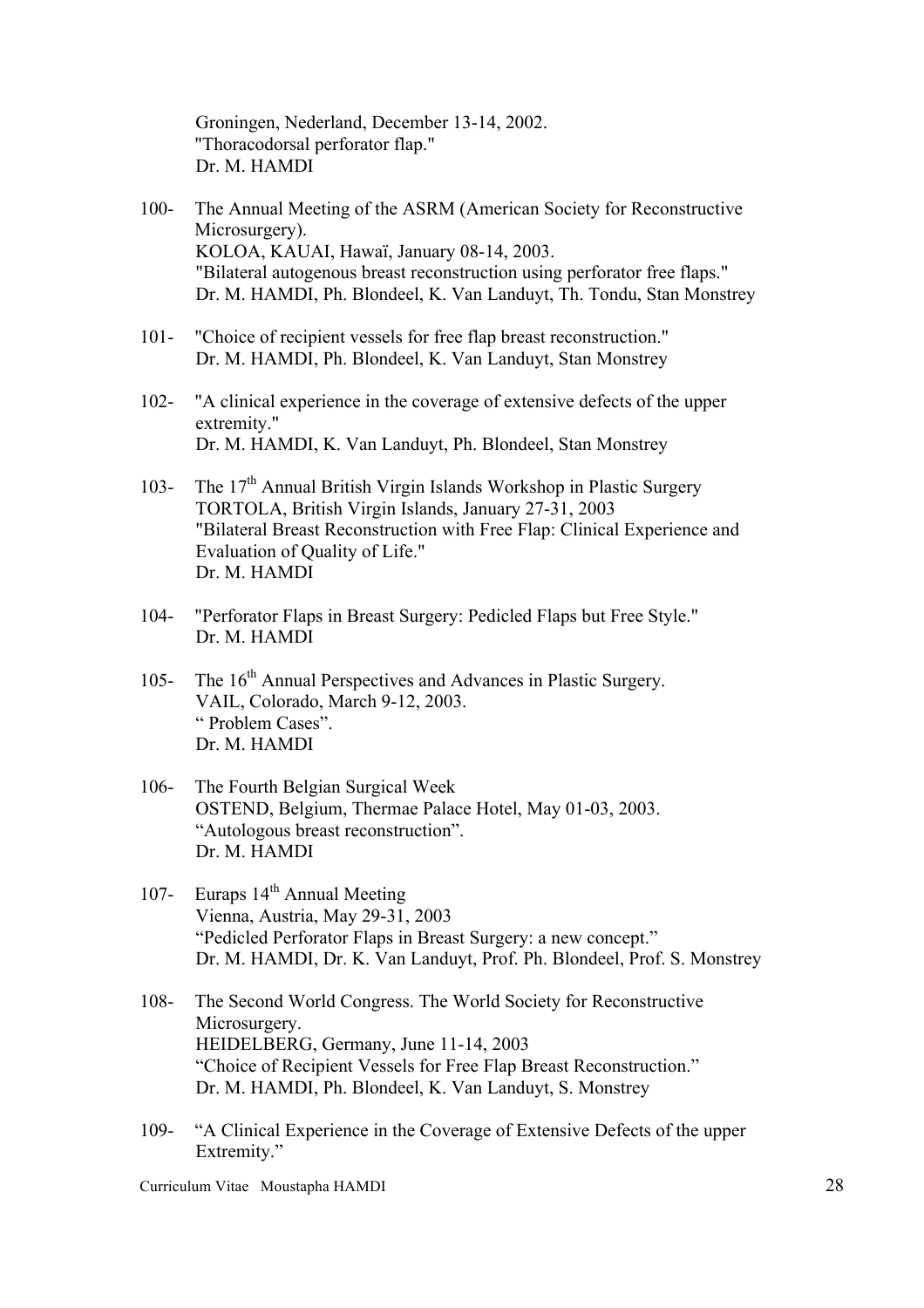Dr. M. HAMDI, K. Van Landuyt, Ph. Blondeel, S. Monstrey

- 110- Humanitaire missie in Myanmar samen met Dr. P. Tonnard, Dr. A. Verpaele en Dr. K. Van Landuyt om vrije flapchirurgie uit te voeren bij kinderen met gespleten lip en verhemelte en aangezichtsmisvormingen. BIRMA, August 04-12, 2003.
- 111- Breast Surgery & Body Contouring Symposium. SANTA FE, New Mexico, August 27-30, 2003 " Preserving Sensory Innervation in Breast Reduction." Dr. M. HAMDI
- 112- "Free Perforator Flap Breast Reconstruction." Dr. M. HAMDI
- 113- 18<sup>th</sup> International Symposium of the Harry Benjamin International Gender Dysphoria Association. GENT, Belgium, September 10-13, 2003.
- 114- First FLASC Meeting (Flemish Aesthetic Surgeons Circle) SIENA, Italy, September 25-28, 2003. "Tricks for nipple surgery." Dr. M. HAMDI
- 115- "Eyelids lipofilling: risky matter!" Dr. M. HAMDI
- 116- 24<sup>th</sup> Meeting of the Society of Aesthetic, Plastic and Reconstructive Surgery (ASPS) BUCARAMARGA, Colombia, October 09-12, 2003. "Breast reconstruction with perforator flap: principles and indication." Dr. M. HAMDI
- 117- "The use of perforator flaps in the coverage of upper extremity." Dr. M. HAMDI
- 118- "Septum based reduction mammoplasty." Dr. M. HAMDI
- 119- "Breast augmentation with anatomical implant." Dr. M. HAMDI
- 120- CCP Teaching Days, Fifth Cyclus 2001 2004, Third Year Courses 2003 - 2004 BRUSSELS, Belgium, October 25, 2003. "Reconstruction of Conservative Surgery." Dr. M. HAMDI
- 121- "Nipple-Areola Complex."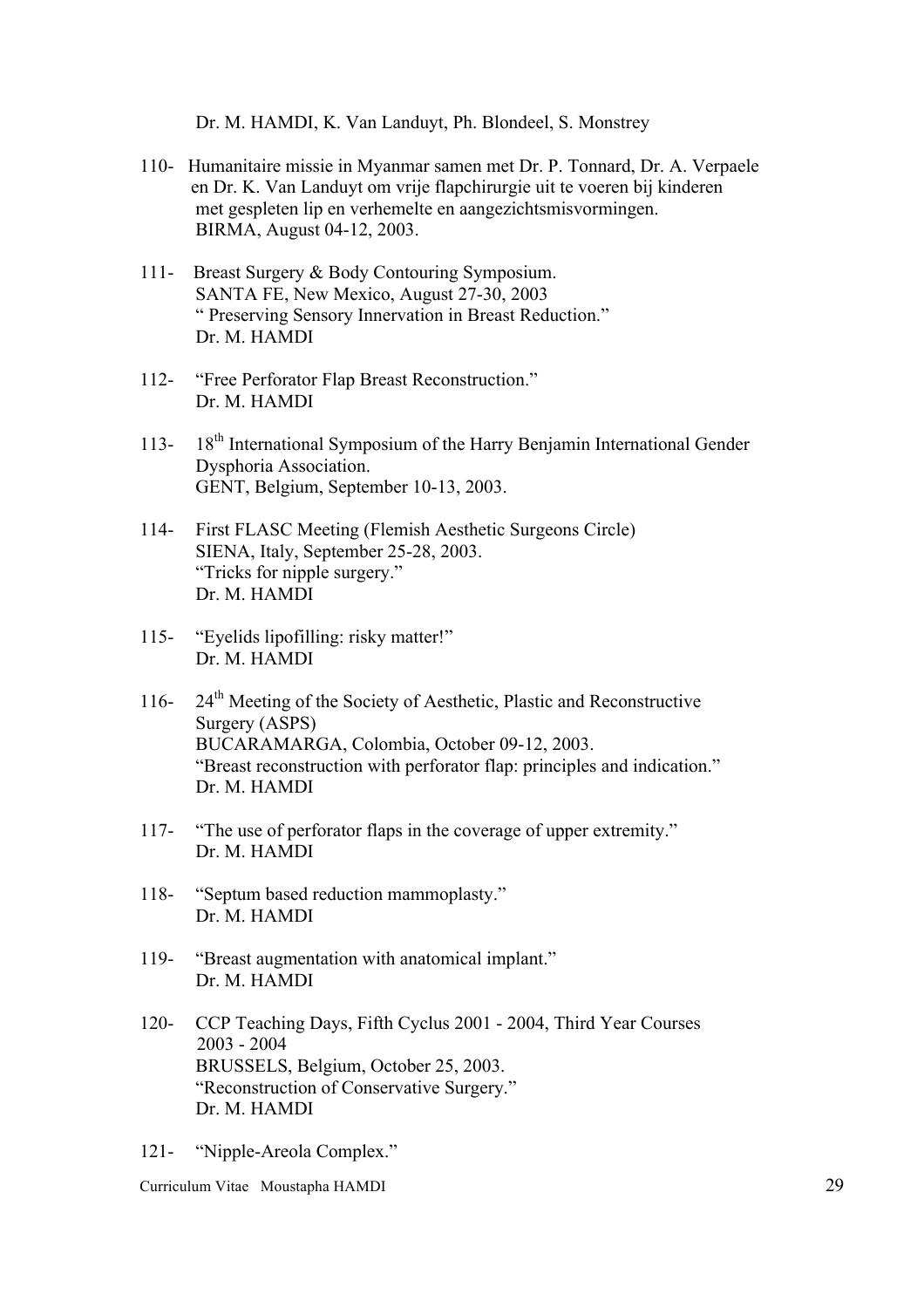Dr. M. HAMDI

- 122-  $7<sup>th</sup> International Course on Performance Flaps.$ LONDON, United Kingdom, October 29 – November 01, 2003. "Pedicled perforator flaps for breasts." Dr. M. HAMDI
- 123- Plastic and Reconstructive Surgery of the Breast:  $2<sup>nd</sup>$  European Conference. MILAN, Italy, November 06 - 10, 2003. "Pedicled perforator flaps in breast reconstruction: A new concept." Dr. M. HAMDI
- 124- Autumn Meeting of the Belgian Society of Plastic, Reconstructive and Aesthetic Surgery. KORTRIJK, Belgium, November 29, 2003. "Genetically labelled sprayed cultured epithelial autografts with meek micrografting: clinical experience and a porcine wound model study." Dr. M. HAMDI, A. Pirayesh, C.D. Richters, M.J. Hoestra, S.E. James, R.W. Kreis, H. Hoeksema, K. Van Landuyt, Ph. Blondeel, S. Monstrey.
- 125- "Assessing burn wounds by laser doppler imaging: the only practical way to compare different treatment methods in similar burn wounds." Dr. M. HAMDI, H. Hoeksema, A. Pirayesh, Ph. Blondeel, K. Van Landuyt, S. Monstrey.
- 126- "Breast sensitivity after augmentation mammoplasty: an evaluation of the nipple-areola complex sensitivity." Dr. M. HAMDI, Th. Tondu, K. Van Landuyt, Ph. Blondeel, S. Monstrey.
- 127- "Angiosarcoma of the breast after augmentation with Polyvinyl sponge implants: case report and review of the literature." Dr. M. HAMDI, B. De Frene, Ph. Blondeel, K. Van Landuyt, S. Monstrey.
- 128- "The versatility of the anterolateral thigh flap: five different indications in 5 weeks." Dr. M. HAMDI, M. Buncamper, P. Ceulemans, K. Van Landuyt, Ph. Blondeel, S. Monstrey.
- 129- International Course on Body Contouring & Aesthetic Breast Surgery. LIEGE, Belgium, December 03 - 04, 2003. "Vertical scar mammaplasty with septum-based pedicle." Dr. M. HAMDI
- 130- 21<sup>st</sup> International Workshop on Free & Island Flaps. LIEGE, Belgium, December 04 - 06, 2003. "Lectures on principles of breast reconstruction." Dr. M. HAMDI
- 131- Annual Meeting of the American Society for Reconstructive Microsurgery.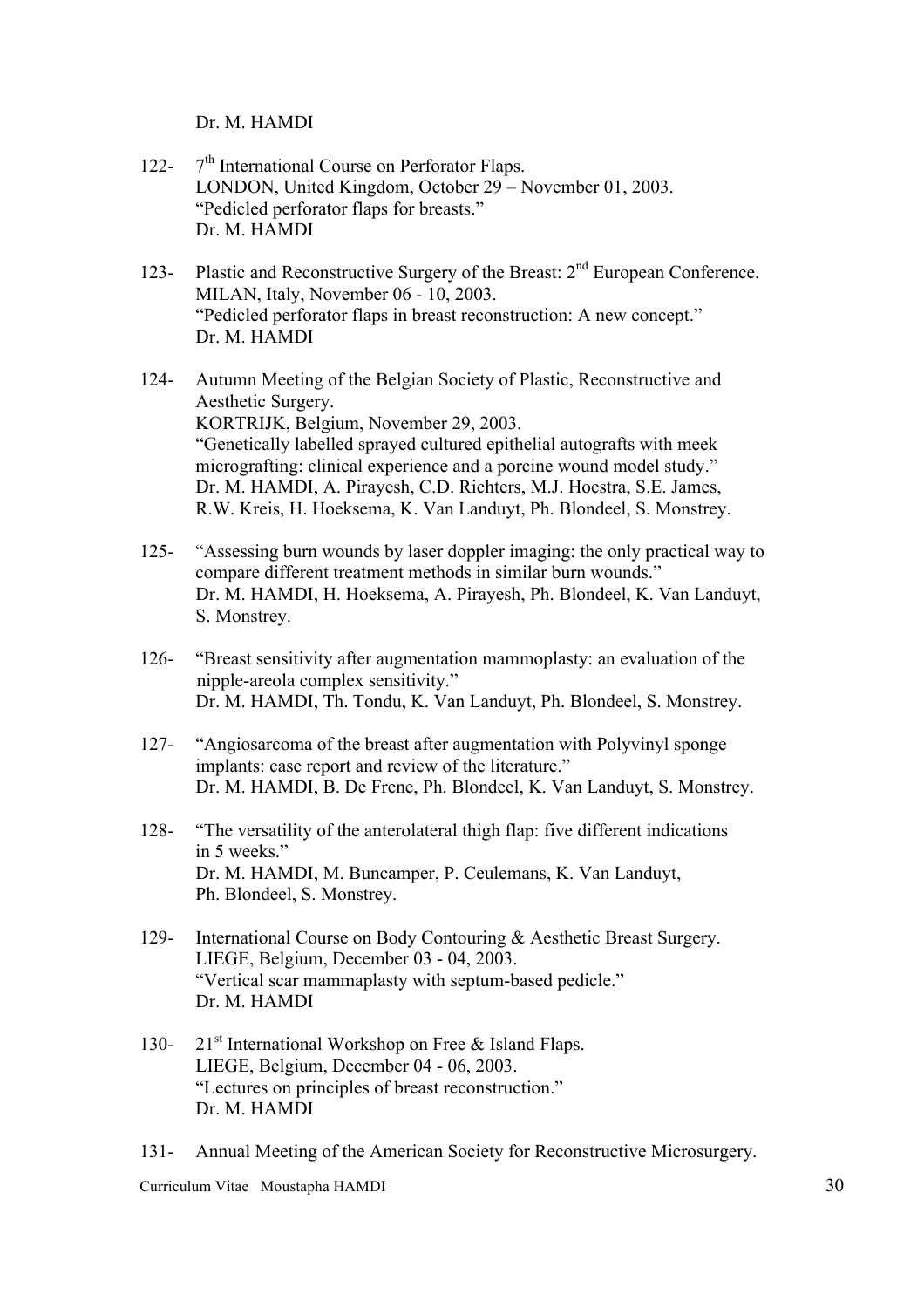PALM SPRINGS, USA, January 17 - 20, 2004

- 132- 18<sup>th</sup> Annual Virgin Islands Workshop in Plastic Surgery. St. John, USA, February 02 - 06, 2004 "Pedicled perforator flaps for breast: a new concept." Dr. M. HAMDI
- 133- "Breast augmentation with anatomical implant: an appraisal of risk and complications." Dr. M. HAMDI
- 134- International Course on Breast Reconstruction. ROME, Italy, April 27 – 30, 2004. "Breast reconstruction with abdominal free flap" *(invited speaker).* Dr. M. HAMDI
- 135- Video Illustration of free DIEP-flap Dr. M. HAMDI
- 136- 4<sup>th</sup> Editon of the Coupure Seminars: Controversies, Art and Technology in Facial Aesthetic Surgery." GENT, Belgium, May 06 – 07, 2004.
- 137- Spring Meeting of the Belgian Society of Plastic, Reconstructive and Aesthetic Surgery. GENT, Belgium, May 08, 2004. "Versatility of intercostal artery perforator flaps." Dr. M. HAMDI, K. Van Landuyt, B. De Frene, Ph. Blondeel, N. Roche, S. Monstrey
- 138- "The septum-based mammaplasty: an enhancement to breast reduction technique in terms of shaping, safety and sensation." Dr. M. HAMDI, Ph. Blondeel, K. Van Landuyt, N. Roche, S. Monstrey
- 139 EURAPS Fifteenth Annual Meeting GENOA, Italy, May 27 – 29, 2004
- 140- Casuistiekvergadering Belgische Vereniging voor Senologie. GENT, Belgium, May 28, 2004. "Angiosarcoma van de borst na borstaugmentatie met polivinyl prothesen." Dr. B. De Frene, Dr. M. HAMDI, Dr. K. Van Landuyt, Prof. Ph. Blondeel, Prof. S. Monstrey.
- 141- BAPS 2004 Summer Meeting, Royal College of Surgeons DUBLIN, Ireland, July 07 - 09, 2004 "Nipple-Areola Sensitivity after Augmentation Mammaplasty" Dr. M. HAMDI, Dr. T. Tondu, Dr. K. Van Landuyt, Prof. Ph. Blondeel, Prof. S. Monstrey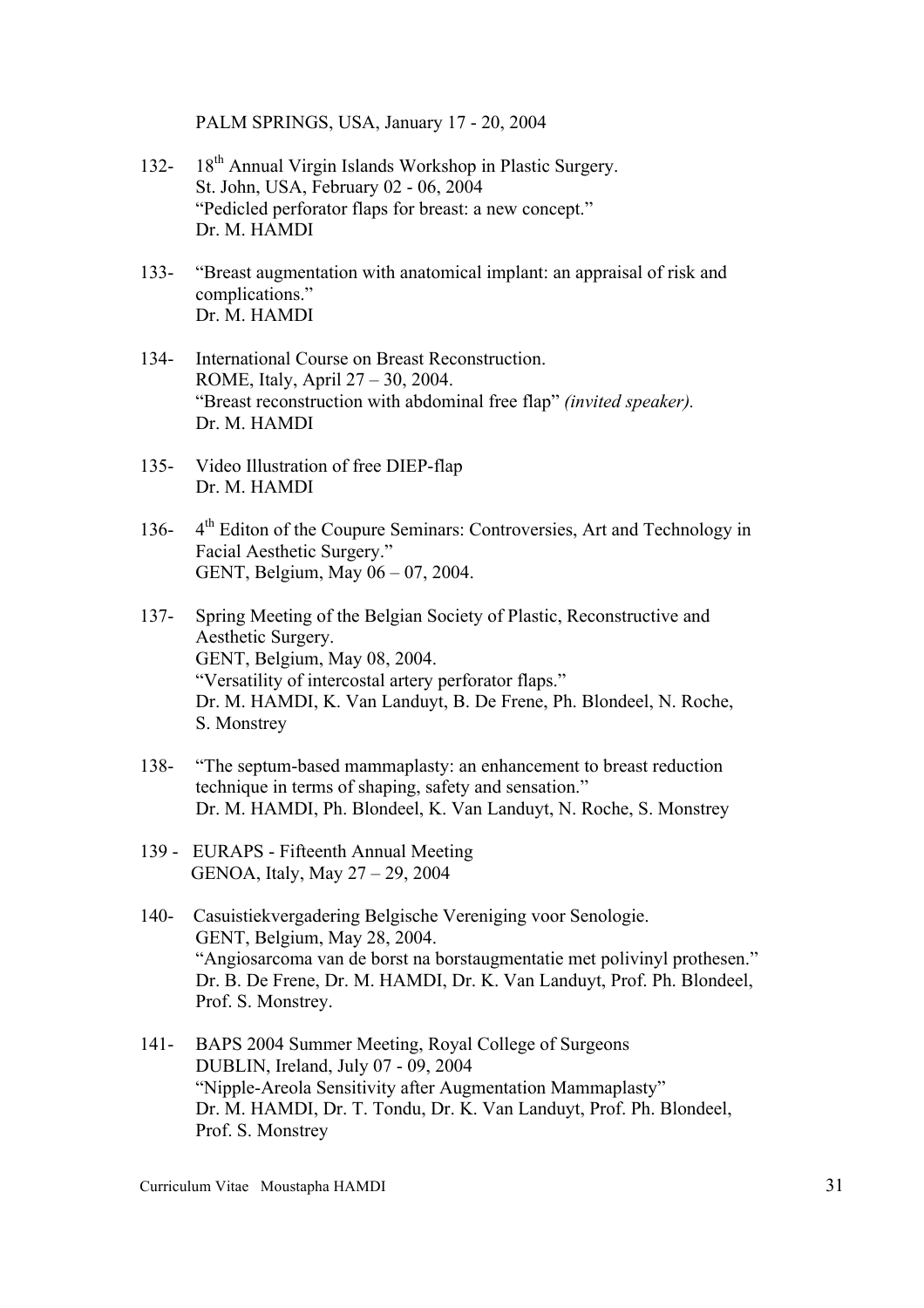- 142- "Versatility of Intercostal Artery Perforator Flaps" Dr. M. HAMDI, Dr. K. Van Landuyt, Dr. B. De Frene, Prof. Ph. Blondeel, Prof. S. Monstrey
- 143-  $8<sup>th</sup> International Course on Performance Flans$ SAO PAULO, Brazil, September 05 - 07, 2004 Live Surgery: S-GAP flap
- 144- "Pedicled Perforator Flaps in Breast Reconstruction." *(invited speaker)* Dr. M. HAMDI
- 145- Annual Meeting of the Turkish Society of Plastic Surgery ANKARA, Turkey, September 21-26, 2004 "Partial breast reconstruction with perforator flaps and SIEA-flap." Dr. M. HAMDI *(invited speaker)*
- 146- National Italian Society 2004 Italy, September 2004 "Muscle sparing LD flap vs TAP flap: flap selection and surgical indications." Dr. A. Dall'Antonia, Dr. A. Spano, Dr. M. HAMDI, Dr. K. Van Landuyt, Prof. Ph. Blondeel, Prof. S. Monstrey.
- 147- "Perforator based V-Y advancement flap in the reconstruction of lower limb defects." Dr. A. Spano, Dr. A. Dall'Antonia, Dr. K. Van Landuyt, Dr. M. HAMDI, Dr. N. Roche, Prof. Ph. Blondeel, Prof. S. Monstrey.
- 148- FLASC Meeting CARCASSONNE, France, October 01 – 03, 2004 "Corner lift: happy patient" Dr. M. HAMDI
- 149- "An unusual complication of lipofilling" Dr. M. HAMDI
- 150- The 2004 Combined Dutch-Belgian Plastic Surgery Meeting AMSTERDAM, The Netherlands, October 16, 2004. "Free flap surgery in the third world; our Myanmar experience." Dr. K. Van Landuyt, Dr. M. HAMDI, Dr. P. Tonnard, Prof. Ph. Blondeel, Prof. S. Monstrey.
- 151- "The role of laser doppler imaging (LDI) in burn wounds of indeterminate depth." Prof. S. Monstrey, H. Hoeksema, Dr. A. Pirayesh, Dr. K. Van Landuyt, Dr. M. HAMDI, Prof. Ph. Blondeel.
- 152- "Further development of a novel dermal substitute based on glycerinized allograft." Dr. A. Pirayesh, Dr. N.D. Richters, H. Hoeksema, Dr. R. Kreis,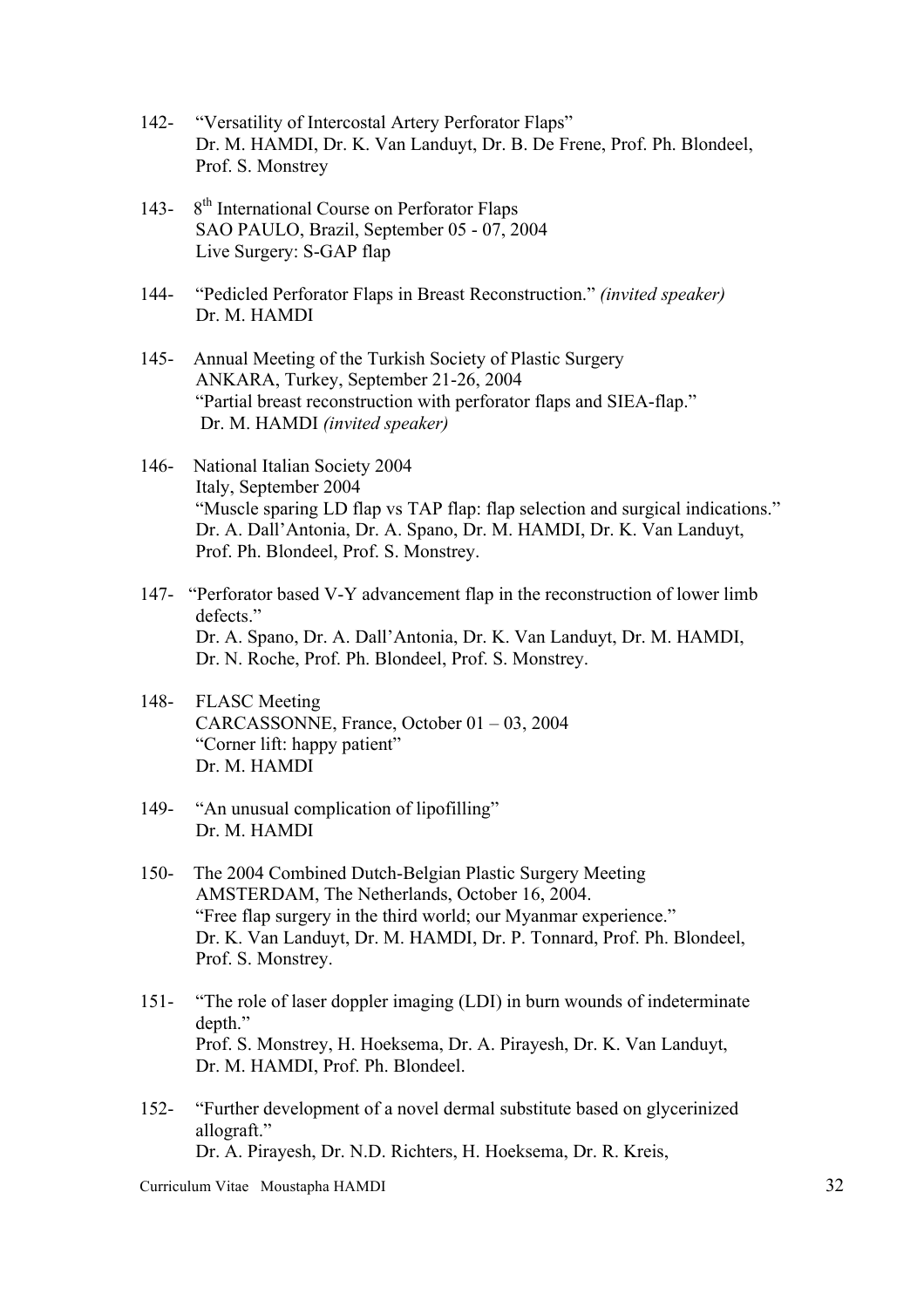Dr. M.J. Hoekstra, Dr. K. Van Landuyt, Dr. M. HAMDI, Prof. Ph. Blondeel, Prof. S. Monstrey.

- 153- The 13th European Course in Plastic Surgery (EBOPRAS) PORTO, Portugal, November 9-11, 2004. "Free Perforator Flaps in breast surgery." Dr. M. HAMDI. *(invited speaker)*
- 154- Advanced Course in Plastic Surgery of the Breast. Birmingham, UK, November 29 - 30, 2004. "Vertical scar mammaplasty with lateral pedicle" Dr. M. HAMDI *(invited speaker)*
- 155- "Techniques in Mastopexy" Dr. M. HAMDI *(invited speaker)*
- 156- 22nd International workshop on Free and Island Flaps. Liège, Belgium, December 1-2, 2004. "SGAP Flap" Dr. M. HAMDI (invited speaker)
- 157- "Principles of breast reconstruction with free flaps" Dr. M. HAMDI *(invited speaker)*
- 158-Third International Workshop on Breast and Body Contouring Surgery. Liège, Belgium, December 03-04, 2004 "Septum-based vertical mammaplasty" Dr. M. HAMDI. *(invited speaker)*
- 159- Annual Meeting of the American Society for Reconstructive Microsurgery. PUERTO RICO, January 15 - 18, 2005. "The role of the superficial inferior epigastric system in breast reconstruction" Dr. M. HAMDI, Dr.K. Van Landuyt, Dr. B. De Frene, Dr. N. Roche, Prof. Dr. S. Monstrey, Prof. Dr. Ph. Blondeel.
- 160- "Bilateral DIEP-flap breast reconstruction on one single internal mammary pedicle" Dr. K. Van Landuyt, Dr. M. HAMDI, Prof. Dr. Ph. Blondeel, Dr. N. Roche, Prof. Dr. S. Monstrey
- 161- "Pedicled perforator flaps in breast reconstruction: a new concept" Dr. M. HAMDI, Dr. K. Van Landuyt, Prof. Dr. Ph. Blondeel, Dr. N. Roche, Prof. Dr. S. Monstrey
- 162- "Histopathological damage of internal mammary vessels used as recipient vessels in breast reconstruction" Dr. B. De Frene, Dr. M. HAMDI, Prof. Dr. Ph. Blondeel, Dr. K. Van Landuyt, Prof. Dr. S. Monstrey, Dr. L. Van Walleghem, Dr. M. Praet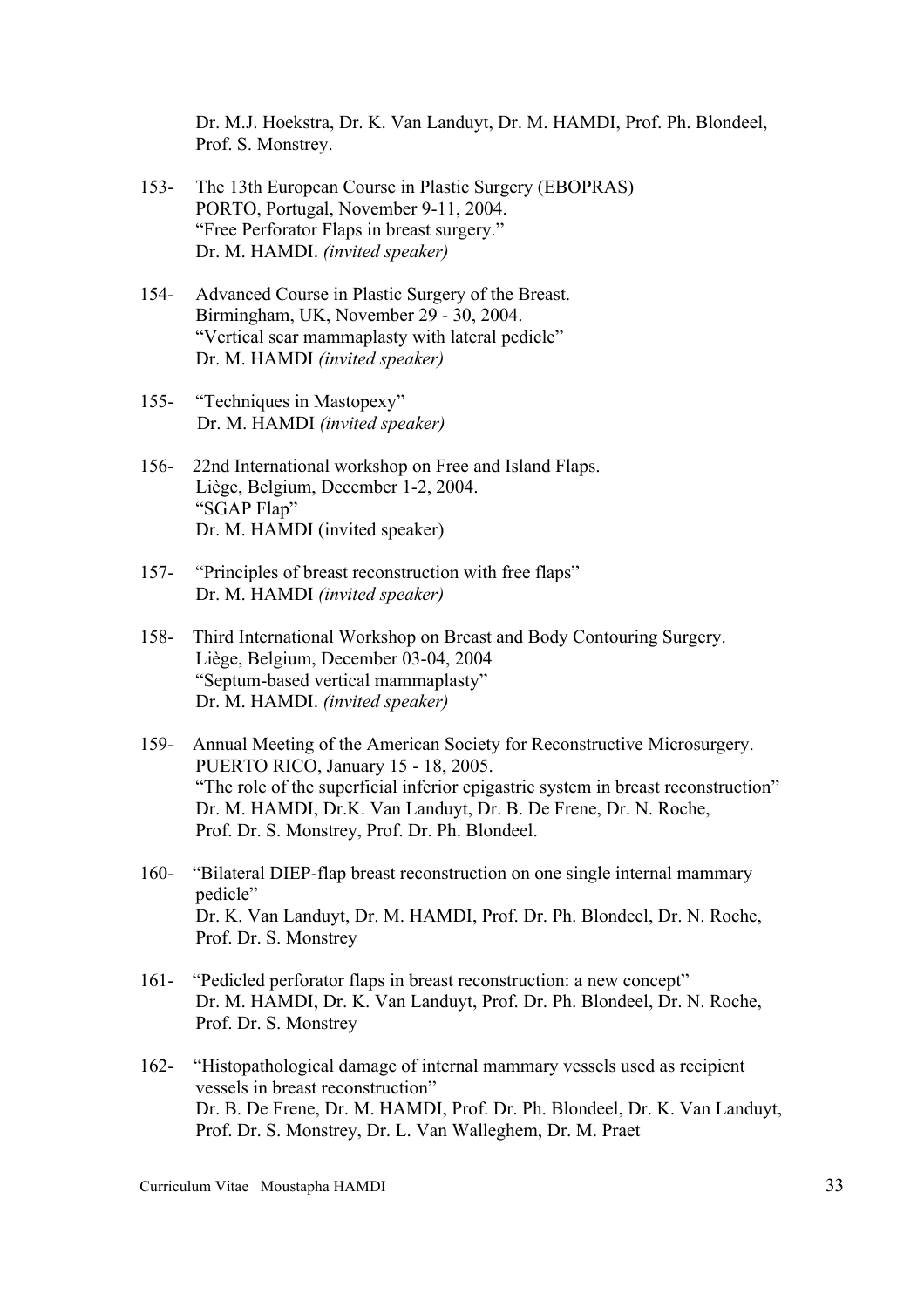- 163- "Versatility of intercostal artery perforator flaps" Dr. M. HAMDI, Dr. K. Van Landuyt, Dr. B. De Frene, Dr. N. Roche, Prof. Dr. Ph. Blondeel, Prof. Dr. S. Monstrey
- 164- "Free perforator flaps in children" Dr. K. Van Landuyt, Dr. M. HAMDI, Prof. Dr. Ph. Blondeel, Dr. N. Roche, Prof. Dr. S. Monstrey
- 165- 9<sup>th</sup> Asian Pacific Congress of International Confederation for Plastic, Reconstructive and Aesthetic Surgery. *(Invited speaker)* MUMBAI, India, March 19 - 23, 2005. "Spectrum of donor tissues for large reconstructions using perforator flaps." Dr. M. HAMDI
- 166- The 12<sup>th</sup> Moroccan Plastic Reconstructive and Aesthetic Surgery Meeting. MARRAKECH, Morocco, April 14 – 17, 2005. *(Invited speaker)* "Principles of breast reconstruction using perforator flaps." Dr. M. HAMDI
- 167- "The septum-based mammaplasty: refinements in breast reduction technique." Dr. M. HAMDI
- 168- 8<sup>th</sup> International Groninger Dissection Course "Lower extremities, thorax and abdomen." *(Invited speaker)* GRONINGEN, Nederland, April 21 – 23, 2005. "TAP-flap." Dr. M. HAMDI
- 169- "Latissimus dorsi." Dr. M. HAMDI
- 170- "DIEP-flap." Dr. M. HAMDI
- 171- "SGAP/ICAP." Dr. M. HAMDI
- 172- Celebration of the 50<sup>th</sup> Anniversary of the Belgian Society of Plastic, Reconstructive and Aesthetic Surgery. BRUSSELS, Belgium, May 06 – 07, 2005.
- 173- Sixteenth Annual Meeting of the EURAPS. MARSEILLE, Frankrijk, May 26 - 28, 2005. - "Phalloplasty: best available treatment for 46 XY boys without a penis." M. Buncamper, P. Hoebeke, M. HAMDI, K. Van Landuyt, Ph. Blondeel, P. Ceulemans, S. Monstrey - "Flap surgery for pressure sores: should the underlying muscle be transferred or not?" F. Thiessen, Ph. Blondeel, M. HAMDI, K. Van Landuyt, N. Roche,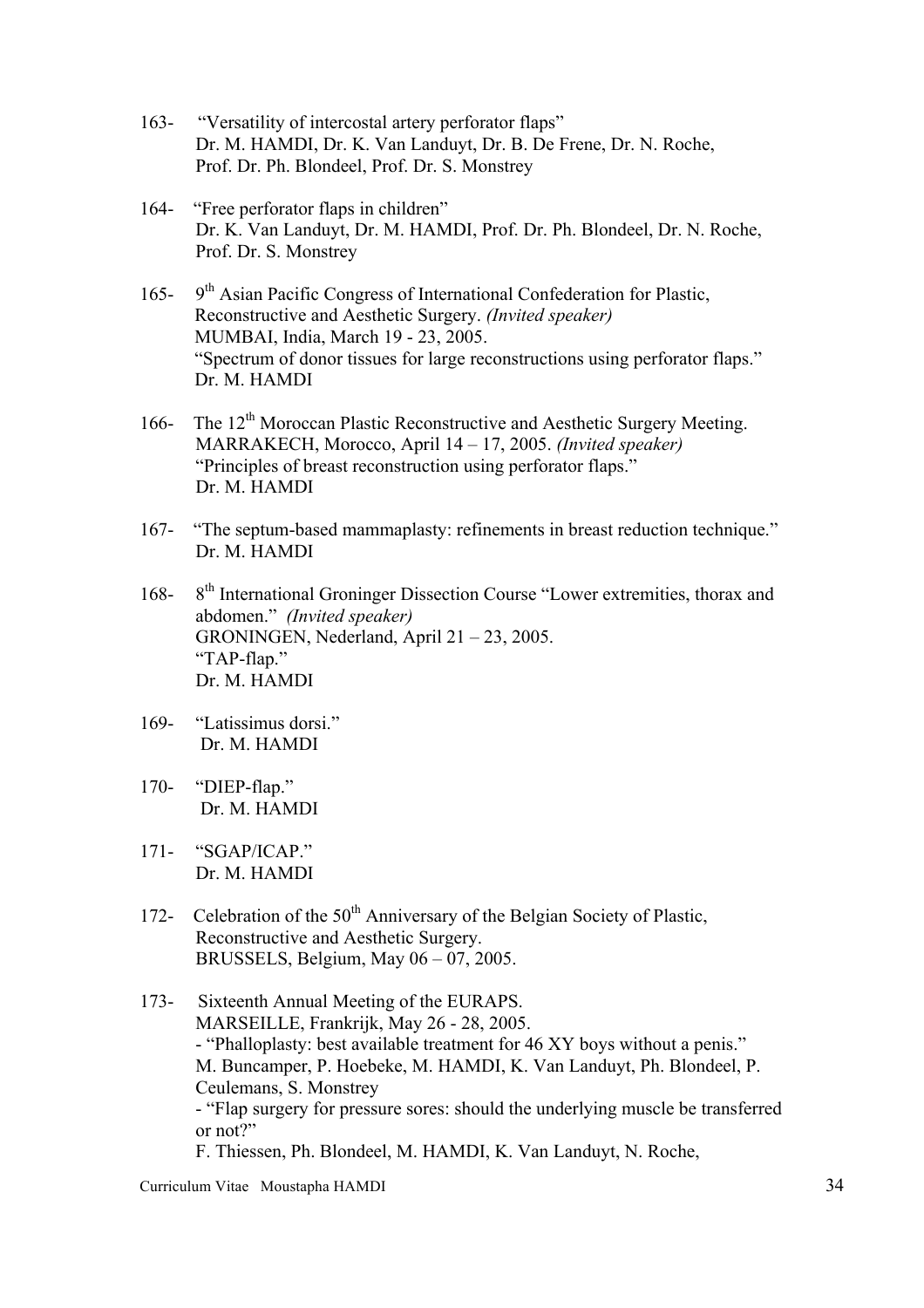S. Monstrey

- "The versatility of the intercostal artery perforator (ICAP) flaps." M. HAMDI, B. De Frene, K. Van Landuyt, N. Roche, S. Monstrey, Ph. Blondeel - "Practical guidelines in burn disaster management." F. Dubrulle, H. Hoeksema, A. Pirayesh, K. Colpaert, Ph. Blondeel, M. HAMDI, K. Van Landuyt, S. Monstrey - "Glymatrix  $TM - a$  new cross-linking technology for longer lasting Collagen-based injectable filler – clinical experience." S. Monstrey, M. HAMDI, T. Tondu, K. Van Landuyt, Ph. Blondeel, D. Shoshani

- 174- Liverpool Flap Course in Plastic Surgery *(invited speaker)* LIVERPOOL, United Kingdom, June 13-14, 2005.
- 175- "EvolenceTM: A new long lasting cross-linked collagen dermal filler Clinical experience versus Zyplast® and Restylane®" 10th Congress of the European Societies of Plastic, Reconstructive and Aesthetic Surgery (ESPRAS) VIENNA, Austria, August 30 - September 03, 2005 S. Monstrey, B. Rzany, M. HAMDI, S. Ulens, M. Hund, D. Shoshani
- 176- Instructional course on "Breast Reconstruction with Perforator Flaps" 74th Congress of the ASPS (American Society of Plastic Surgeons) Meeting CHICAGO, USA, September 24 – 28, 2005 Ph. Blondeel, M. HAMDI
- 177- 9<sup>th</sup> International Course on Perforator Flaps BARCELONA, Spain, October 05 – 08, 2005 Organized by the Department of Plastic Surgery of the Hospital de la Santa Creu i Sant Pau. Pedicled perforator flaps in breast. Salvage procedures in DIEAP flap. M. Hamdi.
- 180- Instructional course on "S-GAP flap" and "Microvascular Breast Reconstruction" 23th International Workshop on Free & Island Flaps LIÈGE, Belgium, November 30-December 02, 2005 Dr. M. HAMDI
- 181- Instructional course on "Breast Augmentation with Polyurethane Implant" International Course on Body Contouring & Aesthetic Breast Surgery LIÈGE, Belgium, December 02-03, 2005 Dr. M. HAMDI
- 182- "Partial Breast Reconstruction" 22<sup>nd</sup> Annual Breast Surgery Symposium Atlanta, Georgia, USA, January 20-22, 2006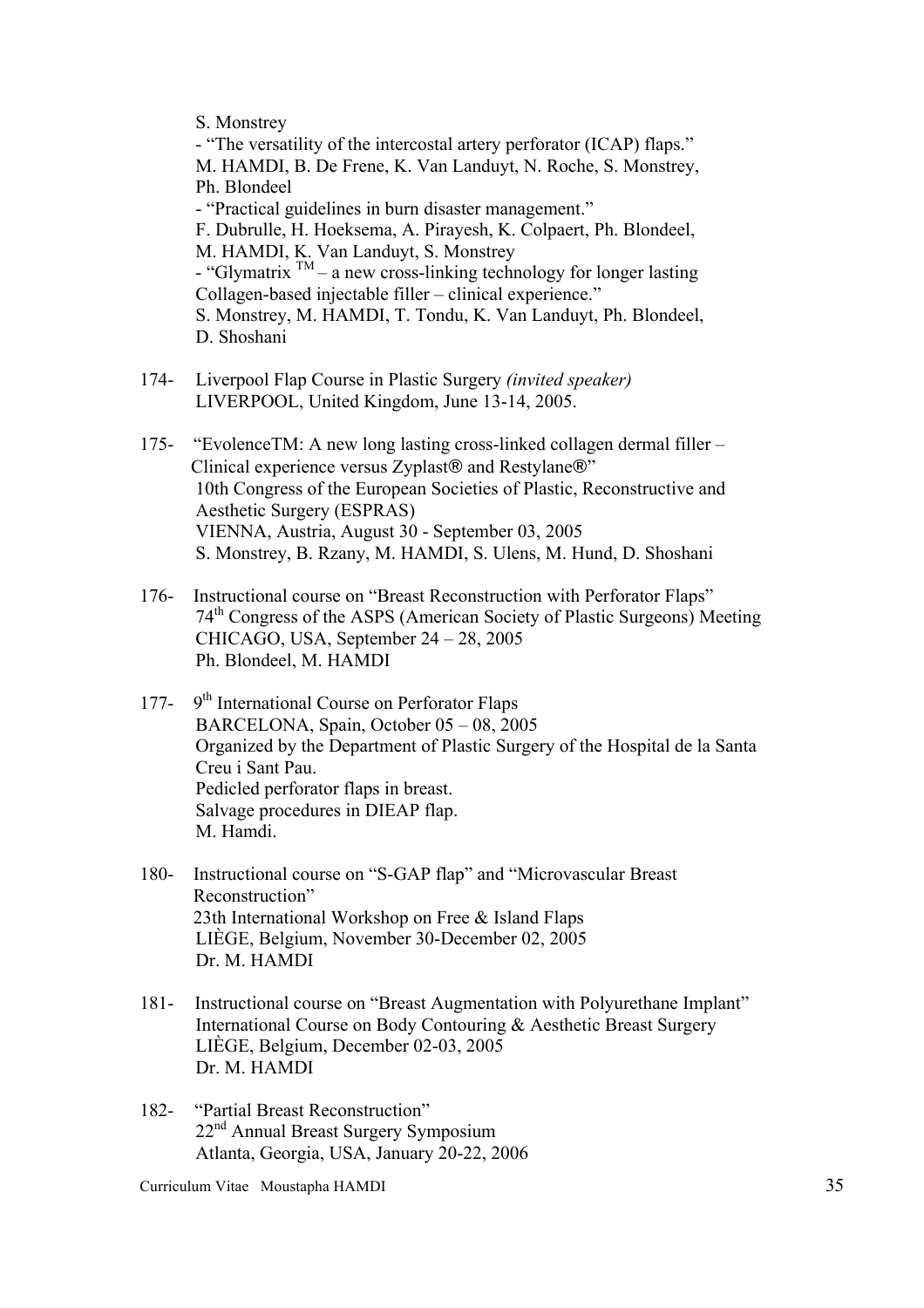Dr. M. HAMDI

- 183- "The Versatility of the Intercostal Artery Perforator ICAP Flap" "The Role of the Superficial Inferior Epigastric System in Breast Reconstruction" 20th Annual Virgin Islands Workshop in Plastic Surgery St. John, USA, January 30 – February 03, 2006 Dr. M. HAMDI
- 184- "Reconstruction Mammaire et Thoraco-Abdominale Free Abdominal Flaps" XXIXème Congrès du GAM Bruxelles, Belgique, 31 mars  $-1<sup>er</sup>$  avril 2006 Dr. M. HAMDI
- 185- "DIEP Flaps" "Superior Medial Pedicle and Short Scar Technique" "Mastopexy" Educational Programme in Plastic Surgery Course 3 of the British Association of Plastic Surgeons Manchester, UK, March 31 – April 01, 2006 Dr. M. HAMDI
- 186- Invited speaker in Arabia Plast 2006, Gulfplast 2006 and 2<sup>nd</sup> Bahrain International Congress of Plastic Surgery Bahrain, April 10 – 13, 2006 - "Septum based mammaplasty: An enhancement to breast reduction technique in terms of shaping, safety and sensation" - "Anatomical breast Implants: Clinical experience with 410 and polyurethane implants" Dr. M. HAMDI
- 187- Invited speaker in the Fifth Jordan Oncology Society Conference in Collaboration with the Arab and the European Cancer Societies and Associations Amman, Jordan, April 12 – 15, 2006 - "Postmastectomy Reconstruction with Perforator Flaps" - "Oncoplastic Surgery: Principles and Concepts" Dr. M. HAMDI
- 188- Invited speaker in the XIV International Aesthetic Surgery Meeting 50 Year Celebration Medellín, Colombia, May 13 – 17, 2006 - "Complications and secondary corrections in breast reduction" - "Techniques in mastopexy"
	- "Septum-based mammaplasty: personal technique"
	- "Oncoplastic surgery breast conserving plastic surgery"
	- "Breast reconstruction with perforator flaps"

Dr. M. HAMDI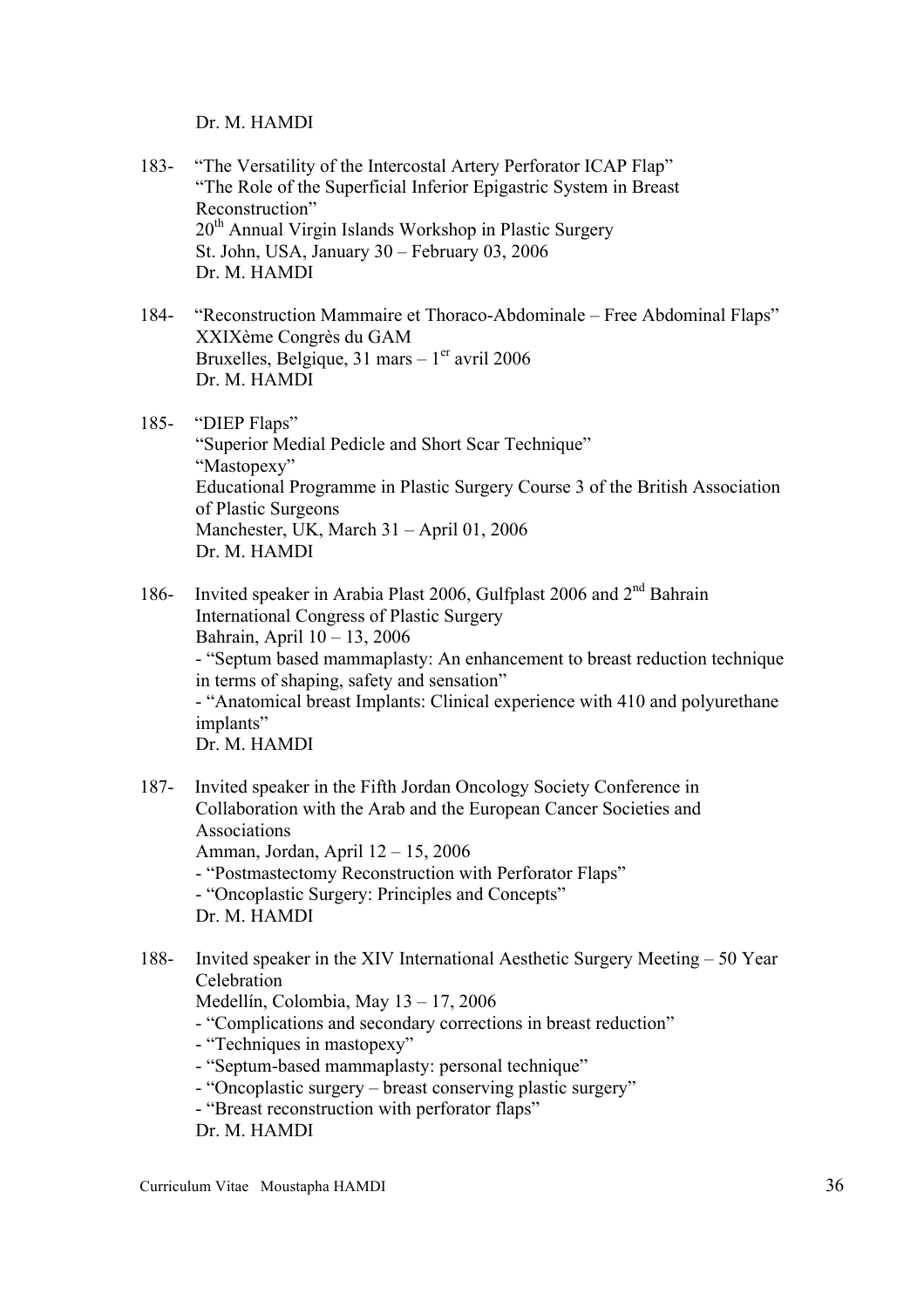- 189- "Septum-Based Mammaplasty (SBM)" "Internal Brassière Mastopexy (IBM)" "Breast Reconstruction with Perforator Flaps" Breast Surgery Pre-EURAPS Refresher Course Istanbul, Turkey, May 25, 2006 Dr. M. HAMDI
- 190- "Bipedicled Abdominal Free Flaps for Unilateral Breast Reconstruction" 17<sup>th</sup> EURAPS (European Association of Plastic Surgeons) Annual Meeting Istanbul, Turkey, May  $25 - 27$ , 2006 Dr. M. HAMDI, Dr. K. VAN LANDUYT, Dr. N. ROCHE, Prof. Dr. S. MONSTREY, Prof. Dr. Ph. BLONDEEL
- 191- "The role of pedicled perforator flaps in the reconstruction of the lower extremity" Plastische Chirurgie im Daringerhof Vienna, Austria, June 30, 2006 Dr. M. HAMDI
- 192- "Breast Angiosarcoma after Sponge Implant: A Unique Case Report" The 7<sup>th</sup> IQUAM Consensus Conference for Plastic Surgeons Regensburg, Germany, July 13 – 15, 2006 Dr. M. HAMDI
- 193- Basic Concepts on Perforator Flaps "Pedicled Perforator Flaps" Roundtable on Pittfalls and Complications in Perforator Flap Surgery "Salvage Procedures in Perforator Flaps" 10<sup>th</sup> International Course on Perforator Flaps Ankara, Turkey, September 06 – 09, 2006
- 194- "Internal Brassiere Mastopexy (IBM)" Royal Belgian Society for Plastic Surgery – Koninklijke Belgische Vereniging voor Plastische, Reconstructieve en Esthetische Chirurgie Knokke, Belgium, September 30, 2006
- 195- "Partial Breast Reconstruction Instructure Course" The 75<sup>th</sup> Anniversary of ASPS/PSEF (American Society of Plastic Surgeons/Plastic Surgery Educational Foundation) San Francisco, USA, October 07 – 11, 2006
- 196- "Reconstruction of Distal Third of Lower Extremities" Stichting Kortjakje – Zondagsschool voor Plastische Chirurgie (Opleiding voor assistenten in Nederland) Zeist, Nederland, November 05, 2006
- 197- "Oncological Aspects in Breast Reconstruction" "Breast Reconstruction with Free Abdominal Flaps" "Partial Breast Reconstruction and Oncoplastic Surgery"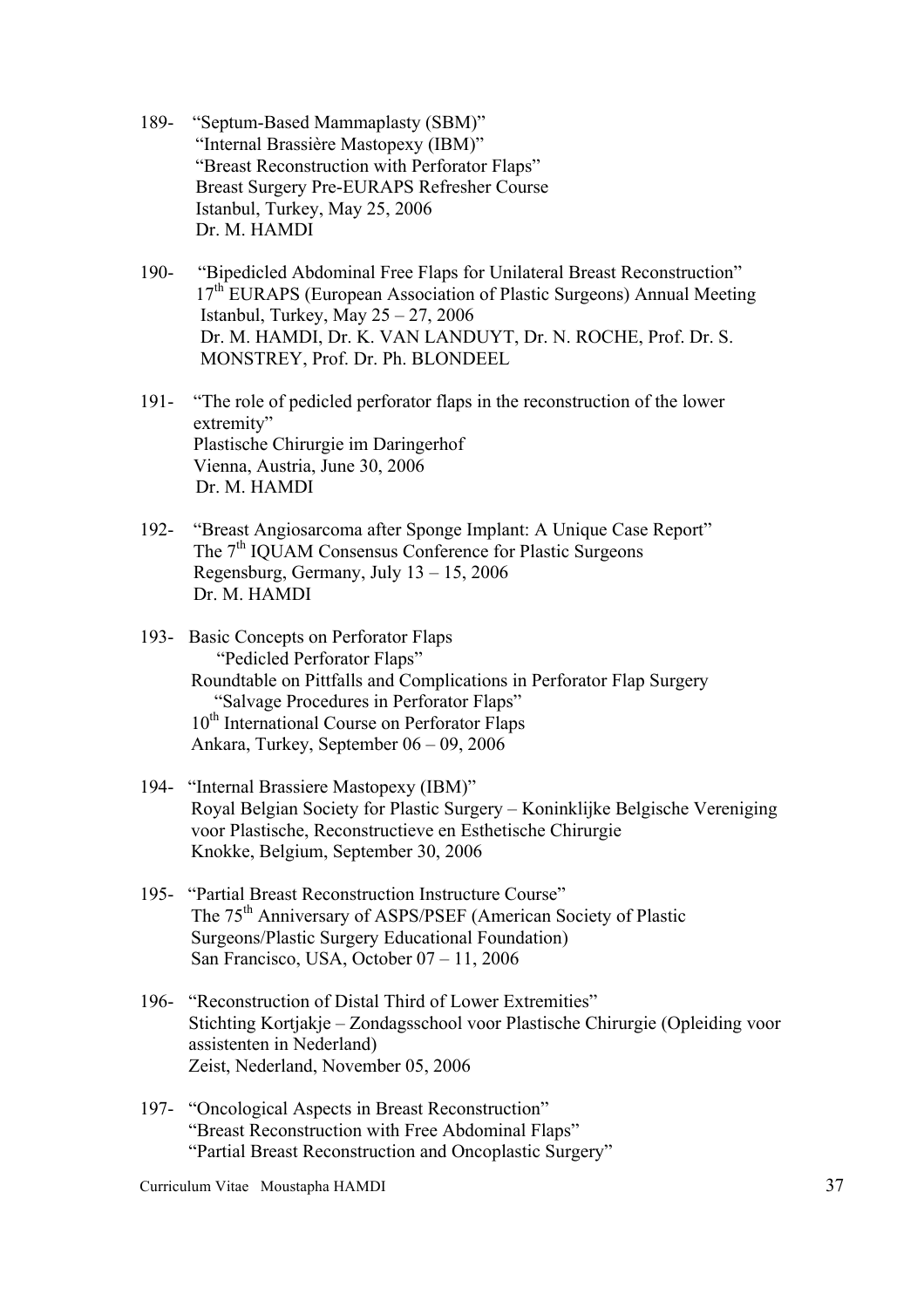Breast Symposium Amman, Jordan, November 12 – 15, 2006

- 198- "To women with breast cancer. Two breasts: The story" Breast Symposium Amman, Jordan, November 12 – 15, 2006
- 199- "Bodycontouring after Obesitas surgery: Breast" Collegium Chirurgicum Plasticum 2006 Leuven, België, November 25, 2006
- 200- Invited Speaker in the International Workshop on Free & Island Flaps "S-GAP flap" "Microvascular Breast Reconstruction" Luik, België, November 29, 2006
- 201- Invited Speaker in the International Course on Body Contouring & Aesthetic Breast Surgery "Septum Based Mammaplasty (SBM)" "Internal Brassière Mastopexy (IBM)" Luik, België, December 02, 2006
- 202- "Extremitäten-Rekonstruktion mit dem Thoracodorsal Artery Perforator (TAP)- Lappen" "Gestielte Perforator-Lappen an Brust u. Thoraxwand" 1. Tansini-Treffen 2006 – 100 Jahre Latissimus dorsi-Lappenplastik Hannover, Germany, December 16, 2006
- 203- "Thoracodorsal Artery Perforator (TAP) flap" American Society for Reconstructive Microsurgery Masters Series (ASRM) Puerto Rico, January 13 – 16, 2007
- 204- "Double-Pedicle Abdominal Perforator Free Flaps for Unilateral Breast Reconstruction" American Society for Reconstructive Microsurgery Masters Series (ASRM) Puerto Rico, January 13 – 16, 2007
- 205- Visiting Professor in Innsbruck University: "Partial Breast Reconstruction and Oncoplastic Surgery" Innsbruck, Austria, March 26, 2007
- 206- Invited speaker in Panel: "The Role of Pedicle Positioning in Breast Shaping" The American Society of Aesthetic Plastic Surgery, Inc. (ASAPS) New York City, USA, April 19 - 24, 2007
- 207- "Thoracodorsal Artery Perforator Pedicled (TDAP-flap)" "Thoracodorsal Artery Perforator Free (TDAP-flap)"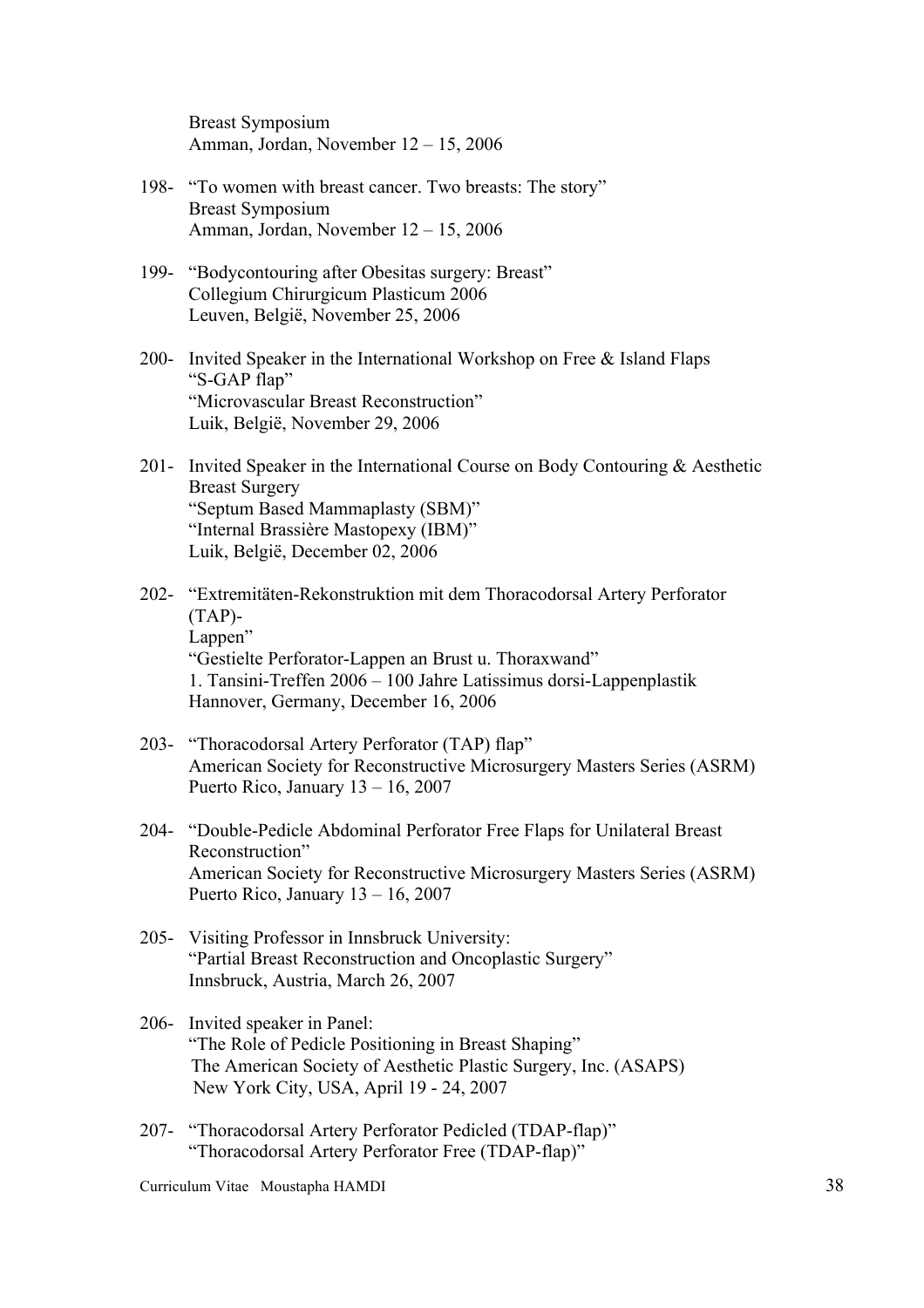124th Congress of the German Surgical Society in Munich Munich, Germany, May  $01 - 05$ , 2007

- 208- "The Superior Epigastric Artery Perforator (SEAP) Flap: Anatomy and Clinical Applications" S. Ulens, M. Hamdi, K. Van Landuyt, N. Roche, Ph. Blondeel, S. Monstrey "The Pedicled Thoracodorsal Artery Perforator Flap for Soft Tissue Coverage of the Thoracic and Axillary Region" M. Buncamper, F. Stillaert, K. Van Landuyt, M. Hamdi, Ph. Blondeel, S. Monstrey 18<sup>th</sup> Annual Meeting of the European Assosciation of Plastic Surgeons (EURAPS) Gent, Belgium, May 24 – 26, 2007
- 209- "Panel: Treatment of Fat Necrosis and Partial Flap Loss in Breast Reconstruction – Pedicle Perforator Flaps" "Panel Discussion: Microsurgical Breast Reconstruction – The Role of the Superficial Epigastric Vessels in Breast Reconstruction" The IV<sup>th</sup> Congress of the World Society for Reconstructive Microsurgery (W.S.R.M.) Athens, Greece, June  $23 - 26$ , 2007
- 210- "Acquired Breast Malformations A Keynote Lecture" The 14<sup>th</sup> International Congress of the International Confederation for Plastic, Reconstructive and Aesthetic Surgery Berlin, Germany, June 26 – 30, 2007
- 211- "Partial Breast Reconstruction and Oncoplasty Breast Surgery" State of the Art in Breast Surgery – 6. Internationaler Kongress der European School of Breast Surgery Munich, Germany, October 13, 2007
- 212- "Septum Based Mammoplasty. Personal Technique Breast Reduction" State of the Art in Breast Surgery – 6. Internationaler Kongress der European School of Breast Surgery Munich, Germany, October 13, 2007
- 213- "Post Mastectomy Reconstruction" State of the Art in Breast Surgery – 6. Internationaler Kongress der European School of Breast Surgery Munich, Germany, October 13, 2007
- 214- Invited Speaker in the  $5<sup>th</sup>$  Congress of the Syrian Association for Aesthetic, Reconstructive & Burn Surgery Damascus, Syria, October 18 – 20, 2007 "Partial Breast Reconstruction and Oncoplasty – Breast Surgery"
- 215- Invited Speaker in the  $5<sup>th</sup>$  Congress of the Syrian Association for Aesthetic, Reconstructive & Burn Surgery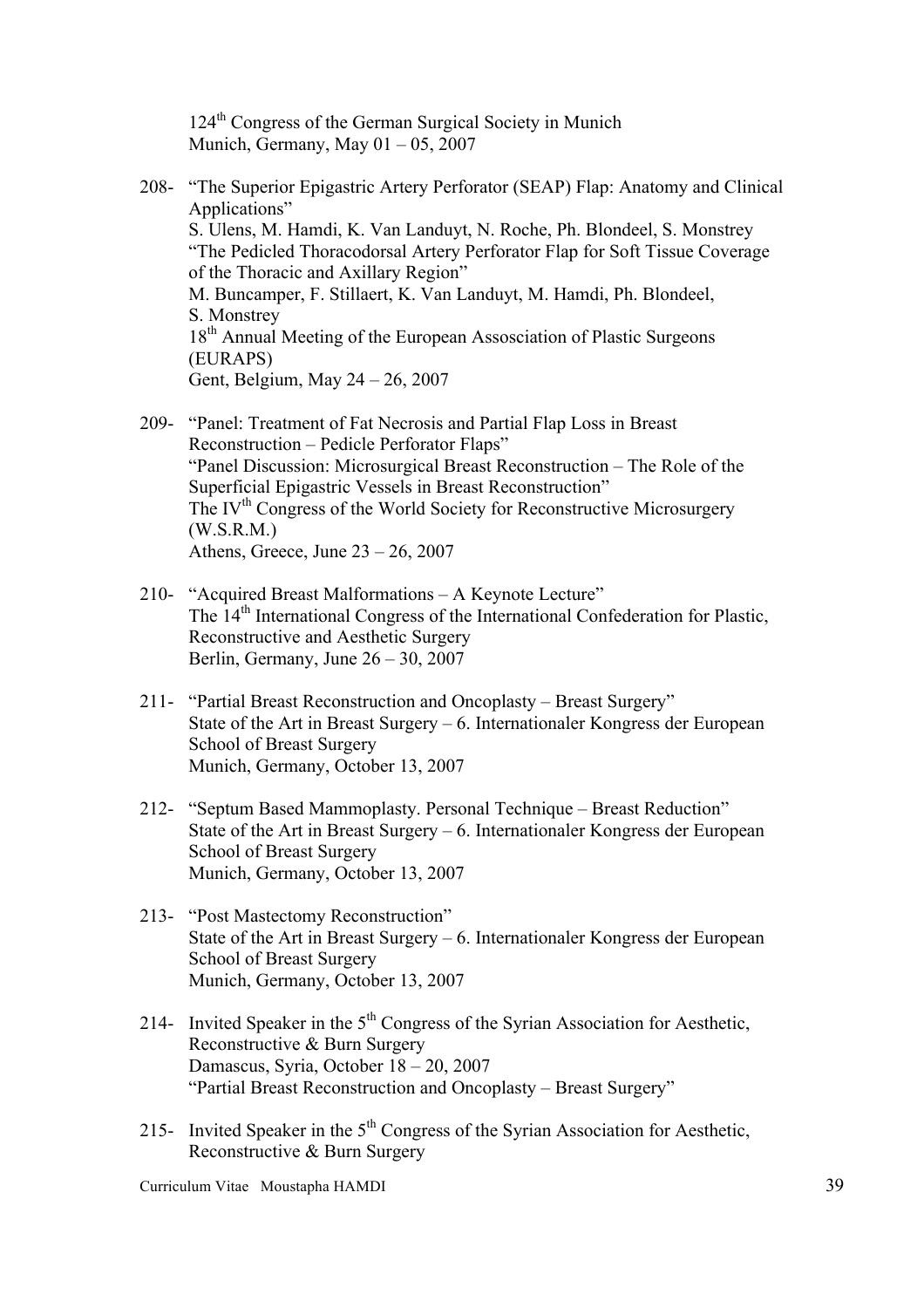Damascus, Syria, October 18 – 20, 2007 "Septum Based Mammoplasty. Personal Technique – Breast Reduction"

- 216- Invited Speaker in the  $5<sup>th</sup>$  Congress of the Syrian Association for Aesthetic, Reconstructive & Burn Surgery Damascus, Syria, October 18 – 20, 2007 "Breast Augmentation – Current Issues"
- 217- Invited Speaker in the  $5<sup>th</sup>$  Congress of the Syrian Association for Aesthetic, Reconstructive & Burn Surgery Damascus, Syria, October 18 – 20, 2007 "Post Mastectomy Reconstruction"
- 218- "Breast Reconstruction with Perforator Flaps" Plastic Surgery 2007: The Premier Educational Experience Meeting in Baltimore Baltimore, USA, October 26 – 31, 2007
- 219- "Partial Breast Reconstruction" Plastic Surgery 2007: The Premier Educational Experience Meeting in Baltimore Baltimore, USA, October 26 – 31, 2007
- 220- "SGAP and IGAP, Gluteus maximus flaps" Dissection Course of Flaps in Head, Neck and Trunk Groningen, Nederland, November 16 – 17, 2007
- 221- "SIEA, DIEP, rectus abdominis" Dissection Course of Flaps in Head, Neck and Trunk Groningen, Nederland, November 16 – 17, 2007
- 222- "Post Mastectomy Breast Reconstruction with Autologous Tissue" Dr. M. Hamdi The 1<sup>st</sup> Princess Noorah Oncology Center International Breast Cancer Symposium Jeddah, Kingdom of Saudi Arabia, November 27 – 28, 2007
- 223- "Partial Breast Reconstruction and Oncoplastic Surgery" Dr. M. Hamdi The 1<sup>st</sup> Princess Noorah Oncology Center International Breast Cancer Symposium Jeddah, Kingdom of Saudi Arabia, November 27 – 28, 2007
- 224- "The Role of SIEA-flap in Breast Reconstruction" International Symposium for Plastic Surgeons – Advances in Breast Surgery Munich, Germany, December 06 – 08, 2007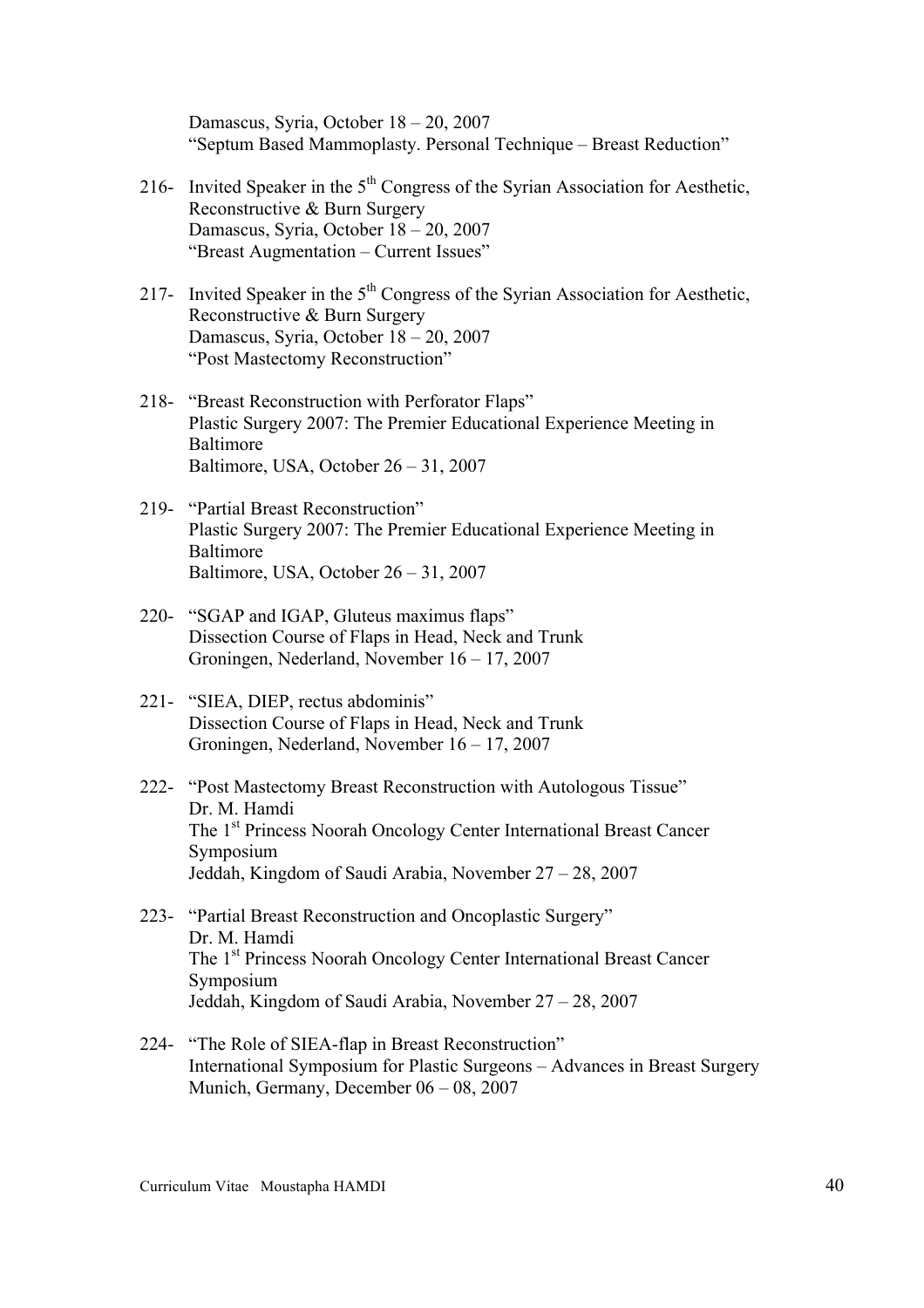- 225- "Partial Breast Reconstruction with Pedicled Perforator Flaps" International Symposium for Plastic Surgeons – Advances in Breast Surgery Munich, Germany, December 06 – 08, 2007
- 226- "Lateral Septum-Based Mammaplasty (SLM)" International Symposium for Plastic Surgeons – Advances in Breast Surgery Munich, Germany, December 06 – 08, 2007
- 227- "Les Lambeaux Perforants"  $12<sup>e</sup>$  Conférence Nationale des Plaies et Cicatrisations – Prévention et **Traitement** Paris, France, January  $27 - 29$ , 2008
- 228- "Salvage Procedures and Tertiary Autologous Breast Reconstruction" 19<sup>th</sup> Congress of The International Society of Aesthetic Plastic Surgery (ISAPS) Melbourne, Australia, February 10 – 13, 2008
- 229- "Advances in Perforator Flaps Breast Reconstruction" (Invited Speaker) Congrès Annuel 2008 de l'Association des Spécialistes en Chirurgie Plastique et Esthétique du Québec Fairmont Mont-Tremblant, Canada, March 28 – 30, 2008
- 230- «Utilisation de la Microchirurgie en Esthétique» (Invited Speaker) Congrès Annuel 2008 de l'Association des Spécialistes en Chirurgie Plastique et Esthétique du Québec Fairmont Mont-Tremblant, Canada, March 28 – 30, 2008
- 231- "Introduction to Live Surgery Breast Reconstruction with Free Perforator Flaps" Reconstructive and Aesthetic Breast Surgery Workshop Riyadh, Kingdom of Saudi Arabia, April 8 – 9, 2008
- 232- "Partial Breast Reconstruction and Oncoplastics" Reconstructive and Aesthetic Breast Surgery Workshop Riyadh, Kingdom of Saudi Arabia, April 8 – 9, 2008
- 233- "Lateral Septum Mammaplasty" Reconstructive and Aesthetic Breast Surgery Workshop Riyadh, Kingdom of Saudi Arabia, April 8 – 9, 2008
- 234- "Experience with PU (Poly-Urethane) Breast Implants" Reconstructive and Aesthetic Breast Surgery Workshop Riyadh, Kingdom of Saudi Arabia, April 8 – 9, 2008
- 235- "Breast Reconstruction after Conservative Surgery. Indications, Contra-Indications and Technique" (Invited Speaker) Koninklijk Belgisch Genootschap voor Heelkunde v.z.w. – Ninth Belgian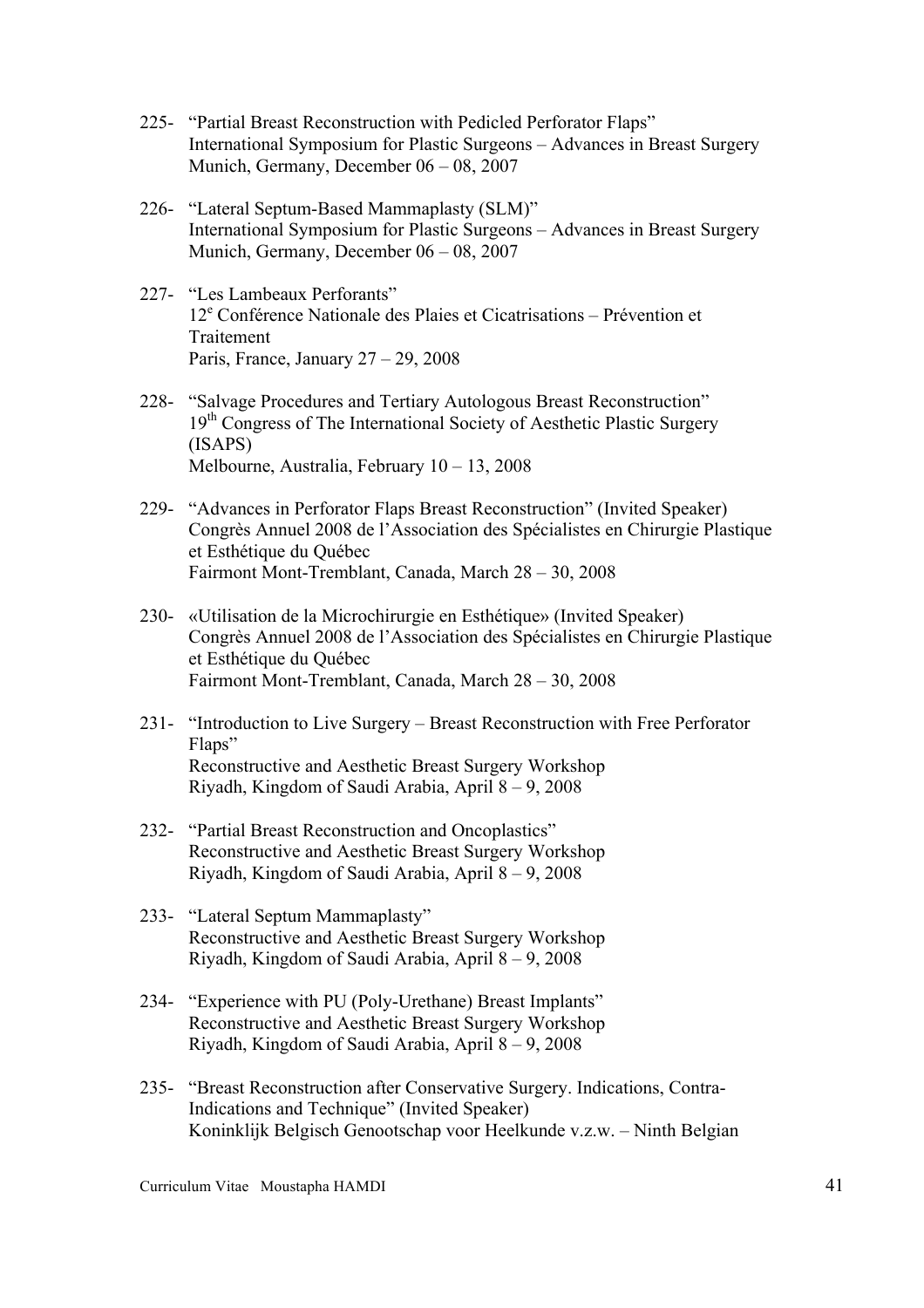Surgical Week Oostende, Belgium, April 30 – May 1 – 3, 2008

- 236- "Septum-Based Lateral Mammaplasty (SLM): A Personal Technique in Breast Reduction" XVI International Course on Plastic and Aesthetic Surgery Barcelona, Spain, May 07 – 10, 2008
- 237- "Partial Breast Reconstruction and Oncoplastic Surgery" XVI International Course on Plastic and Aesthetic Surgery Barcelona, Spain, May 07 – 10, 2008
- 238- "Aesthetic Considerations in Breast Reconstruction" XVI International Course on Plastic and Aesthetic Surgery Barcelona, Spain, May 07 – 10, 2008
- 239- "The Pedicled Anterolateral Thigh Flap in Phalloplasty Procedures" Peter Ceulemans, Piet Hoebeke, Marlon Buncamper, Moustapha Hamdi, Koen Van Landuyt, Stan Monstrey 19<sup>th</sup> EURAPS (European Association of Plastic Surgeons) Annual Meeting Funchal, Madeira, May 29 – 31, 2008
- 240- "A Clinical Experience of Pedicled Thoracodorsal Artery Perforator (TDAP) Flap and an Eval of the Donor Site Morbidity" Moustapha Hamdi, Tina Decorte, Martine Demuynck, Herman Depypere, Koenraad Van Landuyt, Stan Monstrey 19<sup>th</sup> EURAPS (European Assocation of Plastic Surgeons) Annual Meeting Funchal, Madeira, May 29 – 31, 2008
- 241- "Comparison of Oesophageal Temperature Characteristics Obtained in Patients Kept Warm Peroperatively by the Kanmed Warmcloud Body Warming Device and the Bair Hugger Temperature Management Unit" S. Van Peteghem, K. De Jongh, J. Van Doorslaer, M. Hamdi, M. Struys, K. Reyntjens Research Meeting of The Society for Anesthesia and Resuscitation of Belgium Woluwe-Saint-Lambert, Belgium, June 14, 2008
- 242- "TAP-flap Breast Reconstruction" Invited Speaker in the Breast Reconstruction Course with Cadaver for Plastic Surgeons Alicante, Spain, September 26 – 27, 2008
- 243- "Reconstructieve Technieken in de Onco-Plastische Chirurgie" Info-avond: Multidisciplinaire werking in de Borstkliniek UZ Gent Gent, September 30, 2008
- 244- "Breast Surgery in Post-Massive Weight Loss Patients" ISAPS – Beirut Post-Graduate Course "Beauty: Art & Science" Beirut, Lebanon, October 10 – 12, 2008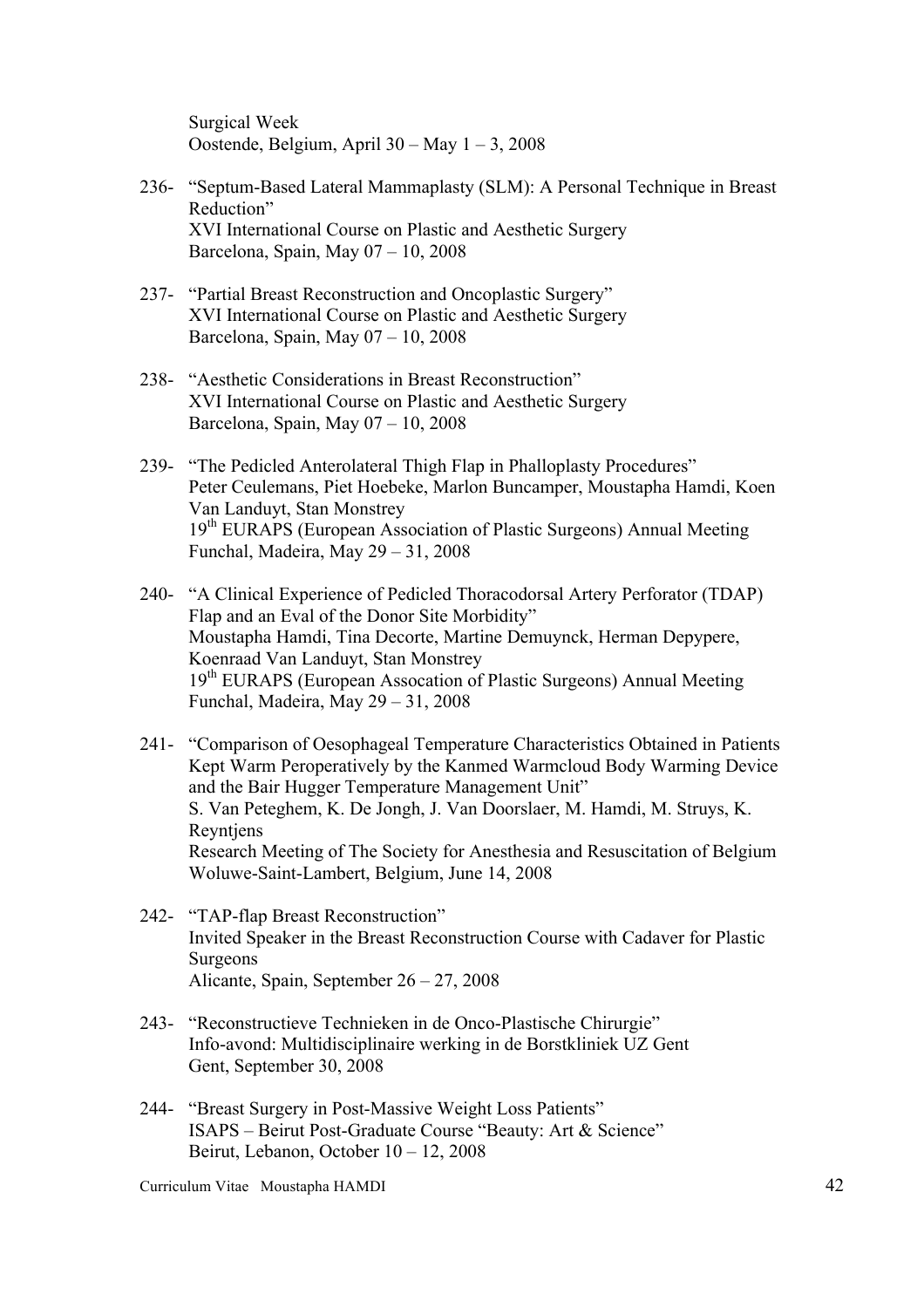- 245- "Breast Augmentation with Polyurethan Implants" ISAPS – Beirut Post-Graduate Course "Beauty: Art & Science" Beirut, Lebanon, October 10 – 12, 2008
- 246- "Personal Technique in Breast Reduction: The Septum-Based Mammoplasty" ISAPS – Beirut Post-Graduate Course "Beauty: Art & Science" Beirut, Lebanon, October 10 – 12, 2008
- 247- "Complications in DIEP Free Flap Breast Reconstruction" Plastic Surgery 2008 Chicago, Illinois, USA, October 31 – November 05, 2008
- 248- "Free and Pedicle Perforator Flaps in Breast Surgery" The First Bob Huffstadt International Conference "Around the breast" Groningen, The Netherlands, November 07 – 08, 2008
- 249- "Strategies to Prevent Failure; Backup" The First Bob Huffstadt International Conference "Around the breast" Groningen, The Netherlands, November 07 – 08, 2008
- 250- "Augmentation Mammaplasty: Controversies and Solutions: How I do it" Chirurgia Plastica Della Mammella ~ Breast Surgery Course Genova, Italy, November 13 – 14, 2008
- 251- "Breast Reduction and Reshaping: How I do it" Chirurgia Plastica Della Mammella ~ Breast Surgery Course Genova, Italy, November 13 – 14, 2008
- 252- "Asymmetries, Anomalies and Reshaping: How I do it" Chirurgia Plastica Della Mammella ~ Breast Surgery Course Genova, Italy, November 13 – 14, 2008
- 253- "Breast Reconstruction: Variations, Alternatives, Tricks and Solutions in Breast Reconstruction Surgery" Chirurgia Plastica Della Mammella ~ Breast Surgery Course Genova, Italy, November 13 – 14, 2008
- 254- "Microsurgical Breast Reconstructions" Microsurgery Course Brussels, Belgium, December 05 – 08, 2008
- 255- Mini-Panel: "Vessel Imaging in Autogenous Breast Reconstruction" Annual Scientific Meeting of the ASRM ~ American Society for Reconstructive Microsurgery Maui, Hawaii, January 07 – 13, 2009
- 256- "TAP flap"  $1<sup>st</sup>$  International Breast Surgery Workshop  $\sim$  From Mastectomy to Replacement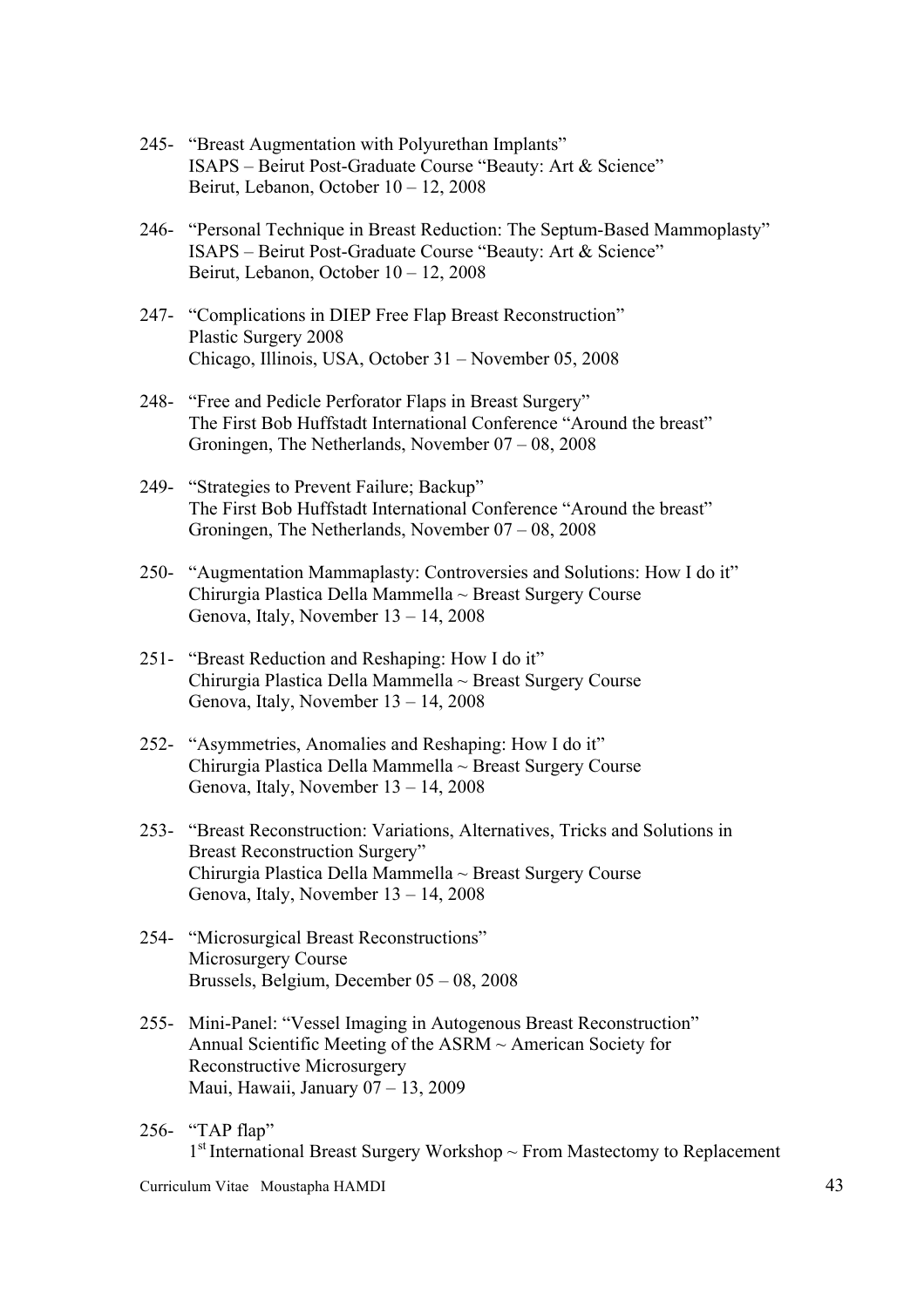of the Breast: Perspective and Advances Roma, Italy, January 23 – 24, 2009

- 257- "Perforator Flaps in Oncoplastic Breast Surgery: Step by Step" 5<sup>th</sup> Barcelona Meeting on Perforator Flaps. Breast Surgery: State-of-the-Art and Future Challenges Barcelona, Spain, March 04 – 06, 2009
- 258- "Contralateral Mastopexy and Breast Reduction: Different Concepts or the Same Techniques" 5<sup>th</sup> Barcelona Meeting on Perforator Flaps. Breast Surgery: State-of-the-Art and Future Challenges Barcelona, Spain, March 04 – 06, 2009
- 259- "Vertical Mammoplasty: Comprehensive Update" 5<sup>th</sup> Barcelona Meeting on Perforator Flaps. Breast Surgery: State-of-the-Art and Future Challenges Barcelona, Spain, March 04 – 06, 2009
- 260- "My Aesthetic Breast Practice: What I No Longer Do..." 5<sup>th</sup> Barcelona Meeting on Perforator Flaps. Breast Surgery: State-of-the-Art and Future Challenges Barcelona, Spain, March 04 – 06, 2009
- 261- "Making a Living from Private Breast Reconstruction" 5<sup>th</sup> Barcelona Meeting on Perforator Flaps. Breast Surgery: State-of-the-Art and Future Challenges Barcelona, Spain, March 04 – 06, 2009
- 262- "Aesthetic Indications of Free Flaps in Breast: A Topic for Breast Surgery" The 11<sup>th</sup> Congress of Pan Arab Association for Burn & Plastic Surgery  $\sim$ The 6<sup>th</sup> Meeting of Libyan Society of Plastic Surgery Tripoli, Libya, April 24 – 27, 2009
- 263- "Breast Surgery in Patients after Massive Weight Loss (MWL): A Topic for Body Contour" The 11<sup>th</sup> Congress of Pan Arab Association for Burn & Plastic Surgery  $\sim$ The 6<sup>th</sup> Meeting of Libyan Society of Plastic Surgery Tripoli, Libya, April 24 – 27, 2009
- 264- "Are There Still Any Indications of Microsurgery Techniques in Aesthetic Breast Surgery?" Spring Meeting of the Royal Belgian Society for Plastic Surgery Brussels, Belgium, May 16, 2009
- 265- "The Superior Gluteal Artery Perforator (SGAP) Flap Revisited" Koenraad Van Landuyt, MOUSTAPHA HAMDI, Phillip Blondeel, Nathalie Roche, Stanislas Monstrey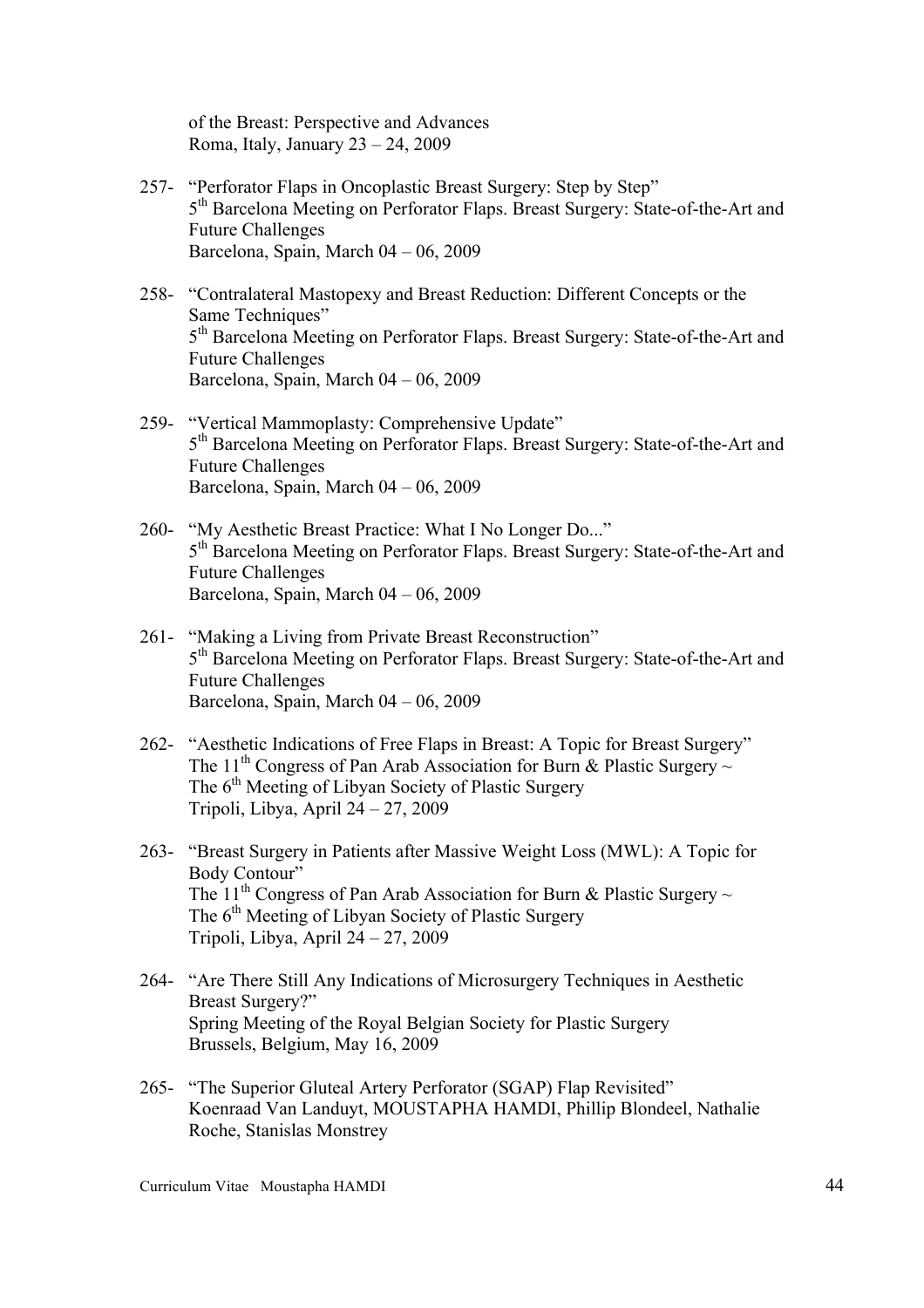20<sup>th</sup> EURAPS (European Association of Plastic Surgeons) Annual Meeting Barcelona, Spain, May 28 – 30, 2009

- 266- "Mastopexy ~ Breast Augmentation: One Versus Two Procedures" Gruppo Triveneto-Emiliano di Chirurgia Plastica ~ Meeting Annuale San Daniele del Friuli, Italy, June 05 – 06, 2009
- 267- "Breast Reduction: Personal Technique" Gruppo Triveneto-Emiliano di Chirurgia Plastica ~ Meeting Annuale San Daniele del Friuli, Italy, June 05 – 06, 2009
- 268- "Le lambeau perforant pédiculé de l'artère thoraco-dorsale: technique et indications en reconstruction mammaire" M. Moutran, M. HAMDI Congrès de Printemps ~ Symposium Video-Plastie 2009 Toulouse, France, June  $18 - 20$ , 2009
- 269- Video: "Le pédicule mammaire interne: technique d'abord pour l'anastomose de lambeaux microchirurgicaux" M. Moutran, A. Zeltzer, F. Stillaert, A. Mojallal, F. Braye, M. HAMDI Congrès de Printemps ~ Symposium Video-Plastie 2009 Toulouse, France, June  $18 - 20$ , 2009
- 270- "Septum-Based Mammaplasty"  $13<sup>th</sup>$  Turkish Society of Aesthetic Plastic Surgery Congress & ISAPS Course Istanbul, Turkey, June  $19 - 22$ , 2009
- 271- "Are There Still Any Indications of Microsurgery Techniques in Aesthetic Breast Surgery" 13<sup>th</sup> Turkish Society of Aesthetic Plastic Surgery Congress & ISAPS Course Istanbul, Turkey, June  $19 - 22$ , 2009
- 272- "Breast Surgery after Massive Weight Loss (MWL)" 13<sup>th</sup> Turkish Society of Aesthetic Plastic Surgery Congress & ISAPS Course Istanbul, Turkey, June 19 – 22, 2009
- 273- "Perforator Flaps in the New Millenium" The Annual Meeting of the German Society of Plastic, Reconstructive and Aesthetic Surgery Hannover, Germany, September 10 – 12, 2009

## **LIFE SURGERY SESSIONS**

1- DIEAP Free Flap breast reconstruction in Symposium on Breast Surgery Kuwait, February 2001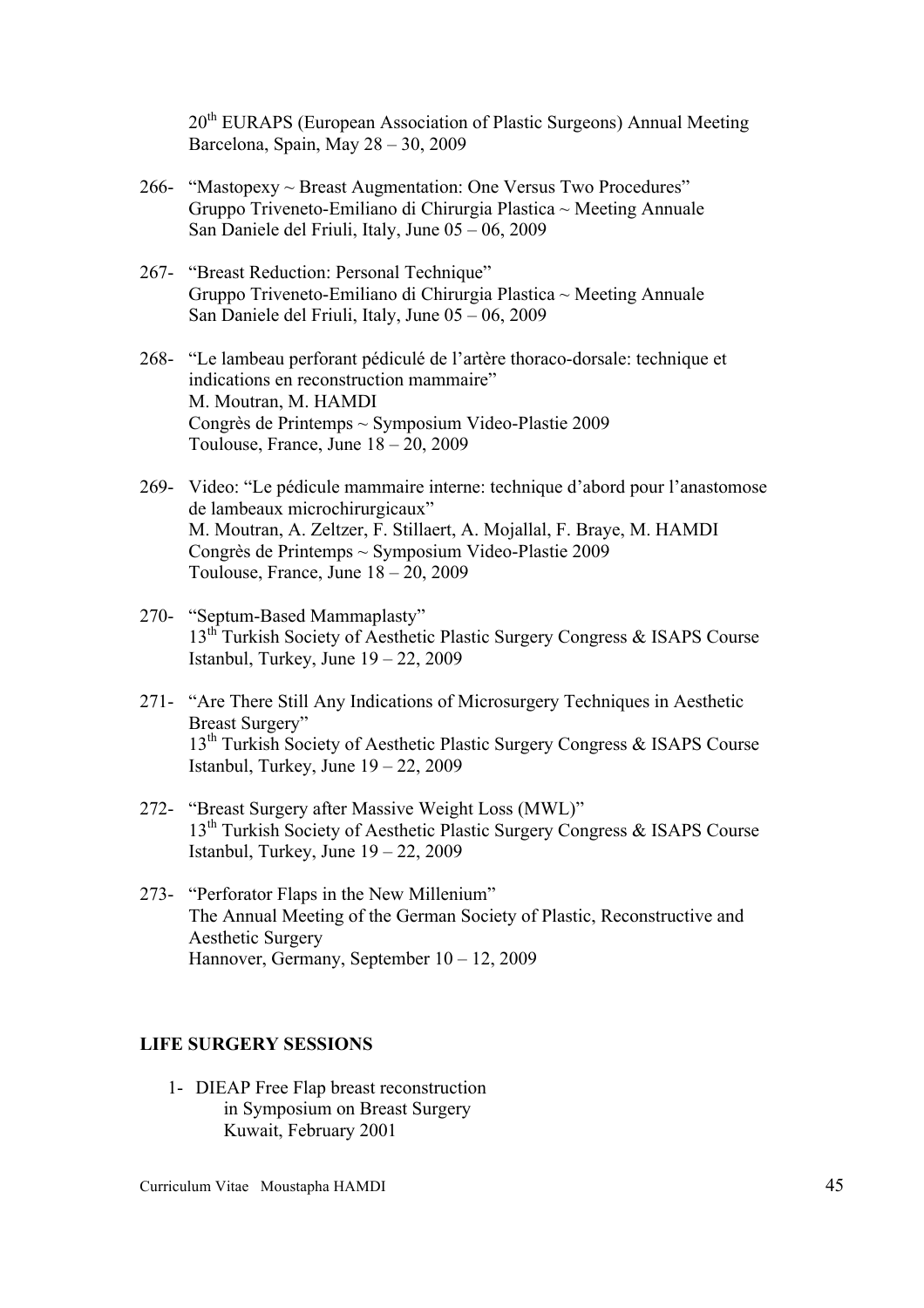- 2- DIEAP Free Flap breast reconstruction In the annual meeting of Catalana Society of Plastic, Reconstructive and Esthetique Surgery Barcelona, March 2002
- 3- SGAP Free Flap breast reconstruction in the  $7<sup>th</sup>$  International Course on Perforator Flaps London, October 29 – November 01, 2003
- 4- Pedicled SGAP Flap for decubitus in VIII<sup>th</sup> International Course of Perforator Flaps Sao Paulo, Brazil, September 04 – 07, 2004
- 5- Pedicled TAP Flap breast reconstruction 9<sup>th</sup> International Course on Perforator Flaps Barcelona, Spain, October 05 – 08, 2005
- 6- Reduction Mammoplasty Mastopexia XIV International Aesthetic Surgery Meeting – 50 Year Celebration Medellín, Colombia, May 13 – 17, 2006
- 7- A case of chimera (Latissimus Dorsi Muscle + Thoracodorsal Artery Perforator Flap) for large resection of sarcoma tumors of the arm 10<sup>th</sup> International Course on Perforator Flaps Ankara, Turkey, September 06 – 09, 2006
- 8- DIEAP Free Flap Breast Reconstruction Breast Symposium Amman, Jordan, November 12 – 15, 2006
- 9- SIEA Free Flap Breast Reconstruction Breast Symposium Amman, Jordan, November 12 – 15, 2006
- 10- DIEP Free Flap Breast Reconstruction Breast Symposium Amman, Jordan, November 12 – 15, 2006
- 11- Muscle Sparing TRAM Free Flap Breast Reconstruction Breast Symposium Amman, Jordan, November 12 – 15, 2006
- 12- Oncoplastic Surgery: Bilateral Breast Remodellage Breast Symposium Amman, Jordan, November 12 – 15, 2006
- 13- DIEP Free Flap Breast Reconstruction